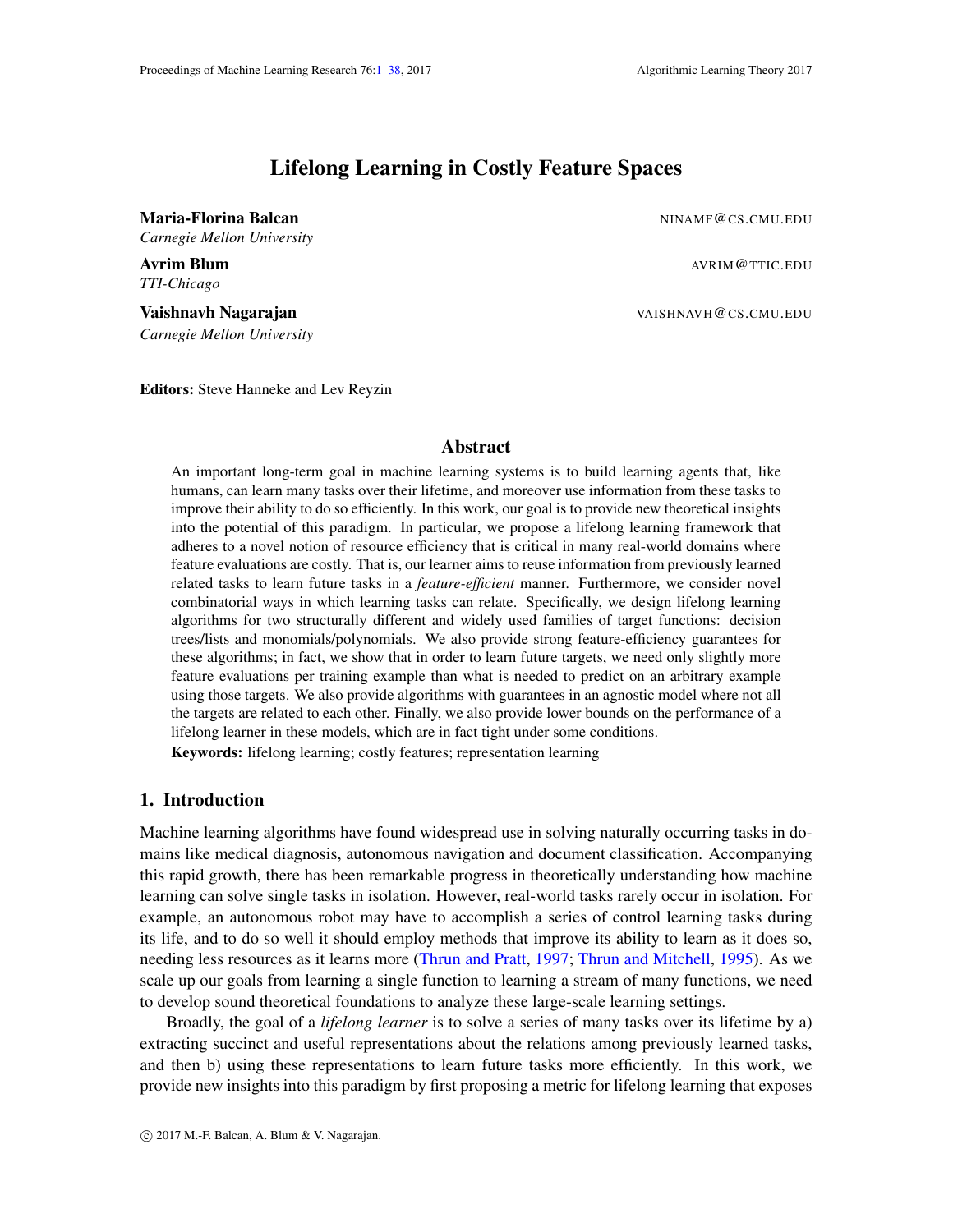an important type of resource efficiency gain. Then we design algorithms for important and widely used classes of functions with strong theoretical guarantees in this metric.

In particular, we consider a setting where evaluating the features of data points is costly and hence the learner wishes to exploit task relations to improve its *feature-efficiency* over time. Featureefficiency is critical in applications such as medical diagnosis and high-dimensional data domains where evaluating feature values of a data point might involve performing expensive or intrusive medical tests or accessing millions of values. In fact, one of the reasons decision trees (which is one of the important function classes we study in this paper) are commonly used in medical diagnosis [\(Podgorelec et al.,](#page-13-2) [2002\)](#page-13-2) is that once the trees are learned, one can then make *predictions* on new examples by evaluating very few features—at most the depth of the tree. We consider lifelong learning from the perspective of this feature evaluation cost, and show how we can use commonalities among previously-learned target functions to perform much better in learning new related targets according to this cost. Specifically, if we face a stream of m *adversarially chosen* related learning tasks over the same set of  $N$  features, each with about  $S$  training examples, we will make  $O(Sm)$  feature evaluations if we learn each task from scratch individually. Our goal will be to leverage task relatedness to learn very few tasks from scratch and learn the rest in a feature-efficient manner, making as few as  $O(S(m+N))$  feature evaluations in total.

We study two structurally different classes of target functions. In Section [3](#page-3-0) we focus on decision trees (and lists) which are a widely used class of target functions [\(Wu et al.,](#page-13-3) [2008;](#page-13-3) [Rokach and](#page-13-4) [Maimon,](#page-13-4) [2008;](#page-13-4) [Quinlan,](#page-13-5) [1986;](#page-13-5) [Breiman et al.,](#page-12-0) [1984\)](#page-12-0) popular because of their naturally interpretable structure – to make a prediction one has to simply make a sequence of feature evaluations – and their usefulness in the context of prediction in costly feature spaces. In Section [4](#page-8-0) we analyze monomial and polynomial functions, an expressive family that can approximate many realistic functions (e.g., Lipschitz functions [\(Andoni et al.,](#page-12-1) [2014\)](#page-12-1)) and is relevant in common machine learning techniques like polynomial regression, curve fitting and basis expansion [\(Ziegel,](#page-14-0) [2003\)](#page-14-0). Our study of polynomials also demonstrates how feature-efficient learning is possible even when the function class is not intrinsically feature-efficient for prediction. The non-linear structure of both of these function classes poses interesting technical challenges in modeling their relations and proposing featureefficient solution strategies. Indeed our algorithms will use their learned information to determine an adaptive feature-querying strategy that significantly minimizes feature evaluations.

In Section [3,](#page-3-0) we present our results for decision trees and lists. First, we describe intuitive relations among our targets in terms of a small *unknown* set of K "metafeatures" or parts of functions common to all targets (think of  $K$  much less than  $N$ ). More specifically, these metafeatures are subtrees that can be combined sequentially to represent the target tree. We then present our featureefficient lifelong learning protocol which involves addressing two key challenges. First, we need a computationally-efficient strategy that can recover useful metafeatures from previously learned targets (Algorithm [2\)](#page-7-0). Interestingly, we show that the learned metafeatures can be useful even if they do not exactly match the unknown  $K$  metafeatures, so long as they "contain" them in an appropriate sense. Second, we need a feature-efficient strategy that can learn new target functions using these learned metafeatures (Algorithm [1\)](#page-6-0). Making use of these two powerful routines, we present a lifelong learning protocol that learns only at most  $K$  out of  $m$  targets from scratch and for the remaining targets examines only  $Kd$  features per example (where  $d$  is the depth of the targets), thus making  $O(S(NK + mKd))$  feature evaluations in total (Theorem [2\)](#page-5-0).

In Section [4,](#page-8-0) we study monomials and polynomials which are similarly related through  $K$  unknown metafeatures. We adopt a natural model where the metafeatures are monomials themselves,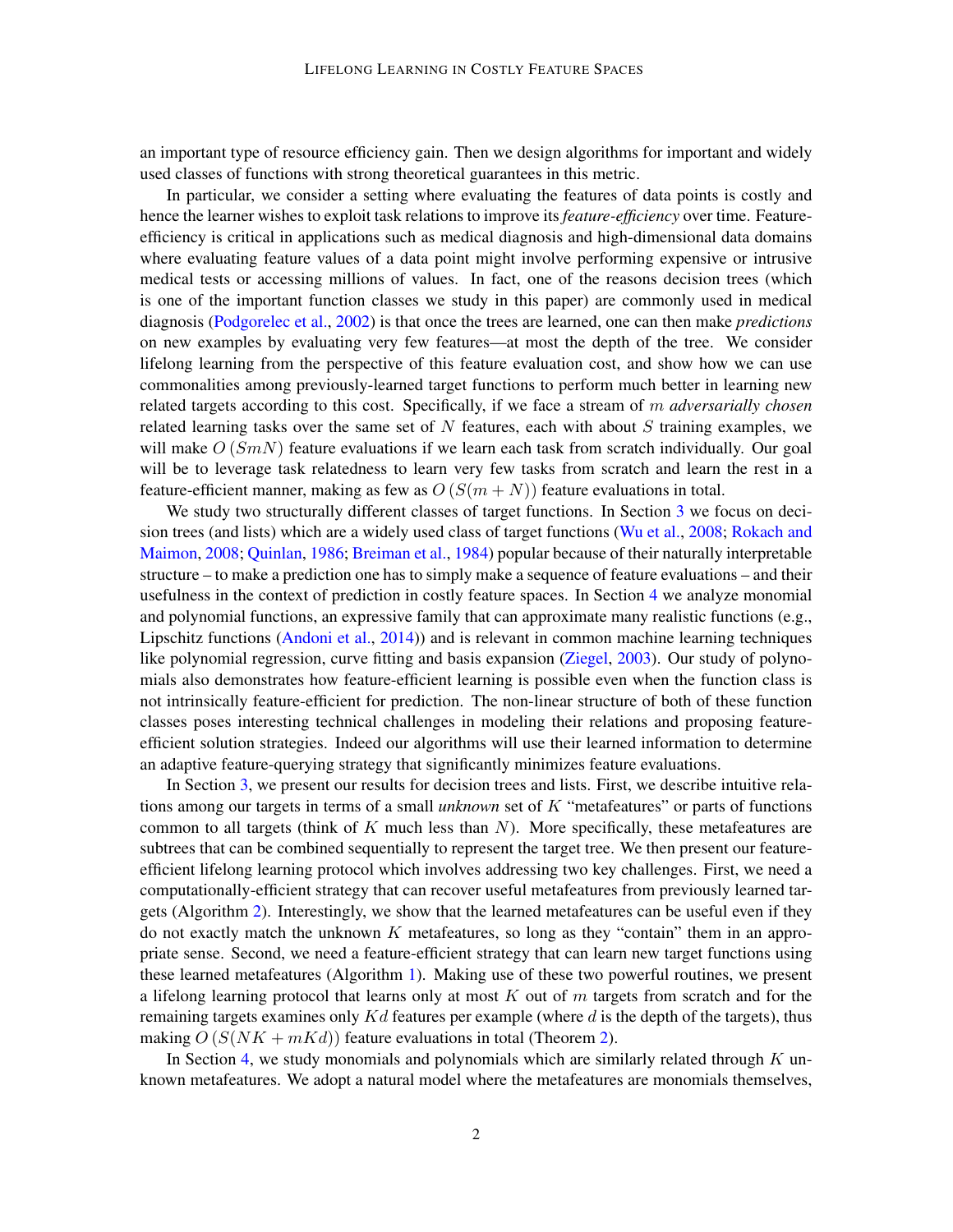so that the monomial targets are simply products of metafeatures. In the case of polynomials, this defines a two-level relation, where each polynomial is a sum of products of metafeatures. For polynomials, we present an algorithm that learns only  $K$  of  $m$  targets from scratch and on the remaining targets, evaluate sO  $(K + d)$  features per example (where d is the degree of the target), thus making only  $O(S(KN + m(K + d)))$  feature evaluations over all tasks. More interestingly, in the case of large-degree monomials, our algorithm may need fewer feature evaluations per example  $(K)$  to learn the monomial than that needed  $(d)$  to evaluate the monomial on an input point.

Next in Section [5,](#page-10-0) we consider a relaxation of the original model, more specifically, an agnostic case where the learner faces  $m + r$  targets, r of which are "bad" targets adversarially chosen to be unrelated to the other m interrelated "good" targets. As a natural goal, we want the learner to minimize the feature evaluations made on the training data of the  $m$  good targets. We show that when  $r$  is not too large, the above lifelong learners can be easily made to work as well as they would when  $r = 0$ . To address greater values of r, we first highlight a trade-off between allowing the learner to learn more targets from scratch and learning the remaining targets with more feature evaluations. We then present a technique that strikes the right balance between the two.

Finally, in Section [6](#page-11-0) we present lower bounds on the performance of a lifelong learner for all values of r, including  $r = 0$  by designing randomized adversaries. Ignoring the sample size S and other problem-specific parameters, for small r we prove a lower bound of  $\Omega(KN + mK)$  feature evaluations which proves that our above approaches are in fact tight. For sufficiently large  $r$ , we prove a bound of  $\Omega$  (*mN*), thereby demarcating a realm of r where lifelong learning is simply futile.

We present a summary of our results in Tables [1](#page-14-1) and [2](#page-14-2) in Appendix [A.](#page-14-3)

### 1.1. Related Work

Related work in multi-task or transfer learning [\(Kumar and III,](#page-13-6) [2012;](#page-13-6) [Maurer and Pontil,](#page-13-7) [2013;](#page-13-7) [Pan](#page-13-8) [and Yang,](#page-13-8) [2010\)](#page-13-8) considers the case where tasks are drawn from an easily learnable distribution or are presented to the learner all at once. The theoretical results in that setting are sample complexity results that guarantee low error averaged over all tasks [\(Baxter,](#page-12-2) [1997,](#page-12-2) [2000\)](#page-12-3). On the other hand, research in lifelong learning has been mostly empirical [\(Thrun and Mitchell,](#page-13-1) [1995;](#page-13-1) [Koenig et al.,](#page-13-9) [2004;](#page-13-9) [Drachsler et al.,](#page-12-4) [2008;](#page-12-4) [Thrun and Pratt,](#page-13-0) [1997\)](#page-13-0). There has been a small amount of recent theoretical work [\(Balcan et al.,](#page-12-5) [2015;](#page-12-5) [Pentina and Urner,](#page-13-10) [2016\)](#page-13-10). [Balcan et al.](#page-12-5) [\(2015\)](#page-12-5) consider fairly simple targets and commonalities such as linear separators that lie in a common low-dimensional subspace. [Pentina and Urner](#page-13-10) [\(2016\)](#page-13-10) consider a setting where except for a small subset of target functions, each target can be written as a weighted majority vote over the previous ones. [Balcan](#page-12-5) [et al.](#page-12-5) [\(2015\)](#page-12-5) also consider conjunctions that share a set of conjunctive metafeatures, but assume that the metafeatures contain a unique "anchor variable". Though decision trees have a more elaborate combinatorial structure than conjunctions, in this work we are able to achieve strong guarantees for lifelong learning of decision trees (and other classes) without making such unrealistic assumptions about the metafeatures. We also note that one of main technical challenges addressed by [Balcan](#page-12-5) [et al.](#page-12-5) [\(2015\)](#page-12-5) is that of controlling error propagation during lifelong learning. However, for the problems considered in this paper, it is possible to learn targets exactly from scratch, so we do not have to deal with error propagation.

Feature-efficiency has been considered in the single-task setting, often under the name of budgeted learning [\(Lizotte et al.,](#page-13-11) [2003;](#page-13-11) [Kapoor and Greiner,](#page-13-12) [2005;](#page-13-12) [BLw,](#page-12-6) [2010\)](#page-12-6), where one has to learn an accurate model subject to a limit on feature evaluations, somewhat like bandit algorithms.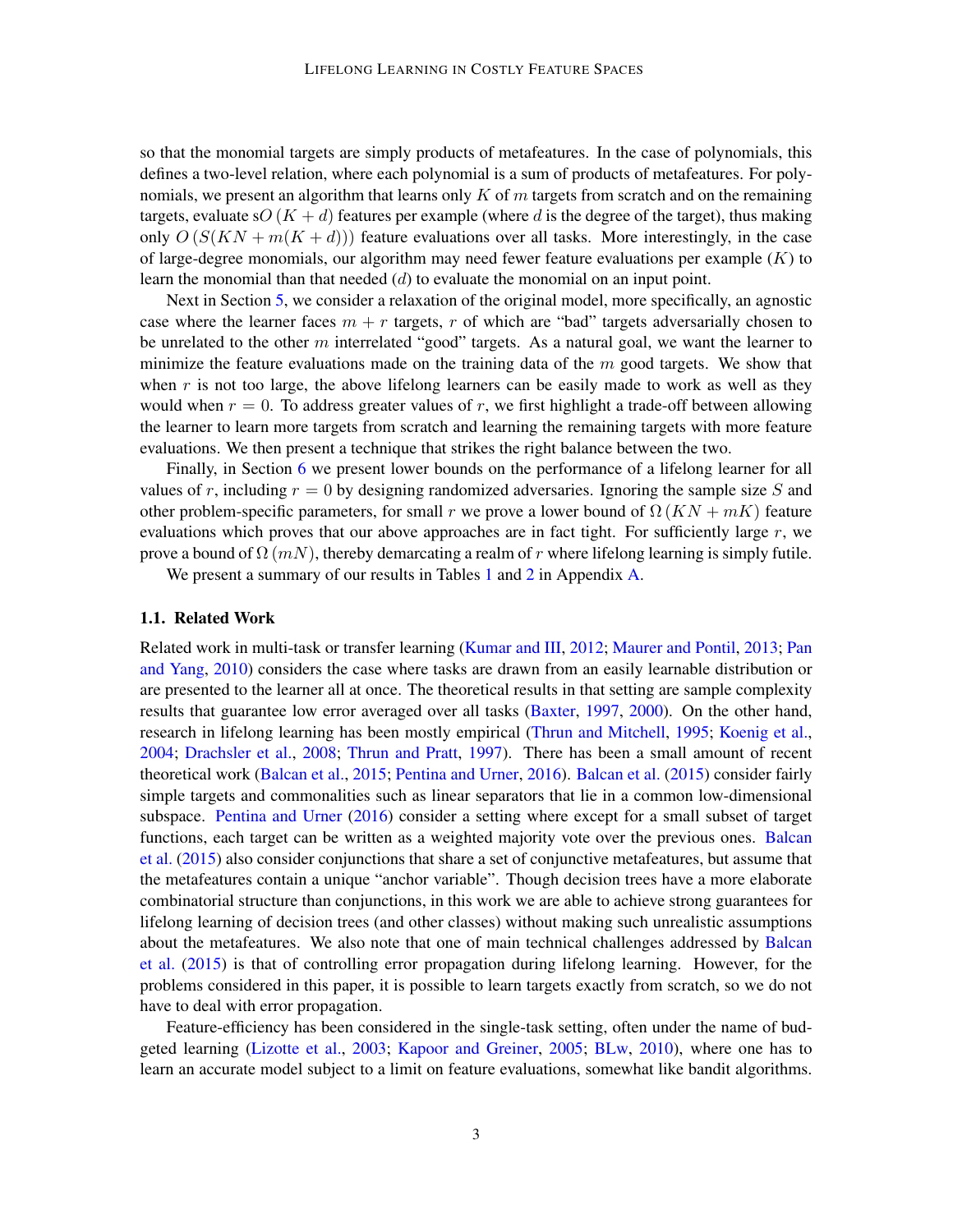[Obozinski and Taskar](#page-13-13) [\(2006\)](#page-13-13); [Argyriou et al.](#page-12-7) [\(2006\)](#page-12-7) consider a related problem in a multi-task setting with all tasks present up-front, where the learner has free access to all features but uses commonalities between targets to identify useful common features in order to be sample-efficient.

### 2. Preliminaries

In this section, we define our notations and present a high level protocol which will provide a framework for presenting our algorithms in the later sections. We consider a setting in which the learner faces a sequence of m related target functions  $g^{(j)}$  over the same set of N features/variables (where both  $m$  and  $N$  are very large). The target functions arrive one after the other, each with its own set of training data  $S^{(j)}$  with at most S examples to learn from. Also, feature evaluation (or equivalently, feature query or feature examination) is costly: if we view our training data for  $g^{(j)}$  as an  $S \times N$  matrix, we pay a cost of 1 for each cell probed in the matrix.

Our belief is that the targets are related to each other through an unknown set F of *metafeatures* that are parts of functions. More specifically, all targets in the series can be expressed by combining metafeatures in  $\mathcal F$  using a known set of legal combination rules, such as concatenating lists or trees. Our algorithms will learn a set of hypothesized metafeatures  $\ddot{\mathcal{F}}$  that allows them to learn new targets using a small number of feature evaluations except for a limited number of targets learned from scratch i.e., by examining all features on all examples. We call  $\tilde{\mathcal{F}}$  our *learned representation*. Note that we will refer to  $\tilde{\mathcal{F}}$  as just metafeatures if it is clear from context that it does not refer to the true metafeatures  $\mathcal{F}$ .

Then, our lifelong protocol is as follows. We make use of two basic subroutines: a USEREP routine that uses  $\tilde{\mathcal{F}}$  to learn new related targets, and an IMPROVEREP routine that improves our representation  $\tilde{\mathcal{F}}$  whenever the first subroutine fails. We begin with an empty  $\tilde{\mathcal{F}}$ . On task j, using  $\tilde{\mathcal{F}}$ and  $S^{(j)}$ , we attempt to cheaply learn target  $g^{(j)}$  with USEREP. If USEREP fails to learn the target, we evaluate all features in  $\mathcal{S}^{(j)}$  and learn  $g^{(j)}$  from scratch. Then, we provide  $\tilde{\mathcal{F}}$  and  $g^{(j)}$  as input to IMPROVEREP to update  $\tilde{\mathcal{F}}$ . For clarity, we present this generic approach, which we will call as (USEREP, IMPROVEREP)-protocol, in Algorithm [3](#page-15-0) in Appendix [B.](#page-14-4) In the following sections, we will present concrete approaches for these subroutines, specific to each class of targets. We will then analyze the performance of the protocol in terms of the total number of feature evaluations (across all samples over all the tasks) given an adversarial stream of tasks.

Our setting can be viewed as analogous to that of dictionary learning [\(Lewicki and Sejnowski,](#page-13-14) [2000;](#page-13-14) [Elad and Aharon,](#page-12-8) [2006;](#page-12-8) [Arora et al.,](#page-12-9) [2014\)](#page-12-9) in which the goal is to find a small set of vectors that can express a given set of vectors via sparse linear combinations. Here, we will be interested in broader classes of objects and richer types of combination rules.

### <span id="page-3-0"></span>3. Decision Trees

We first formally define decision tree metafeatures and describe our learning model. Based on this we describe our problem concretely in Problem Setup [1.](#page-4-0) To simplify our discussion, we consider decision trees over Boolean features, though we later present a simple extension to real values. Formally, in a decision tree  $g: \{0,1\}^N \to \{+,-\}$ , each internal node corresponds to a split over one of N variables and each leaf node corresponds to one of the two labels  $\{+, -\}$ . No internal node and its ancestor split on the same variable.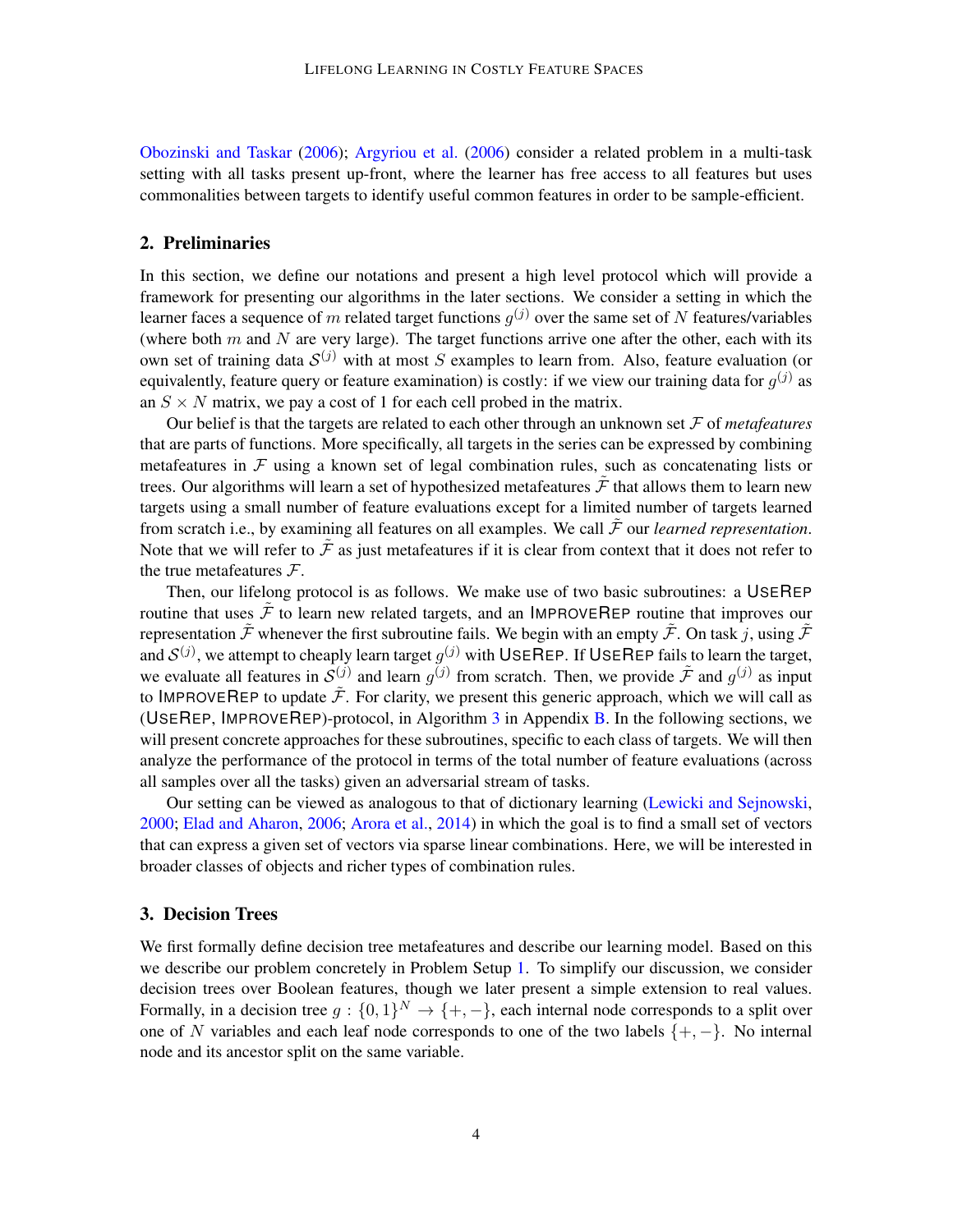Now, we define a metafeature to be an *incomplete* decision tree, a tree where any of the leaf nodes can be empty i.e., the labels of some leaf nodes are left unspecified. Then, there are two natural ways of combining metafeatures to form a (complete) decision tree. Let  $u$  be one of the empty leaf nodes of a metafeature f. We may combine f with another incomplete tree  $f'$  using an AFFIX $(f, u, f')$  operation which simply affixes the root node of  $f'$  at u (as illustrated in Figure [1\)](#page-4-1). As a result,  $u$  now becomes an internal node of a larger incomplete tree. The variable at  $u$  and its descendants correspond to the variables in  $f'$ . Alternatively, we may perform a LABEL $(f, u, l)$ operation which assigns a label  $l \in \{+, -\}$  to the empty node u in f. We can then pick an arbitrary element  $f \in \mathcal{F}$ , apply an arbitrary sequence of LABEL and AFFIX operations (affixing only trees from  $\mathcal F$ ) and eventually grow f into a decision tree. In this manner, we define below what it means to be able to represent a decision tree using a set of metafeatures  $\mathcal{F}$ . Both LABEL and AFFIX are described for completeness in Appendix [C.](#page-15-1)

**Definition 1** Let  $\mathcal{F} = \{f_1, f_2, \ldots\}$  where each metafeature  $f_i$  is an incomplete decision tree. We *define*  $DT(F)$  *to be the set of all decision trees that can be grown by using the elements of* F *and sequentially applying* LABEL *and* AFFIX *operations on them. We say that a decision tree* g *can be expressed using*  $\mathcal{F}$  *if*  $q \in \mathbb{DT}(\mathcal{F})$ *.* 

<span id="page-4-1"></span>

<span id="page-4-0"></span>Figure 1: Illustration of AFFIX

A modeling challenge here is that there are no known polynomial-time algorithms to learn decision trees, even ignoring the issue of costly features and even for trees of depth  $d = O(\log N)$ . On the other hand, there are popular top-down tree-learning algorithms (like ID3 and C4.5) that work well empirically [\(Rokach and Maimon,](#page-13-4) [2008;](#page-13-4) [Quinlan,](#page-13-5) [1986;](#page-13-5) [Breiman et al.,](#page-12-0) [1984\)](#page-12-0). Therefore, we will assume that we are given such an algorithm that indeed correctly produces  $g^{(j)}$  from  $\mathcal{S}^{(j)}$ if we are willing to evaluate all the features in all the examples. More specifically, these methods are defined by a "gain function"  $\text{Gain}(\mathcal{S}, i)$  that given a set of labeled examples S and a feature i, returns a score indicating the desirability of splitting the set S using feature i. For instance, ID3 uses *information gain* as its splitting criterion,<sup>[1](#page-4-2)</sup> and an elegant theoretical analysis of the use of different such gain functions is given in [Kearns and Mansour](#page-13-15) [\(1996\)](#page-13-15). The algorithm begins at the root, chooses the variable of highest gain to put there, and then recurses on the nodes on each side. This process continues until all leaves are pure (all positive or all negative).

**Problem Setup 1** The decision tree targets  $g^{(1)}, \ldots g^{(m)}$  and data sets  $\mathcal{S}^{(1)}, \ldots, \mathcal{S}^{(m)}$ , each of at *most* S *examples, satisfy the following conditions:*

*1. There exists an unknown set*  $\mathcal F$  *of*  $K$  *metafeatures* ( $K \ll N$ ) such that  $\forall j, g^{(j)} \in \mathbb{DT}(\mathcal F)$ *.* 

<span id="page-4-2"></span><sup>1.</sup> If feature i splits data set S into two sets L and R, its information gain of feature i is then  $Ent(S) - \left[\frac{|L|}{|S|} Ent(L) + \right]$  $\frac{|R|}{|S|} Ent(R)$ . Here, *Ent* is the binary entropy of the label proportions in the given set; that is, if a p fraction of the labels in S' are positive, then  $Ent(S') = p \log_2(1/p) + (1 - p) \log_2(1/(1 - p)).$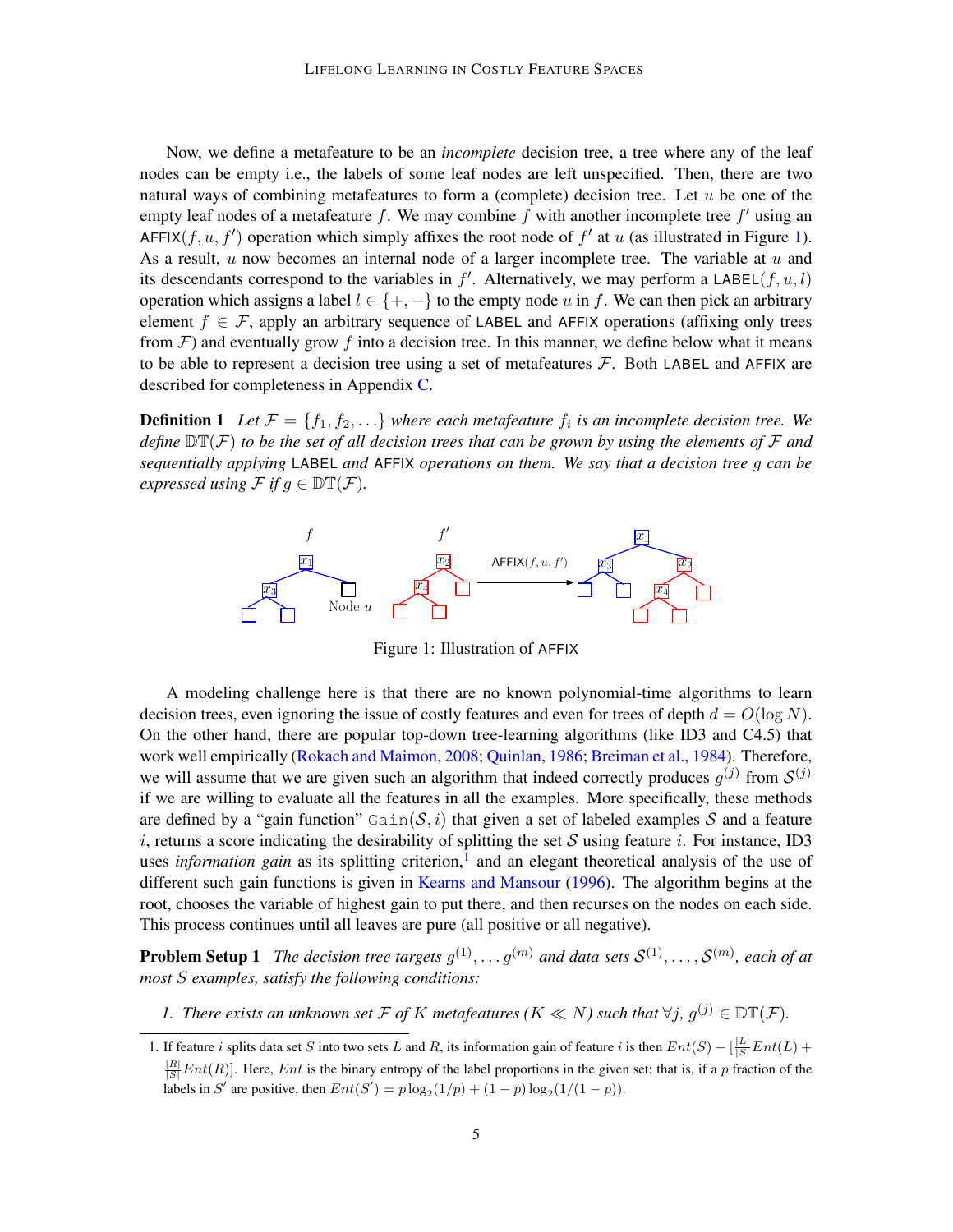- 2. The target  $g^{(j)}$  can be learned by running top-down decision-tree learning on  $\mathcal{S}^{(j)}$  using a *given* Gain *function. In other words,* always choosing to recursively split on the variable of highest Gain based on  $\mathcal{S}^{(j)}$  produces  $g^{(j)}$ .
- 3. We are given  $s, d$  ( $d \ll N$ ) such that  $g^{(j)}$  has at most  $s$  internal nodes and depth at most  $d$ . *Then,*  $S = O(s \log N)$  examples are sufficient to guarantee that  $g^{(j)}$  has high accuracy over *the underlying distribution over data.*

A straightforward lifelong learning approach would be as follows: IMPROVEREP simply adds to  $\tilde{\mathcal{F}}$  features seen in tasks learned from scratch and USEREP examines only those features in  $\tilde{\mathcal{F}}$ when learning a target. Since each metafeature in  $\mathcal F$  can have at most s distinct features, we show in Appendix [C](#page-15-1) that this learns at most  $K$  targets from scratch and evaluates only  $Ks$  features per example on the rest i.e.,  $O(S(KN + mKs))$  feature queries overall. However, when  $s = \Omega(N)$ this is no better than learning all tasks individually from scratch. In this section, we will present a significantly better protocol:

<span id="page-5-0"></span>Theorem 2 *The (*USEREP *Algorithm [1,](#page-6-0)* IMPROVEREP *Algorithm [2\)](#page-7-0)-protocol for decision trees makes*  $O(S(KN + mKd))$  *feature evaluations overall and runs in time*  $poly(m, N, K, S, s, d)$ *.*<sup>[2](#page-5-1)</sup>

This is a significant improvement especially in the case of shallow bushy trees for which  $d \ll s$ e.g., when  $d = O(\log N)$  but  $s = \Omega(N)$ . To achieve this improvement, we need a computationally efficient approach that extracts bigger decision tree substructures from previous tasks and also knows how to learn future tasks using such a representation. We first address the latter problem: we present an USEREP routine, Algorithm [1,](#page-6-0) that takes as input a set of hypothesized metafeatures  $\mathcal F$  and a training dataset S consistent with an unknown tree q and either outputs a consistent tree  $\tilde{g}$  or halts with failure. To appreciate its guarantees, define Pref(f) to denote the set of all "prefix" trees (prunings) of some incomplete tree f. For any set of hypothesized metafeatures  $\tilde{\mathcal{F}}$ , let  $\mathsf{Pref}(\tilde{\mathcal{F}}) = \{ \mathsf{Pref}(\tilde{f}) \mid \tilde{f} \in \tilde{\mathcal{F}} \}$ . We show that Algorithm [1,](#page-6-0) given  $\tilde{\tilde{\mathcal{F}}}$ , can effectively learn a target that can be represented using not only  $\tilde{\mathcal{F}}$ , but also the exponentially larger metafeature set Pref( $\tilde{\mathcal{F}}$ ). That is, our USEREP algorithm can effectively learn trees from a much larger space  $DT(Pref(\tilde{\mathcal{F}}))$ compared to just  $DT(\mathcal{F})$ .

Though we limit our discussion of Algorithm [1](#page-6-0) to Boolean feature values for simplicity, we later extend it to real values. In Algorithm [1,](#page-6-0) we basically grow an incomplete decision tree  $\tilde{q}$  one node at a time, by picking one of its empty leaf nodes  $u$ , and either assigning a label to  $u$  or splitting  $u$ on a particular feature. Before doing so, we first make sure that we have not failed already (Step [4\)](#page-6-1). More specifically, if u is at a depth greater than d or if  $\tilde{q}$  already has more than s nodes, we halt with failure because we were not able to find a small tree consistent with the data. If not, we proceed to examine samples from the training set that have reached u, which we will denote by  $S_u$ . If all  $x \in S_u$  have the same label, we make u a leaf with that label and proceed to other nodes in  $\tilde{g}$ .

Otherwise, we evaluate a small set of features on  $S_u$  to compute their Gain and pick the best of those features to be the variable at u (denoted by  $var(u)$ ). The way we pick this set of features at u, which we will call  $\mathcal I$ , is based on the following intuition. Assume we have grown  $\tilde g$  identically to g so far and let  $u'$  be the node in g that corresponds to u. Then the correct variable to be assigned

<span id="page-5-1"></span><sup>2.</sup> It may seem that this result can be equivalently stated in terms of the average number of features examined per example i.e.,  $O(KN + mKd)$ . However, such a performance metric is different from what we defined. Under certain independence conditions it may be possible to learn a target simply by drawing a large number of examples and examining only a single feature per example while still making many feature evaluations in total.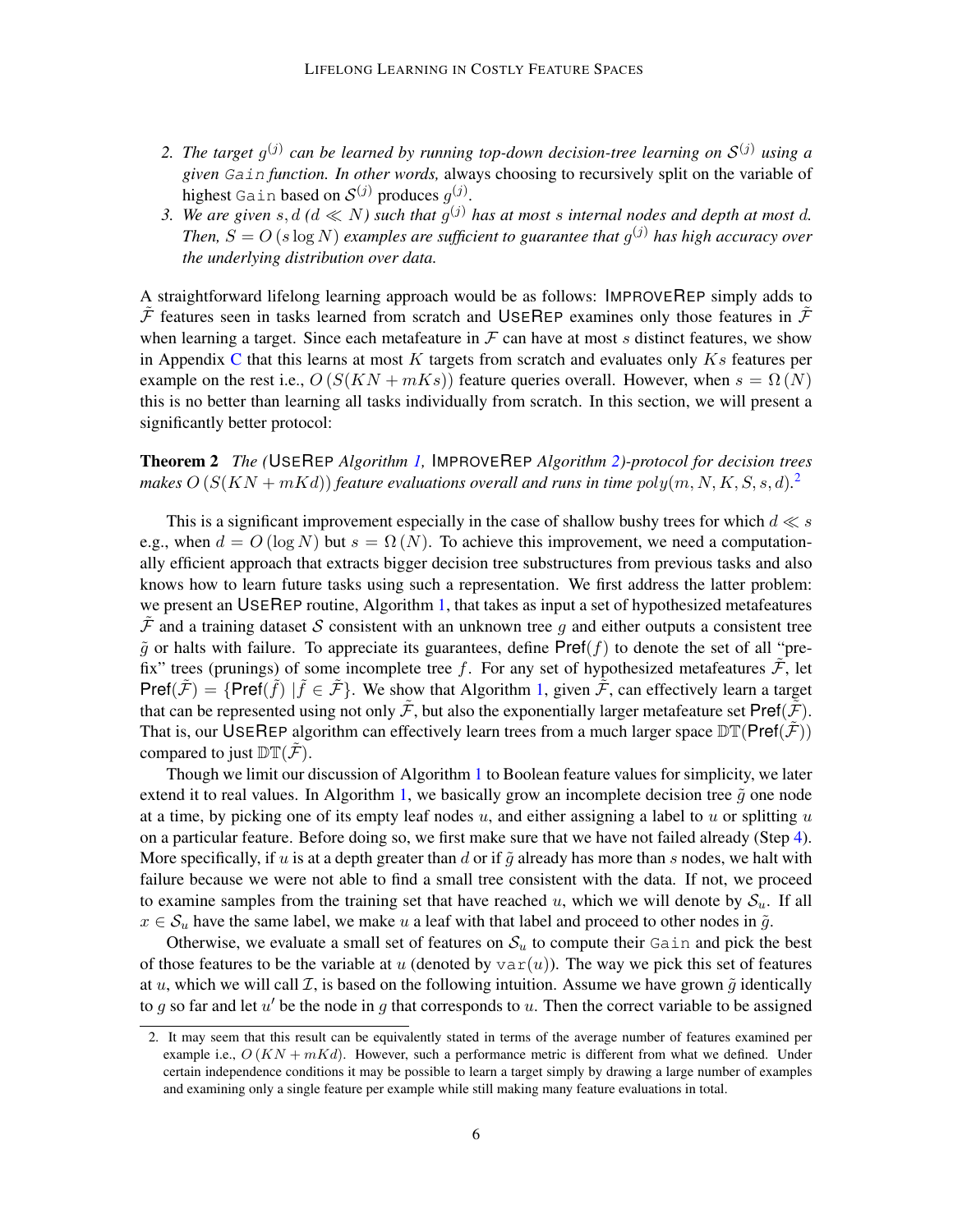at u is  $var(u')$  which is in fact the gain maximizing variable on  $\mathcal{S}_u$  (as assumed in the second point of Problem Setup [1\)](#page-4-0). Thus, our goal is to ensure  $\forall \text{ar}(u') \in \mathcal{I}$ .

If indeed  $g \in \mathbb{DT}(\mathsf{Pref}(\mathcal{F}))$ , this variable must in fact correspond to the variable in some node in some  $\tilde{f} \in \tilde{\mathcal{F}}$ . In other words, we should be able to "superimpose" some  $\tilde{f}$  over  $\tilde{q}$  with the root of  $\tilde{f}$  at either u or one of its ancestors such that the variable in  $\tilde{f}$  that has been superimposed over u is in fact the correct variable for u. Additionally, the variables in  $\tilde{f}$  should not conflict with those that have already been assigned to the ancestors of u in  $\tilde{g}$ . Since we do not know which f and which superimposition of  $\tilde{f}$  "induces" the correct variable at u, we add to  $\mathcal I$  the variable induced at u by every possible superimposition: we pick every  $\tilde{f} \in \tilde{\mathcal{F}}$  and every node w that is either an ancestor of u or u itself, and then superimpose  $\tilde{f}$  over  $\tilde{g}$  with its root at w. We add to  $\mathcal I$  the variable thus induced at  $u$ , provided the variables in  $f$  do not conflict with those in the ancestors of  $u$ . In Algorithm [1,](#page-6-0) we use helper routines, INDUCE $(\tilde{q}, w, u, \tilde{f})$  which outputs the induced variable and CONFLICT( $\tilde{q}$ , w, u, f) which outputs false if there is no conflict (both these simple subroutines are described for completeness in Appendix [C](#page-15-1) and illustrated in Figure [2\)](#page-8-1). Finally, since no variable should repeat along any path down the root, we remove from  $\mathcal I$  any variable already assigned to an ancestor of u. Then, we assign the gain maximizing feature from  $\mathcal I$  to u. Observe that, at u, in total over all  $\tilde{f}$  we may examine  $O(|\tilde{F}|d)$  features on  $\mathcal{S}_u$ . Therefore, for a particular sample, considering all nodes along a path from the root, we may examine  $O(|\tilde{\mathcal{F}}|d^2)$  features. However, with a more rigorous analysis we prove a tighter bound:

<span id="page-6-5"></span>**Theorem 3** USEREP *Algorithm [1](#page-6-0) has the property that given*  $\tilde{\mathcal{F}}$  *and data*  $\mathcal{S}$ *, a) if the underlying target*  $g \in \mathbb{DT}(\mathsf{Pref}(\tilde{\mathcal{F}}))$ , the algorithm outputs g and b) conversely, if the algorithm outputs  $\tilde{g}$ *without halting on failure, then*  $\tilde{g}$  *has depth at most d, size at most s and is consistent with*  $S$ *, c) the algorithm evaluates*  $O(|\mathcal{F}| + d)$  *features per example.* 

### <span id="page-6-0"></span>Algorithm 1 USEREP - Learning a decision tree using metafeatures

- 1: Input: Metafeatures  $\tilde{\mathcal{F}}$ , samples S consistent with unknown g, depth bound d, size bound s.
- <span id="page-6-6"></span>2: Initialize the tree  $\tilde{q}$  to be an empty leaf node. Let  $\mathcal Z$  be the set of empty leaf nodes in  $\tilde{q}$ .
- 3: while  $∃ u ∈ Z$  do
- <span id="page-6-1"></span>4: Halt with failure if a) u is at depth  $> d$  or b) the size of  $\tilde{g}$  is  $> s$ .
- <span id="page-6-4"></span>5: Let  $S_u$  be the examples that have reached u.
- 6: if all  $x \in S_u$  have the same label l then
- 7: Make  $u$  a leaf with the label  $l$ .
- 8: else
- <span id="page-6-2"></span>9: Let  $\mathcal I$  be the set of features to be examined at u. Initialize  $\mathcal I$  to be empty.
- 10: **for** each  $\tilde{f} \in \tilde{\mathcal{F}}$  and each node w in the path starting from the root of  $\tilde{g}$  to u **do**
- <span id="page-6-3"></span>11: If CONFLICT $(\tilde{g}, w, u, \tilde{f})$  is false, add INDUCE $(\tilde{g}, w, u, \tilde{f})$  to  $\mathcal{I}$ .
- <span id="page-6-7"></span>12: Remove from  $\mathcal I$  any variable assigned to an ancestor of  $u$ .
- 13: Evaluate only the features  $\mathcal I$  on  $\mathcal S_u$ . Assign var $(u) \leftarrow \arg \max_{i \in \mathcal I} \text{Gain}(\mathcal S_u, i)$ .
- 14: Output  $\tilde{g}$ .

**Proof Sketch** a) We show by induction that  $\tilde{g}$  is always grown correctly i.e.,  $\tilde{g} \in \text{Pref}(g)$ . This is trivially true at the beginning. For the general case, let u be the node of  $\tilde{g}$  that is to be grown and let u' be its counterpart in g. By induction, note that  $S_{u'} = S_u$ . Thus, if u' is a leaf, all  $x \in S_{u'}$ have the same label. Therefore, all  $x \in S_u$  have the same label, and hence we will label u as a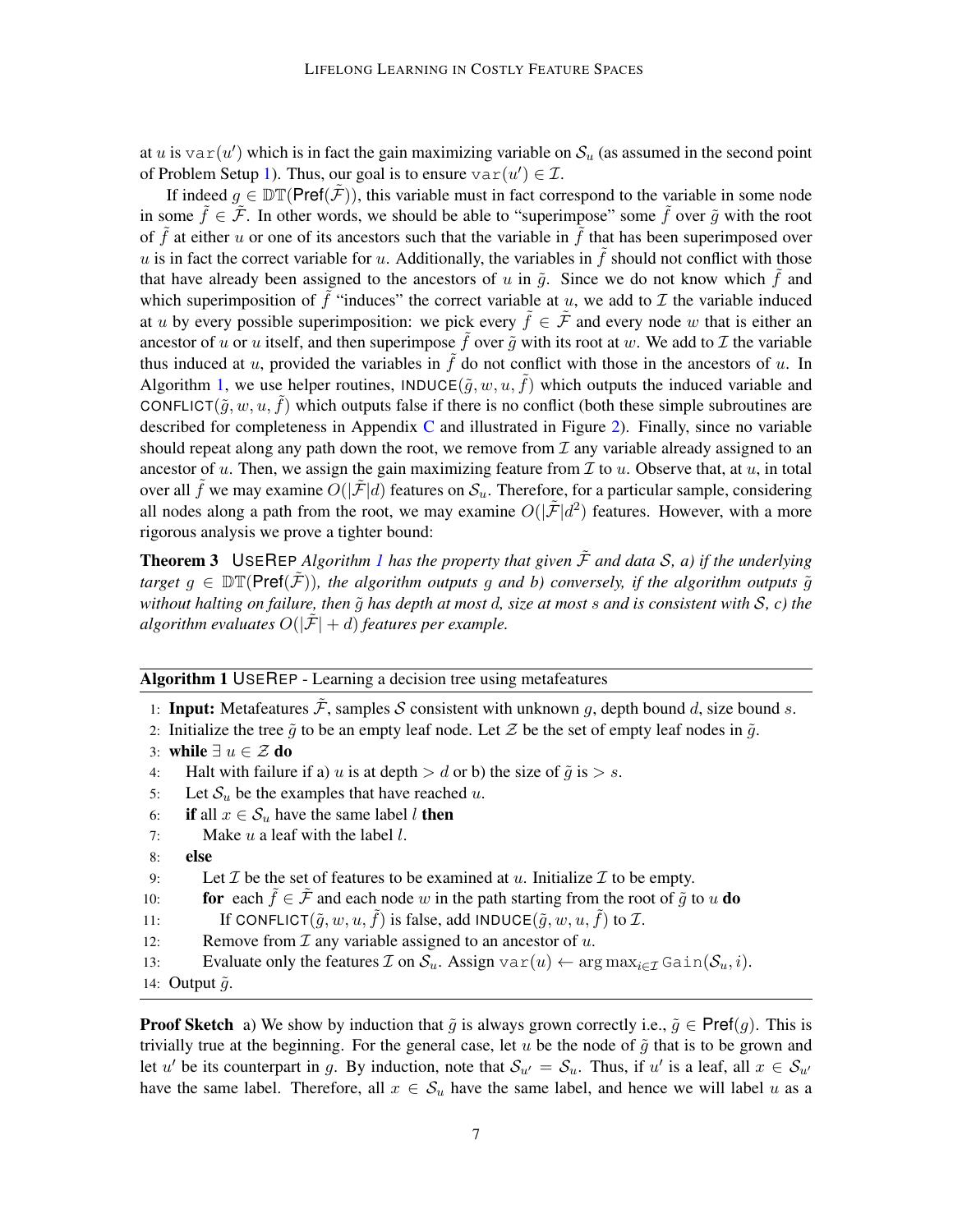leaf with the correct label. If u' is an internal node, let  $var(u')$  be the variable it splits on i.e.,  $\argmax_{i \in [N]}$  Gain $(\mathcal{S}_{u'}, i)$ . To show that we assign  $\text{var}(u')$  to  $u$  in Step [13,](#page-6-2) we only need to prove that  $var(u') \in \mathcal{I}$ . To prove this, we use the fact that  $g \in \mathbb{DT}(\tilde{\mathcal{F}})$ . Hence in g,  $var(u')$  belongs to the prefix of some metafeature  $\tilde{f}^*$  from  $\tilde{\mathcal{F}}$  that is rooted either at  $u'$  or at one of its ancestors. Thus, during some execution of Step [11](#page-6-3) we will add  $var(u')$  to  $\mathcal{I}$ .

b) This follows immediately from the Algorithm, more specifically from Step [4](#page-6-1) and [6.](#page-6-4) We need this guarantee so that when the learner does not fail, its output is guaranteed to be correct.

c) Each example corresponds to a particular path in  $\tilde{q}$ . Hence, the features examined on that example correspond to INDUCE $(\tilde{g}, w, u, f)$  for different nodes v and u on that path, computed in Step [11](#page-6-3) at different points during the run of the algorithm. Firstly, in the case that  $w = u$ , this could have been computed to be one of the  $|\mathcal{F}|$  fixed set of features that occur at the root of each element of  $f \in \mathcal{F}$ . Now, to count the number of features examined for the cases where w is an ancestor of u, we prove the following. If for a particular  $u^*$ , we examine  $k_{u^*}$  different features INDUCE $(\tilde{g}, w, u^*, \tilde{f})$ each corresponding to different ancestor-metafeature pairs  $(u, \tilde{f})$ , then we will "eliminate" at least  $k_{u^*} - 1$  metafeatures from resulting in feature evaluations for nodes u that are descendants of  $u^*$ . We use this conclusion to prove that we make only  $O(|\tilde{\mathcal{F}}| + d)$  such queries down any path.

 $\blacksquare$ 

We present the full proofs in Lemma [10](#page-16-0) and [11](#page-16-1) in Appendix [C.](#page-15-1)

Now, to provide a lifelong learning protocol for Problem Setup [1,](#page-4-0) the challenge is to design a computationally efficient IMPROVEREP routine<sup>[3](#page-7-1)</sup>. To this end, we present Algorithm [2](#page-7-0) that creates useful metafeatures by adding to  $\tilde{\mathcal{F}}$  well-chosen subtrees from target functions. In particular, after learning a target g from scratch, we identify a root-to-leaf path in g that we failed to learn using  $\tilde{\mathcal{F}}$ . We add to  $\tilde{\mathcal{F}}$  the subtrees rooted at every node in that path. The intuition is that one of these subtrees makes the representation more useful. To describe how the path is chosen, let  $\tilde{g}$  be the incomplete tree learned using  $\tilde{\mathcal{F}}$  just before we halted with failure. Since either the depth or the node count was exceeded in  $\tilde{g}$ , there must be a path from the root of  $\tilde{g}$  longer than the corresponding path in g. We pick the corresponding path in q which was incorrectly learned in  $\tilde{q}$  (see Figure [3\)](#page-8-1).

Finally, as we see below in the proof sketch for Theorem [2,](#page-5-0) the resulting protocol evaluates only  $O(Kd)$  features per example when learning from  $\tilde{\mathcal{F}}$ , besides learning K trees from scratch. Recall that this is a significant improvement of our straightforward USEREP which evaluates  $O(Ks)$ features per example.

### <span id="page-7-0"></span>Algorithm 2 IMPROVEREP - Decision Trees

- 1: Input: Old representation  $\tilde{\mathcal{F}}_{old}$  and a tree  $g \in \mathbb{DT}(\mathcal{F})$  learned from scratch and the (incorrect) incomplete tree  $\tilde{g}$  learned using  $\tilde{\mathcal{F}}_{old}$ .
- 2:  $\tilde{\mathcal{F}} \leftarrow \tilde{\tilde{\mathcal{F}}}_{old}$
- 3: Identify a path from root of  $\tilde{g}$  such that the corresponding path in  $g$  has fewer internal nodes.
- 4: For each node in the corresponding path in q, add the subtree rooted at that node to  $\ddot{\mathcal{F}}$ .
- 5: Output  $\mathcal F$

<span id="page-7-1"></span><sup>3.</sup> As a warm-up, consider a semi-adversarial scenario where each element of  $F$  has a reasonable chance of being the topmost metafeature in any target. We can then learn the first few targets from scratch and simply add them to  $\tilde{\mathcal{F}}$  so that with high probability, each metafeature from  $\mathcal F$  is guaranteed to be the prefix of some element in  $\tilde{\mathcal F}$ . Then we can use Algorithm [1](#page-6-0) to learn the remaining targets using  $\mathcal F$  as all those targets will lie in  $\mathbb{DT}(\text{Pref}(\mathcal F))$ . We provide a careful analysis of this simpler case in Appendix [C](#page-15-1) Theorem [12.](#page-17-0)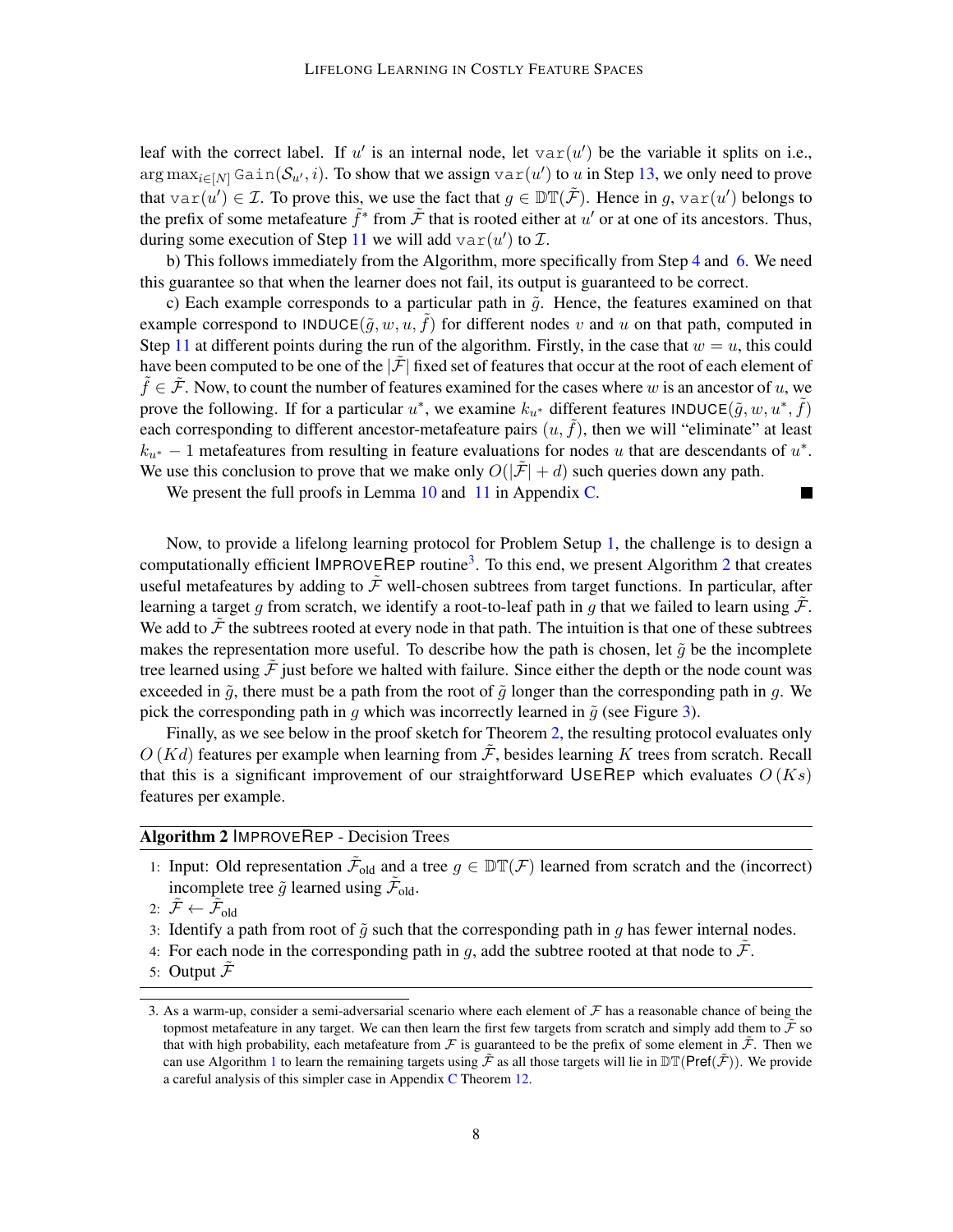**Proof Sketch** (for Theorem [2\)](#page-5-0) We show by induction that at any point during the protocol, if k targets have been learned from scratch, then  $\exists \mathcal{F}' \subseteq \mathcal{F}$  such that  $|\mathcal{F}'| = k$  and for each  $f \in \mathcal{F}'$ , some element from  $\tilde{\mathcal{F}}$  contains f as its prefix. Then, after K failures of USEREP,  $\mathbb{DT}(\mathcal{F}') \subseteq \mathbb{DT}(\mathsf{Pref}(\tilde{\mathcal{F}}))$ . Then from Lemma [10,](#page-16-0) USEREP is guaranteed not to fail. To prove the induction hypothesis, we note that when USEREP fails to learn  $q$ , there must be an element from  $\mathcal{F} - \mathcal{F}'$  rooted somewhere in any root-to-leaf path in g that was not correctly learned. On adding to  $\tilde{\mathcal{F}}$  the subtrees rooted at each node in one such path, we are sure to add an element whose prefix is a metafeature from  $\mathcal{F} - \mathcal{F}'$ . Thereby we "learn" a new metafeature from  $\mathcal{F}$ . Now, each time USEREP fails, we add at most d elements to  $\tilde{\mathcal{F}}$ , so  $|\tilde{\mathcal{F}}| \leq Kd$ . From Theorem [3,](#page-6-5) our result follows.  $\overline{\phantom{a}}$ 

<span id="page-8-1"></span>

Figure 2: Superimposing  $f'$  over  $f$  with its root at w

Figure 3: Path chosen by IMPROVEREP Algorithm [2.](#page-7-0)

Extension to real-valued features: Our results hold also for decision trees over real-valued features, where nodes contain binary splits such as " $x_1 \geq 7$ ". In particular, we reduce this to the Boolean case by viewing each such split as a Boolean variable. While this reduction involves an implicitly infinite number of Boolean variables, our bounds still apply. This is because we make only  $N$  feature evaluations per example when learning from scratch (and not infinitely many). Also, the feature evaluations made by our USEREP is independent of the number of Boolean variables.

Decision Lists While we can use the above protocol for decision lists too, it does not effectively provide any improvement over the baseline approach because for lists,  $s = d$ . However, by making use of the structure of decision lists, we provide a protocol that learns  $K^2$  lists from scratch and on the rest examines only  $O(K^2 + d)$  features per example. The high level idea is that when we fail to learn a target using  $\tilde{\mathcal{F}}$ , we add to  $\tilde{\mathcal{F}}$  only a single suffix of the target list as a new metafeature instead of adding all  $d$  suffixes like in Algorithm [2.](#page-7-0) To prove our bound, we have a technically interesting argument which we present in the appendix.

<span id="page-8-2"></span>Theorem 4 *The (*USEREP *Algorithm [1,](#page-6-0)* IMPROVEREP *Algorithm [7\)](#page-19-0)-protocol for deci*sion lists makes  $O(S(K^2N + m(K^2 + d)))$  feature evaluations overall and runs in time  $poly(m, N, K, S, d)$ .

# <span id="page-8-0"></span>4. Monomials

We consider lifelong learning of degree-d monomials under the belief that there exists a set of  $K$ monomial metafeatures like  $\{x_1x_2, x_1^2x_3, \ldots\}$  and each target can be expressed as a product of powers of these metafeatures e.g.,  $(x_1x_2)^2(x_1^2x_3)$ . This is similar to the lifelong Boolean monomial learning discussed in [Balcan et al.](#page-12-5) [\(2015\)](#page-12-5) where each monomial is a conjunction of monomial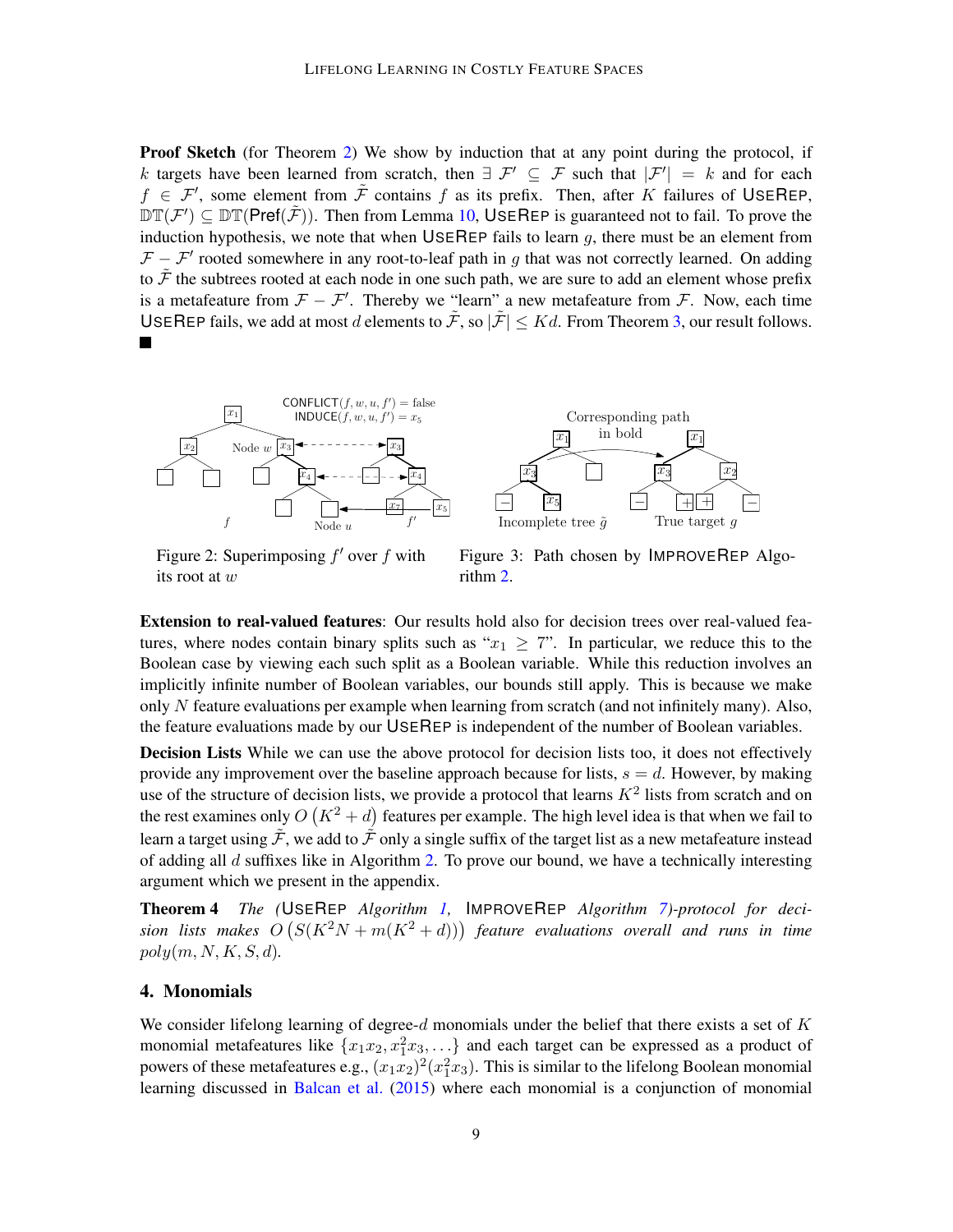metafeatures. Since that is an NP-hard problem, they assume that the metafeatures have so-called "anchor" variables unique to each. We will however not need this assumption.

We first describe our setup more formally. For any input  $\mathbf{x} = (x_1, x_2, \dots x_N) \in \mathbb{R}^N$ , we denote the output of a d-degree target monomial  $g = (g_1, g_2, \dots, g_N)$  by the function  $P_g(x) =$  $x_1^{g_1}x_2^{g_2}\ldots x_N^{g_N}$  where  $g_i \in \mathbb{N} \cup \{0\}$  and the degree  $\sum_i g_i \leq d$ . The unknown metafeature set  $\mathcal{F} = \{\mathbf{f}_1, \mathbf{f}_2, \dots, \mathbf{f}_K\}$  consists of K monomials. To simplify notations, we also consider F to be a matrix where column *i* is  $f_i$ . Therefore, if g can be expressed using F, then g lies in the column space of  $\mathcal F$  denoted by  $\mathbb C(\mathcal F)$ . Then, our problem setup is as follows:

<span id="page-9-0"></span>**Problem Setup 2** The m d-degree targets  $\mathbf{g}^{(1)}, \ldots \mathbf{g}^{(m)}$  and the training data (each of at most S examples) drawn from unknown distributions  $\mathcal{D}^{(1)}, \ldots, \mathcal{D}^{(2)}$  satisfy the following conditions:

- *1. There exists an unknown*  $N \times K$  *matrix*  $\mathcal{F}$  ( $K \ll N$ ) such that  $\mathbf{g}^{(j)} \in \mathbb{C}(\mathcal{F})$ .
- *2. Each* D(j) *is a product distribution (as assumed in [Balcan et al.,](#page-12-5) [2015;](#page-12-5) [Andoni et al.,](#page-12-1) [2014\)](#page-12-1) that is not too concentrated (explained in Appendix [D\)](#page-23-0).*

Unlike the decision tree problem, where we only consider an abstraction of the learning routine, here we present a particular technique for learning a monomial exactly. We show that under product distributions that are not too concentrated, it is possible to *exactly* learn the power of a given feature in a target by examining only that feature on polynomially many samples (Lemma [16\)](#page-26-0). Naturally, we can learn the monomial exactly from scratch (Algorithm [8](#page-25-0) in Appendix [D\)](#page-23-0). Then, in the lifelong learning model, by merely keeping a record of the features that have been seen so far, it is fairly straightforward to learn only K targets from scratch while learning the rest by examining  $O(Kd)$ features per example (Theorem [18\)](#page-27-0). Here, we present a significantly better protocol that learns only K targets from scratch and on the rest, evaluates only  $O(K)$  features on all examples and d features on one example. This is an improvement especially for cases where d is large. We present a summary of our approach in the following proof sketch.

<span id="page-9-1"></span>Theorem 5 *The (*USEREP *Algorithm [10,](#page-29-0)* IMPROVEREP *Algorithm [9\)](#page-29-1)-protocol for monomials makes*  $O(S(KN + mK) + md)$  *feature evaluations overall and runs in time*  $poly(m, N, K, S, d)$ *.* 

**Proof Sketch** The key idea is that we store a list of targets that have been learned from scratch as columns of the matrix F. Also, we learn a new target from scratch only if  $q \notin \mathbb{C}(\mathcal{F})$ . Therefore, after learning K targets from scratch, we can show that we have a K rank matrix  $\tilde{\mathcal{F}}$  such that  $\mathbb{C}(\mathcal{F}) = \mathbb{C}(\mathcal{F})$ . Therefore all future targets can be learned using  $\mathcal{F}$ .

Now, the idea for USEREP is as follows. If we have learned  $k$  targets from scratch, then  $\tilde{\mathcal{F}}$  is of rank k. Then, we identify a set of k features  $\mathcal I$  that correspond to linearly independent rows in  $\mathcal{F}$ . We first learn only the powers of  $\mathcal{I}$  (which we will denote by  $g[\mathcal{I}]$ ) by examining I on all samples. Then we learn a monomial  $\tilde{g}$  by using the equation  $\tilde{g} = \tilde{\mathcal{F}}(\tilde{\mathcal{F}}[\mathcal{I}])^{-1}g[\mathcal{I}]$ . If indeed  $g \in \mathbb{C}(\mathcal{F})$ , then  $\tilde{g}$  equals g. This is because the power of each monomial metafeature in g is recovered through  $(\mathcal{F}[\mathcal{I}])^{-1}g[\mathcal{I}]$ . However, we do not know if  $g \in \mathbb{C}(\mathcal{F})$  and it may be that  $\tilde{g} \neq g$ . To address this, we can show using Lemma [20](#page-29-2) that we only need to draw a single sample x, examine d features relevant to  $\tilde{g}$  and check if our prediction  $P_{\tilde{g}}(x)$  equals the true label  $P_{g}(x)$ . If this fails, we conclude that  $\tilde{g} \neq g$  and therefore,  $g \notin \mathbb{C}(\mathcal{F})$ . We learn g from scratch and add it to F. Thus, USEREP examines only at most K features on all but one sample and d features on one final sample. In fact, after learning  $K$  targets from scratch, we do not need to examine the  $d$ features and do the verification step because we are guaranteed that  $g \in \mathbb{C}(\mathcal{F})$ .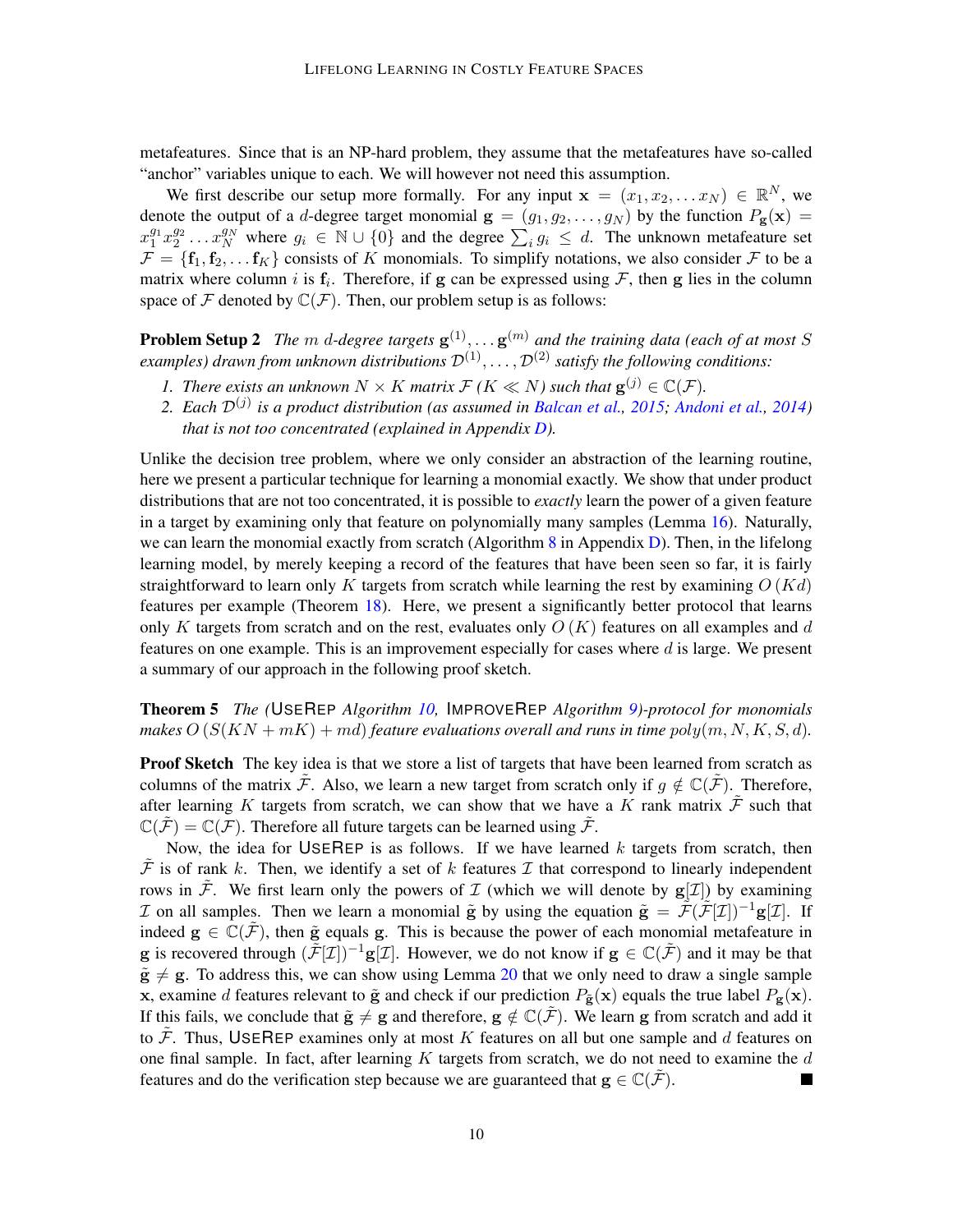### 4.1. Polynomials

We consider lifelong learning of real-valued polynomial targets each of which is a sum of at most  $t$ degree-d monomials. Similar to the Boolean model in [Balcan et al.](#page-12-5) [\(2015\)](#page-12-5), our belief is that there exists a set of monomial metafeatures such that each monomial in the polynomial can be expressed as a product of these metafeatures like we described in the previous section. As an example, given  $\mathcal{F} = \{x_1x_2, x_1^2x_3, \ldots\}$ , one possible target is  $3(x_1x_2)(x_1^2x_3) - 5(x_1x_2)^2(x_1^2x_3)$ . Again, we assume that each  $\mathcal{D}^{(j)}$  is a product distribution over  $\mathbb{R}^N$ . Since polynomial learning is a hard problem, we will have to make a strong assumption that each  $\mathcal{D}^{(j)}$  is *known*, which then enables us to adopt the polynomial learning technique from [Andoni et al.](#page-12-1) [\(2014\)](#page-12-1). Note that we can relax this assumption when all the distributions are common (like it is assumed in [Balcan et al.,](#page-12-5) [2015\)](#page-12-5), so that the common distribution can first be learned using  $O(poly(N))$  feature evaluations. However, if the distributions were all different, learning them may need  $O(poly(mN))$  feature evaluations, which would be feature-inefficient.

We now briefly discuss the algorithm in [Andoni et al.](#page-12-1) [\(2014\)](#page-12-1) for learning a polynomial from scratch from a known distribution. Note that we have modified the algorithm slightly for our purposes. The basic idea is to perform  $t$  iterations extracting one of the  $t$  monomials from the given polynomial at a time. After a few iterations, consider the residual set of monomials that have not yet been extracted yet. For the next iteration, we extract the "lexicographically largest" monomial from this set; namely, the monomial that has the highest power of  $x_1$ , say  $x_1^{d_1}$ , the highest power of  $x_2$  of all monomials in the residual set containing  $x_1^{d_1}$  and so on. To extract the monomial identified this way, we compute the value of this monomial on each training sample and subtract the value from the output of that sample. Note that the running time of this approach is exponential in  $d$  (as is the case in other polynomial learning approaches).

Then, in the lifelong learning model, we can learn the targets by making  $O(S(KN + mKd))$ feature evaluations by simply remembering what features have been seen so far (Theorem [21\)](#page-31-0). We present an approach in Appendix [D](#page-23-0) that makes only  $O(S(KN + m(K + td)))$  feature evaluations. This is an improvement for sparse polynomials  $t < K$  e.g., when  $t = O(1)$ .

<span id="page-10-1"></span>Theorem 6 *The (*USEREP *Algorithm [12,](#page-33-0)* IMPROVEREP *Algorithm [11\)](#page-32-0)-protocol for polynomials makes*  $O(S(KN + m(K + dt)))$  *feature evaluations overall and runs in time*  $poly(m, N, K, S, t)$ *.* 

**Proof** The high level idea is to maintain a metafeature set of "linearly independent monomials" picked from previously seen targets, like we did in the previous section. When learning a target using  $\mathcal F$ , we perform t iterations to extract the monomials, but now in each iteration we find the lexicographically largest power restricted to at most  $K$  features. These  $K$  features correspond to linearly independent rows in  $\tilde{\mathcal{F}}$ . Given the powers of these features, we can determine powers of all the features like we did before. Based on this we can extract a complete monomial from the residual polynomial. Note that the restricted lexicographic search examines only a fixed set of  $K$  features per example. Besides this, in each of the  $t$  iterations, we evaluate  $d$  features relevant to the extracted monomial, accounting for  $K + td$  feature evaluations per example.

## <span id="page-10-0"></span>5. The Agnostic Case

We propose a novel agnostic lifelong learning model where the learner faces  $m+r$  learning tasks of which m tasks are guaranteed to be related through the K metafeatures in  $\mathcal F$  while the other r tasks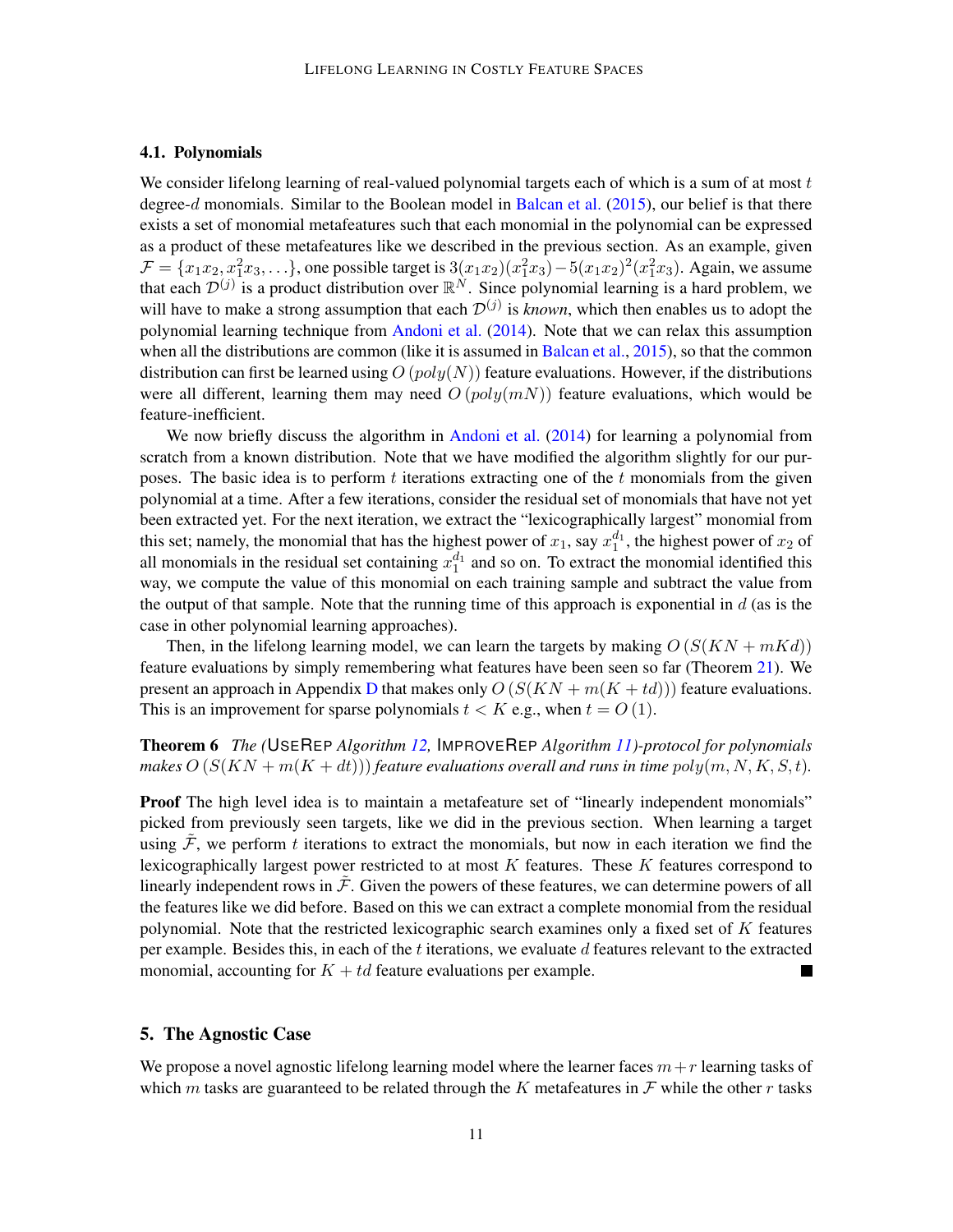are arbitrary. Note that this is different from the conventional sense of agnostic learning where each individual task may involve model misspecification or noisy labels. What makes this challenging is that the  $r$  "bad" targets can be chosen and placed adversarially in the stream of tasks. Since in the worst case there is no hope of minimizing feature evaluations done on the bad targets, we adopt the natural goal of reducing the feature evaluations on the training data of the  $m$  good targets.

We focus our discussion on learning decision trees with depth  $d = O(1)$  noting that it is straightforward to extend it to learning more general decision trees and to other targets. In fact, in the following discussion, it may be helpful to imagine the targets to be decision stumps over just one feature and the metafeature set  $\mathcal F$  to simply be a set of  $K$  features. Now, recall that in the original setup,  $\tilde{\mathcal{F}}$  consisted of  $O(K)$  useful metafeatures from at most K targets that were learned from scratch USEREP failed to learn them. A problem that arises now is that  $\mathcal F$  may have been updated with metafeatures from bad targets. Then, even if  $\tilde{\mathcal{F}}$  contained K metafeatures, we cannot guarantee that future good targets can be learned using  $\tilde{\mathcal{F}}$ . What should we do then?

To address this, we present two simple computationally-efficient solutions (described in detail in Appendix [E\)](#page-33-1) that highlight an interesting trade-off between the number of targets learned from scratch and the number of features evaluated on the remaining targets. In the r*-expansion* technique, we allow the learner to update  $\mathcal F$  on every failure of USEREP. Doing so, we learn at most K good targets from scratch (and possibly all the r bad targets too, which we do not care about). Since  $\mathcal F$ can expand to as many as  $O(K + r)$  metafeatures this way, we learn the remaining targets using F evaluating  $O(K + r)$  features per example. In the *r-restart* technique, the key idea is to restrict the representation to  $O(K)$  metafeatures. Whenever the representation reaches this limit and still USEREP fails, we restart lifelong learning with an empty representation. This technique learns more targets from scratch,  $O(rK)$  targets in particular, but evaluating only  $O(K)$  features per example on the remaining targets. When  $r = O\left(\max\left(\frac{m}{N}, \frac{KN}{m}\right)\right)$  $\left(\frac{2N}{m}, K\right)$ , it is easy to see that one of these two techniques makes only  $O(S(KN + mK))$  feature evaluations, which is as good as the performance when  $r = 0$ . To deal with larger values of r, in Appendix [E,](#page-33-1) we describe a combined technique that deals with the trade off carefully and does better than both the above:

<span id="page-11-1"></span>**Theorem 7** In the agnostic model where we face  $m + r$  decision tree targets such that m trees *belong to*  $\mathbb{D} \mathbb{T}(\mathcal{F})$ *, the number of feature evaluations on the training data for the m trees:* 

- *the r-expansion technique is*  $O(S(KN + m(K + r)))$ .
- *the r-restart technique is*  $O(S(rKN + mK))$ .
- *a combination of* c*-expansion and* r/c*-restart is* O(S( √  $\sqrt{rKNm}+Km$ )), for  $c=\sqrt{rKN/m}$ *provided*  $r = \Omega$  (max  $(m/n, KN/m, K)$ ).

### <span id="page-11-0"></span>6. Lower bounds

<span id="page-11-2"></span>We prove lower bounds on the performance of any lifelong learner under different ranges of  $r$  in the agnostic model. In particular, we prove tight lower bounds for sufficiently small and large values of  $r$ , ignoring other problem-specific parameters and the sample size parameter  $S$  (that scaled only logarithmically with N for most of our target classes). An interesting insight here is that when  $r$ is too large, we prove that no learner is guaranteed to succeed by making  $O(mN)$  feature queries, which means that lifelong learning is no longer meaningful for really large values of r. We state our results formally below, with more discussion in Appendix [F.](#page-35-0)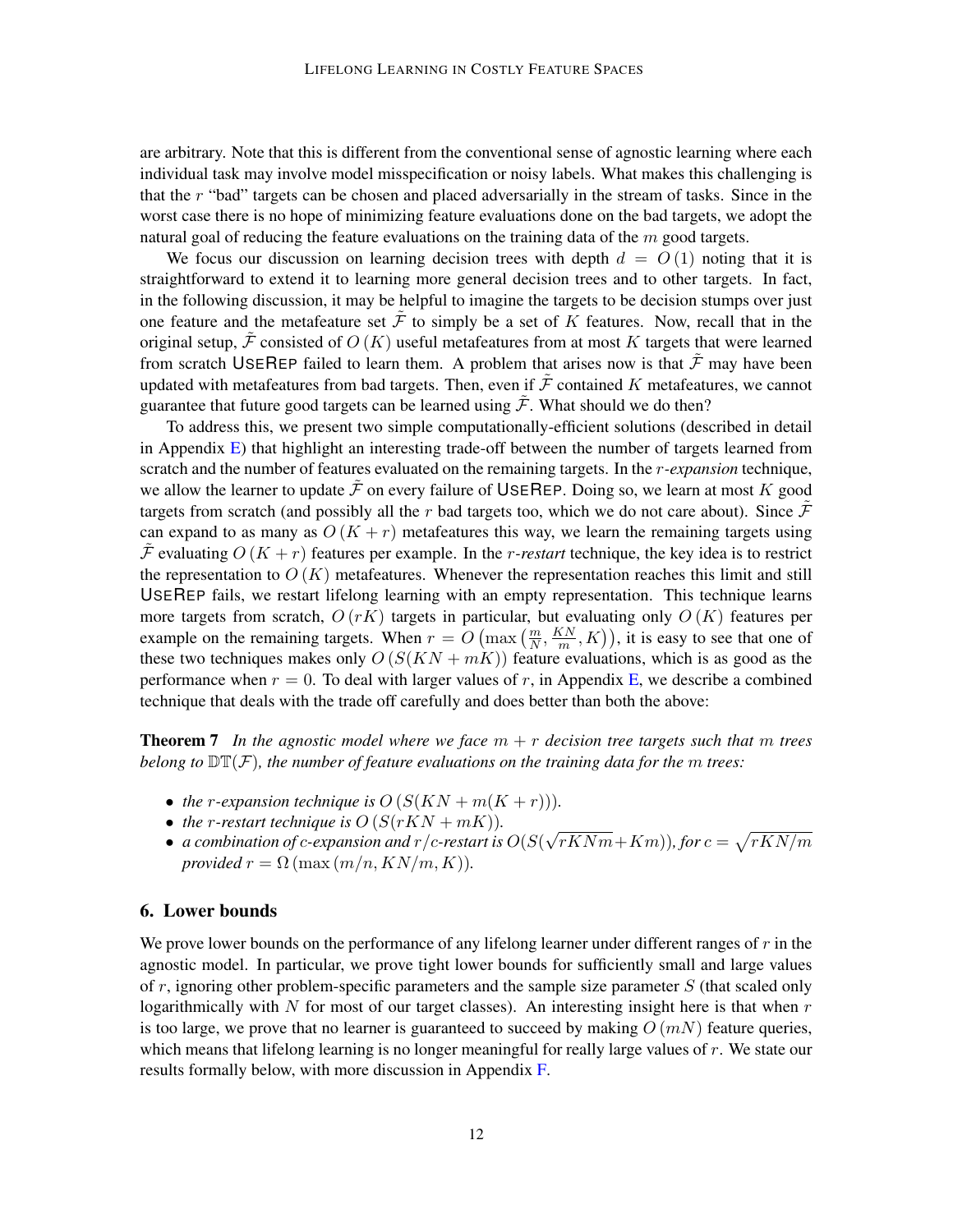**Theorem 8** Let  $r_{\min} = \max\left(\frac{m}{N}, \frac{KN}{m}\right)$  $\frac{KN}{m}, K$ ),  $r_{\text{max}} = \min \left( \frac{mN}{K} \right)$  $\frac{nN}{K}, \frac{(N-K)^2m}{KN}$ ). In the agnostic model *of Section [5,](#page-10-0) there exists an adversary such that, on the* m *good trees, any lifelong learner makes:*

- $\Omega(NK+Km)$  *feature evaluations when*  $0 \le r \le r_{\text{min}}$ *.*
- $\Omega\left(\max\left(\frac{r}{N-K},1\right)KN+Km\right)$  feature evaluations when  $r_{\min} \leq r \leq r_{\max}$ .
- $\Omega(mN)$  *feature evaluations when*  $r_{\text{max}} \leq r$ .

Acknowledgements. This work was supported in part by the National Science Foundation under grants CCF-1535967, CCF-1525971, CCF-1422910, IIS-1618714, a Sloan Research Fellowship, a Microsoft Faculty Fellowship, and a Google Research Award. This work was conducted while the second author was at Carnegie Mellon University.

## References

<span id="page-12-6"></span>International Conference on Machine Learning (ICML) Workshop on budgeted learning, 2010.

- <span id="page-12-1"></span>Alexandr Andoni, Rina Panigrahy, Gregory Valiant, and Li Zhang. Learning sparse polynomial functions. In *Proceedings of the Annual ACM-SIAM Symposium on Discrete Algorithms (SODA)*, pages 500–510, 2014.
- <span id="page-12-7"></span>Andreas Argyriou, Theodoros Evgeniou, and Massimiliano Pontil. Multi-task feature learning. In *Proceedings of the Annual Conference on Neural Information Processing Systems (NIPS)*, pages 41–48, 2006.
- <span id="page-12-9"></span>Sanjeev Arora, Rong Ge, and Ankur Moitra. New algorithms for learning incoherent and overcomplete dictionaries. In *Proceedings of the Conference on Learning Theory (COLT)*, pages 779–806, 2014.
- <span id="page-12-5"></span>Maria-Florina Balcan, Avrim Blum, and Santosh Vempala. Efficient representations for lifelong learning and autoencoding. In *Proceedings of the Conference on Learning Theory (COLT)*, pages 191–210, 2015.
- <span id="page-12-2"></span>Jonathan Baxter. A bayesian/information theoretic model of learning to learn via multiple task sampling. *Machine Learning*, 28(1):7–39, 1997.
- <span id="page-12-3"></span>Jonathan Baxter. A model of inductive bias learning. *Journal of Artificial Intelligence Research (JAIR)*, 12, 2000.
- <span id="page-12-0"></span>L. Breiman, J. Friedman, R. Olshen, and C. Stone. *Classification and Regression Trees*. Wadsworth and Brooks, 1984.
- <span id="page-12-4"></span>Hendrik Drachsler, Hans G. K. Hummel, and Rob Koper. Personal recommender systems for learners in lifelong learning networks: the requirements, techniques and model. *International Journal of Learning Technology (IJLT)*, 3(4):404–423, 2008.
- <span id="page-12-8"></span>Michael Elad and Michal Aharon. Image denoising via learned dictionaries and sparse representation. In *IEEE Computer Society Conference on Computer Vision and Pattern Recognition (CVPR)*, pages 895–900, 2006.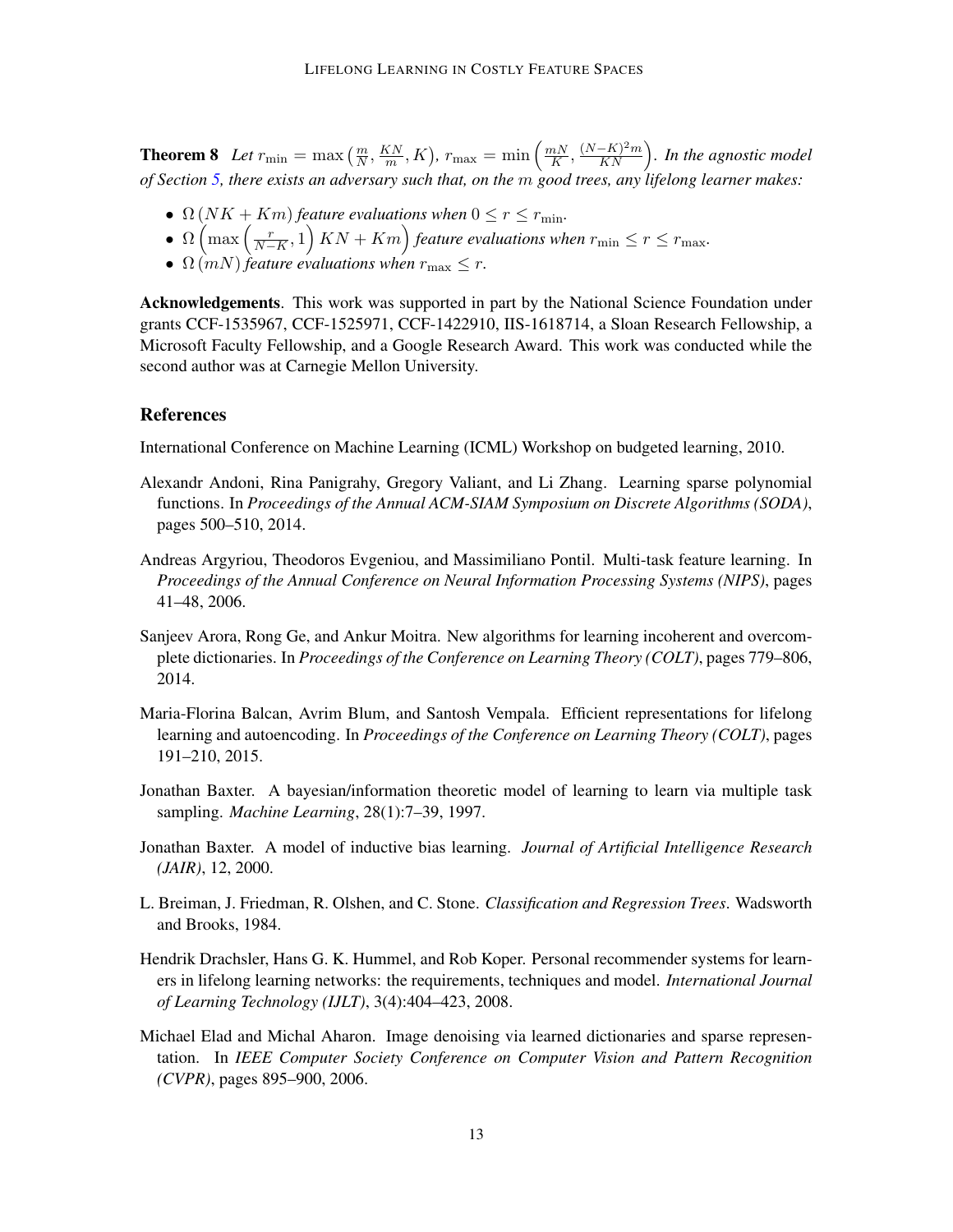- <span id="page-13-12"></span>Aloak Kapoor and Russell Greiner. Learning and classifying under hard budgets. In *Machine Learning: 16th European Conference on Machine Learning (ECML)*, pages 170–181, 2005.
- <span id="page-13-15"></span>Michael Kearns and Yishay Mansour. On the boosting ability of top-down decision tree learning algorithms. In *Proceedings of the Annual ACM Symposium on Theory of Computing (STOC)*, pages 459–468, 1996.
- <span id="page-13-9"></span>Sven Koenig, Maxim Likhachev, and David Furcy. Lifelong planning A∗. *Artificial Intelligence*, 155(1-2):93–146, 2004.
- <span id="page-13-6"></span>A. Kumar and H. Daume III. Learning task grouping and overlap in multi-task learning. In *Proceedings of the International Conference on Machine Learning (ICML)* , 2012.
- <span id="page-13-14"></span>Michael S Lewicki and Terrence J Sejnowski. Learning overcomplete representations. *Neural computation*, 12(2):337–365, 2000.
- <span id="page-13-11"></span>Daniel J. Lizotte, Omid Madani, and Russell Greiner. Budgeted learning of naive-bayes classifiers. In *Proceedings of the Conference in Uncertainty in Artificial Intelligence (UAI)*, pages 378–385, 2003.
- <span id="page-13-7"></span>A. Maurer and M. Pontil. Excess risk bounds for multitask learning with trace norm regularization. In *Proceedings of the Annual Conference on Learning Theory (COLT)*, 2013.
- <span id="page-13-13"></span>Guillaume Obozinski and Ben Taskar. Multi-task feature selection. In *Workshop of Structural Knowledge Transfer for Machine Learning in the International Conference on Machine Learning (ICML)*, 2006.
- <span id="page-13-8"></span>Sinno Jialin Pan and Qiang Yang. A survey on transfer learning. *IEEE Transactions on Knowledge and Data Engineering*, 22(10):1345–1359, 2010.
- <span id="page-13-10"></span>A. Pentina and R. Urner. Lifelong learning with weighted majority votes. In *Proceedings of the Annual Conference on Neural Information Processing Systems (NIPS)*, 2016.
- <span id="page-13-2"></span>Vili Podgorelec, Peter Kokol, Bruno Stiglic, and Ivan Rozman. Decision trees: An overview and their use in medicine. *Journal of Medical Systems*, 26(5):445–463, 2002.
- <span id="page-13-5"></span>J. R. Quinlan. Induction of decision trees. *Machine Learning*, 1(1):81–106, March 1986. ISSN 0885-6125.
- <span id="page-13-4"></span>Lior Rokach and Oded Maimon. *Data Mining with Decision Trees: Theory and Applications*. World Scientific Publishing Co., Inc., 2008. ISBN 9789812771711, 9812771719.
- <span id="page-13-0"></span>S. Thrun and L.Y. Pratt, editors. *Learning To Learn*. Kluwer Academic Publishers, 1997.
- <span id="page-13-1"></span>Sebastian Thrun and Tom M. Mitchell. Lifelong robot learning. *Robotics and Autonomous Systems*, 15(1-2):25–46, 1995.
- <span id="page-13-3"></span>Xindong Wu, Vipin Kumar, J. Ross Quinlan, Joydeep Ghosh, Qiang Yang, Hiroshi Motoda, Geoffrey J. McLachlan, Angus F. M. Ng, Bing Liu, Philip S. Yu, Zhi-Hua Zhou, Michael Steinbach, David J. Hand, and Dan Steinberg. Top 10 algorithms in data mining. *Knowledge and Information Systems*, 14(1):1–37, 2008.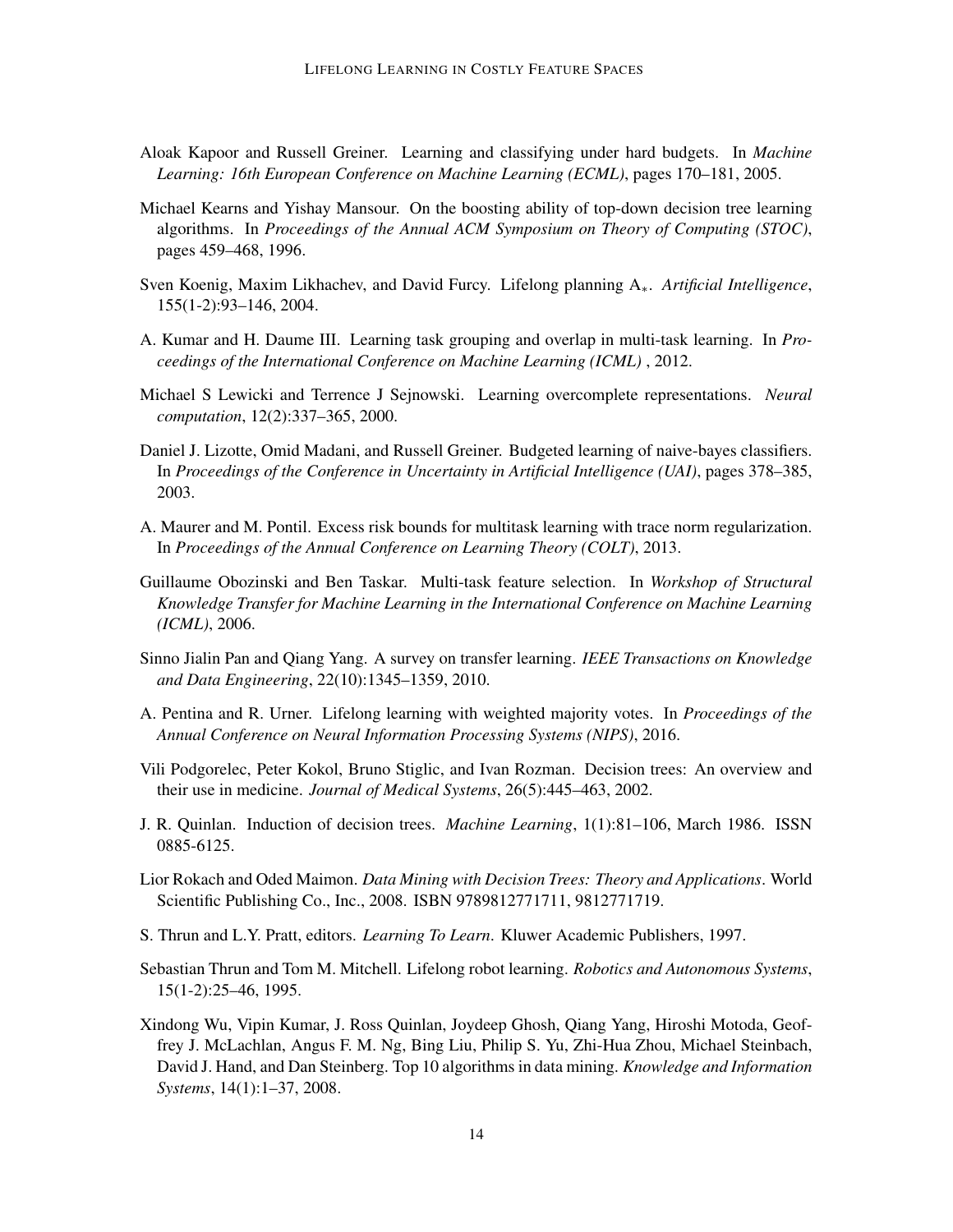<span id="page-14-0"></span>Eric R. Ziegel. The elements of statistical learning. *Technometrics*, 45(3):267–268, 2003.

<span id="page-14-1"></span>

| Problem                                               | <b>Total number of feature evaluations</b> |  |
|-------------------------------------------------------|--------------------------------------------|--|
| Decision trees of depth $d$                           | $O(S(KN + mKd))$                           |  |
| Decision trees of depth $d$ in semi-adversarial model | $O(S(\frac{\log K}{p_{\min}}N+m(K+d)))$    |  |
| Decision trees of depth $d$ with anchor variables     | $O(S(KN + m(K + d)))$                      |  |
| Decision lists of depth $d$                           | $O(S(K^{2}N + m(K^{2} + d)))$              |  |
| Monomials of degree $d$                               | $\tilde{O}(KN+m(K+d))$                     |  |
| Polynomials of degree $d$ , sparsity $t$              | $O(S(KN + m(K + td)))$                     |  |

# <span id="page-14-3"></span>Appendix A. Summary of results

# Table 1: Performance of our approaches

<span id="page-14-2"></span>

| Range of $r$                          | Performance of algorithm                                             | Lower bound                                                         |
|---------------------------------------|----------------------------------------------------------------------|---------------------------------------------------------------------|
| $0 \leq r \leq r_{\min}$              | $O(S(NK+Km))$                                                        | $\Omega(NK+Km)$                                                     |
| $r \in [r_{\min}, r_{\max}]$   $O(S($ | $\sqrt{rKNm}$                                                        | $+Km)\mid \Omega\left(\max\left(\frac{r}{N-K},1\right)KN+Km\right)$ |
|                                       | $\leq \sqrt{\frac{r_{\max}}{r}} \max\left(\frac{r}{N-K},1\right) KN$ |                                                                     |
| $r \geq r_{\max}$                     | $O\left(SmN\right)$                                                  | $\Omega(mN)$                                                        |

Table 2: Performance of our algorithms for different values vs the lower bounds for different values of *r*. Recall that  $r_{\min} = \max\left(\frac{m}{N}, \frac{KN}{m}\right)$  $\frac{K}{m}, K$  and  $r_{\text{max}} = \min \left( \frac{mN}{K} \right)$  $\frac{nN}{K}, \frac{(N-K)^2m}{KN}$ 

# <span id="page-14-4"></span>Appendix B. Notations

| <b>Notation</b> | <b>Meaning</b>                      |  |
|-----------------|-------------------------------------|--|
| m               | No. of targets in sequence          |  |
| N               | No. of features/variables           |  |
| ${\cal F}$      | True metafeature set/representation |  |
| $\mathcal F$    | Learned representation              |  |
| K               | No. of true metafeatures            |  |
| $\overline{S}$  | No. of samples for each task        |  |
|                 | Training data for task $j$          |  |

Table 3: Important notations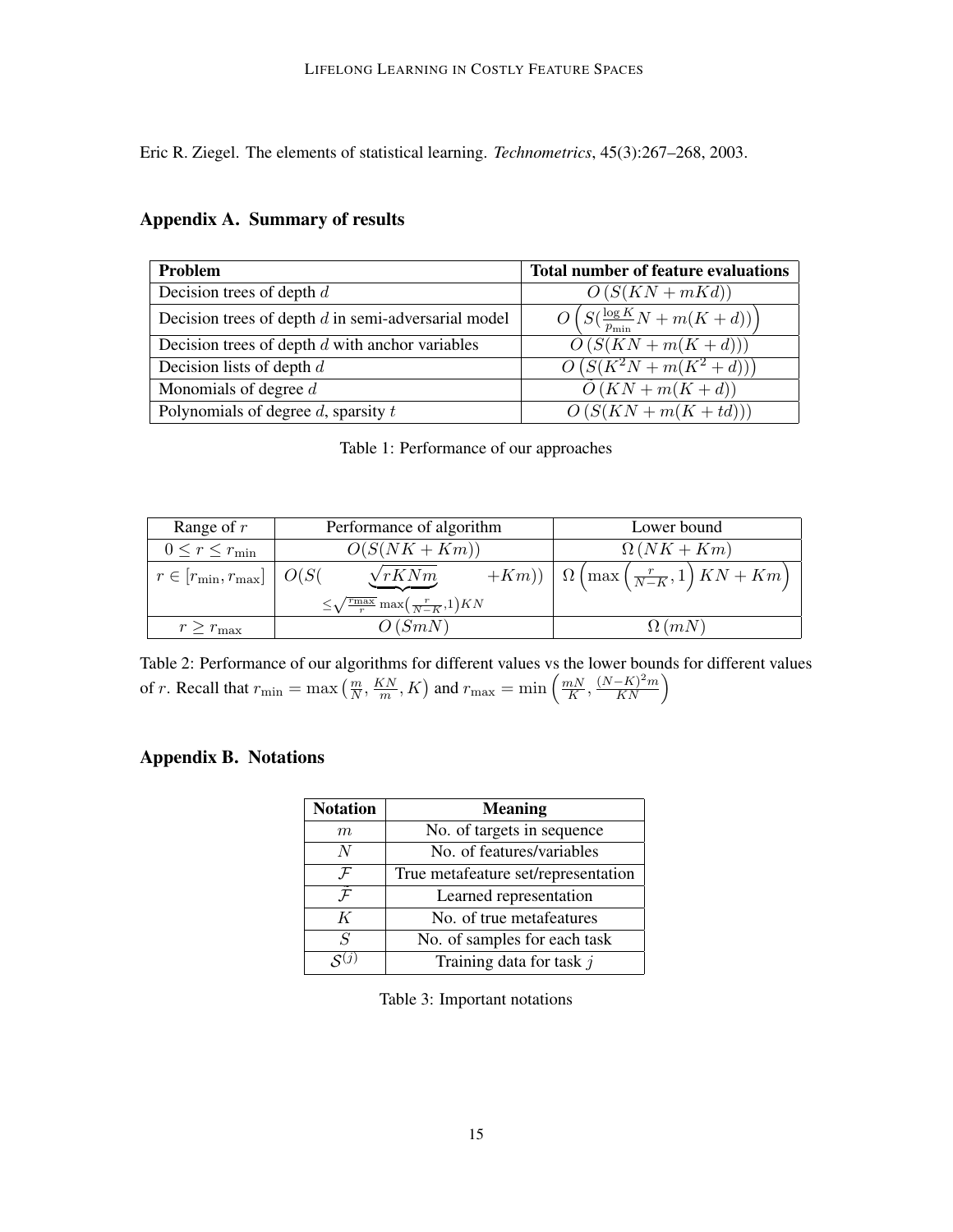<span id="page-15-0"></span>Algorithm 3 ( $A_{UR}, A_{IR}$ )-protocol for lifelong learning

- 1: **Input**: A sequence of m training sets  $S^{(1)}, S^{(2)}, \ldots$ , corresponding to targets  $g^{(1)}, g^{(2)}, \ldots$ , each of which can be represented using an unknown set  $\mathcal F$  of  $K$  metafeatures.
- 2: Let  $\tilde{\mathcal{F}}$  be our current learned representation. Initialize  $\tilde{\mathcal{F}}$  to be empty.
- 3: for  $j = 1, 2, \ldots m$  do
- 4: Using  $\tilde{\mathcal{F}}$  and  $S^{(j)}$ , attempt to cheaply learn  $g^{(j)}$  with USEREP algorithm  $\mathcal{A}_{\cup \mathsf{R}}$ .
- 5: If learning was not successful, extract all features in  $S^{(j)}$  and learn  $g^{(j)}$  from scratch; provide  $\tilde{\mathcal{F}}$  and  $g^{(j)}$  as input to IMPROVEREP algorithm  $\mathcal{A}_{\text{IR}}$  to update  $\tilde{\mathcal{F}}$ .

### <span id="page-15-1"></span>Appendix C. Decision Trees

We first present proofs from Section [3.](#page-3-0) In Appendix [C.2](#page-19-1) we prove our main result for decision lists.

# C.1. Proofs from Section [3](#page-3-0)

Theorem 9 (Naive lifelong learning of decision trees) *There exists a naive lifelong learning protocol for decision trees in the model of Problem Setup [1](#page-4-0) evaluates* O (S(KN + mKs)) *features overall.*

Proof The naive approach follows from a simple observation. If we knew beforehand the set of features that are involved in a tree  $g^{(j)}$ , then in order to learn the tree, at any given node we require the learner to evaluate Gain only over these features to determine the best split at that node. Thus, our protocol will just maintain the set of features present in any tree learned from scratch so far, so that USEREP can use these as "metafeatures" to carry out its evaluations limited to these features. Then, any target that can be represented using metafeatures  $f \in \mathcal{F}$  that have been seen before in some other target, will be learned using our metafeatures. In other words when USEREP fails, the target is guaranteed to contain an "unseen" metafeature from  $\mathcal{F}$ . Thus, we will learn targets from scratch at most  $|\mathcal{F}| = K$  times. Since each metafeature in  $\mathcal F$  has at most s distinct features, we will have to evaluate only at most  $Ks$  features when not learning from scratch.

We now present the pseudocode for the different subroutines described informally in our discussion.

| <b>Algorithm 4</b> AFFIX $(f, u, f')$ : Affix $f'$ to f at empty leaf node u in f |  |
|-----------------------------------------------------------------------------------|--|
|-----------------------------------------------------------------------------------|--|

- 1: Input: Incomplete decision trees  $f, f'$ , empty leaf node  $u$  in  $f$
- 2: Assign to  $var(u)$  the root variable of  $f'$ .
- 3: Create descendants nodes of  $u$  and assign variables to them such that the tree rooted at  $u$  is identical to  $f'$ .

**Algorithm 5** LABEL $(f, u, l)$ : Assign l to u in f

- 1: **Input:** Incomplete decision tree f, empty leaf node u in f, label  $l \in \{+, -\}$
- 2: Assign to leaf node  $u$  the label  $l$ .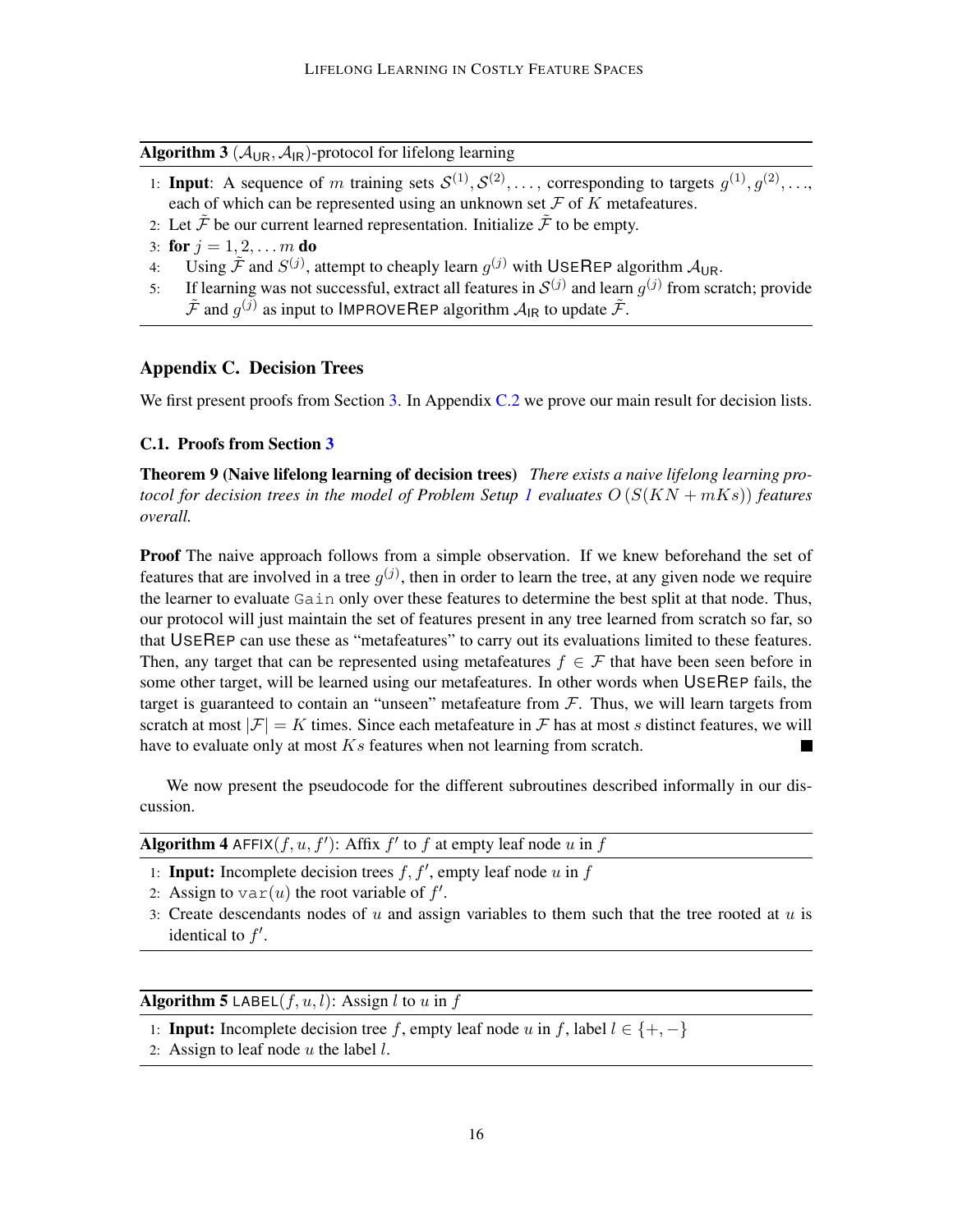Algorithm 6 CONFLICT $(f, w, u, f')$  and INDUCE $(f, w, u, f')$ 

- 1: Input: Incomplete decision trees  $f, f'$ , node w in f, node u that is a descendant of w or equal to w itself.
- 2: Let V be the set of nodes in f that are ancestors of u but not of w.
- 3: Map  $w$  in  $f$  to the root node of  $f'$ .
- 4: Similarly map all descendant nodes of w from  $\mathcal V$  to the nodes in the corresponding path in  $f'$ .
- 5: **Output of CONFLICT** $(f, w, u, f')$ : If there are two internal nodes  $v \in f$  and  $v' \in f'$  mapped to each other but  $v \in V$ ,  $var(v) \neq var(v')$ , output true. Else output false.
- 6: **Output of INDUCE** $(f, w, u, f')$ : Let u' be the node from f' mapped to u. Output var(v').

Now we prove Lemma [10](#page-16-0) and Lemma [11,](#page-16-1) which together prove guarantees about our powerful USEREP Algorithm [1.](#page-6-0) Lemma [10](#page-16-0) states that as long as the underlying target q can be constructed using the exponentially large representation  $\text{Pref}(\mathcal{F})$ , Algorithm [1](#page-6-0) will output g. Lemma [11](#page-16-1) states that this algorithm examines  $O(|\tilde{\mathcal{F}}| + d)$  features per example.

<span id="page-16-0"></span>**Lemma [1](#page-6-0)0** *If*  $g \in \mathbb{DT}(\mathsf{Pref}(\tilde{\mathcal{F}}))$ , Algorithm *1* outputs  $\tilde{g} = g$ .

**Proof** We are given that  $g \in \mathbb{DT}(\mathsf{Pref}(\tilde{\mathcal{F}}))$ . We will show by induction that  $\tilde{g}$  is always grown correctly i.e.,  $\tilde{g} \in \text{Pref}(g)$ . This is trivially true at the beginning. Consider the general case. Let u be the node in  $\tilde{g}$  that is chosen in Step [3](#page-6-6) to be grown. By our induction hypothesis that  $\tilde{g}$  is a prefix of g, there exists u' in g that corresponds to u and furthermore,  $S_u = S_{u'}$ . Now to show that u will be grown identical to  $u'$ , since  $\tilde{g}$  is only a prefix, the size and depth constraints will be satisfied and so we are guaranteed to not halt with failure at this node. Next, if  $u'$  was a leaf node, since  $S_u = S_{u'}$ , we are guaranteed to label u as a leaf and assign it the correct label.

If u' is not a leaf node, let  $var(u')$  be the variable present in u' i.e.,  $var(u') =$  $\arg \max_{i \in [N]} \text{Gain}(\mathcal{S}_{u'}, i)$ . Therefore, to show that we assign  $\text{var}(u')$  to u in Step [13,](#page-6-2) we only need to prove that  $var(u') \in \mathcal{I}$  i.e., we consider this feature for examination. To prove this, note that in g, var(u') belongs to the prefix of some metafeature  $\tilde{f}^*$  from  $\tilde{\mathcal{F}}$  that is rooted either at some v' which is either u' itself or at one of its ancestors (because  $g \in \mathbb{DT}(\text{Pref}(\tilde{\mathcal{F}}))$ ). We can show that in Step [11,](#page-6-3) when  $w = v$  and  $\tilde{f} = \tilde{f}^*$ , we end up adding  $var(u')$  to  $\tilde{I}$ . First, if v is the corresponding node in  $\tilde{g}$  we will have that CONFLICT $(\tilde{g}, v, u, \tilde{f}^*)$  is false. Furthermore, clearly INDUCE $(\tilde{g}, v, u, \tilde{f}) = \text{var}(u')$ . Now since g has no variable repeating along any root-to-leaf path,  $var(u')$  does not occur in any of the ancestor nodes of u', and similarly in  $\tilde{g}$ , it does not occur in any of the ancestor nodes of u. Thus, the conditions in Step [11](#page-6-3) succeed, following which  $var(u')$ is added to  $\mathcal{I}.$ ×

# <span id="page-16-1"></span>**Lemma [1](#page-6-0)1** *Algorithm 1 makes at most*  $O(|\tilde{F}| + d)$  *feature queries per example.*

**Proof** First of all note that each example corresponds to a particular path in  $\tilde{g}$ . Thus, the features examined on that example as  $\tilde{g}$  was grown, correspond to the different features computed from INDUCE( $\tilde{g}, w, u, f$ ) for different nodes v and u on that path. These feature queries can be classified into two types depending on whether A)  $w = u$  or B) w is an ancestor of u. For type A, since  $w = u$ , INDUCE $(\tilde{g}, w, u, \tilde{f})$  can only be one of the fixed set of features that occur at the root of metafeatures in  $\tilde{\mathcal{F}}$ . In total this may account for at most  $|\tilde{\mathcal{F}}|$  feature examinations.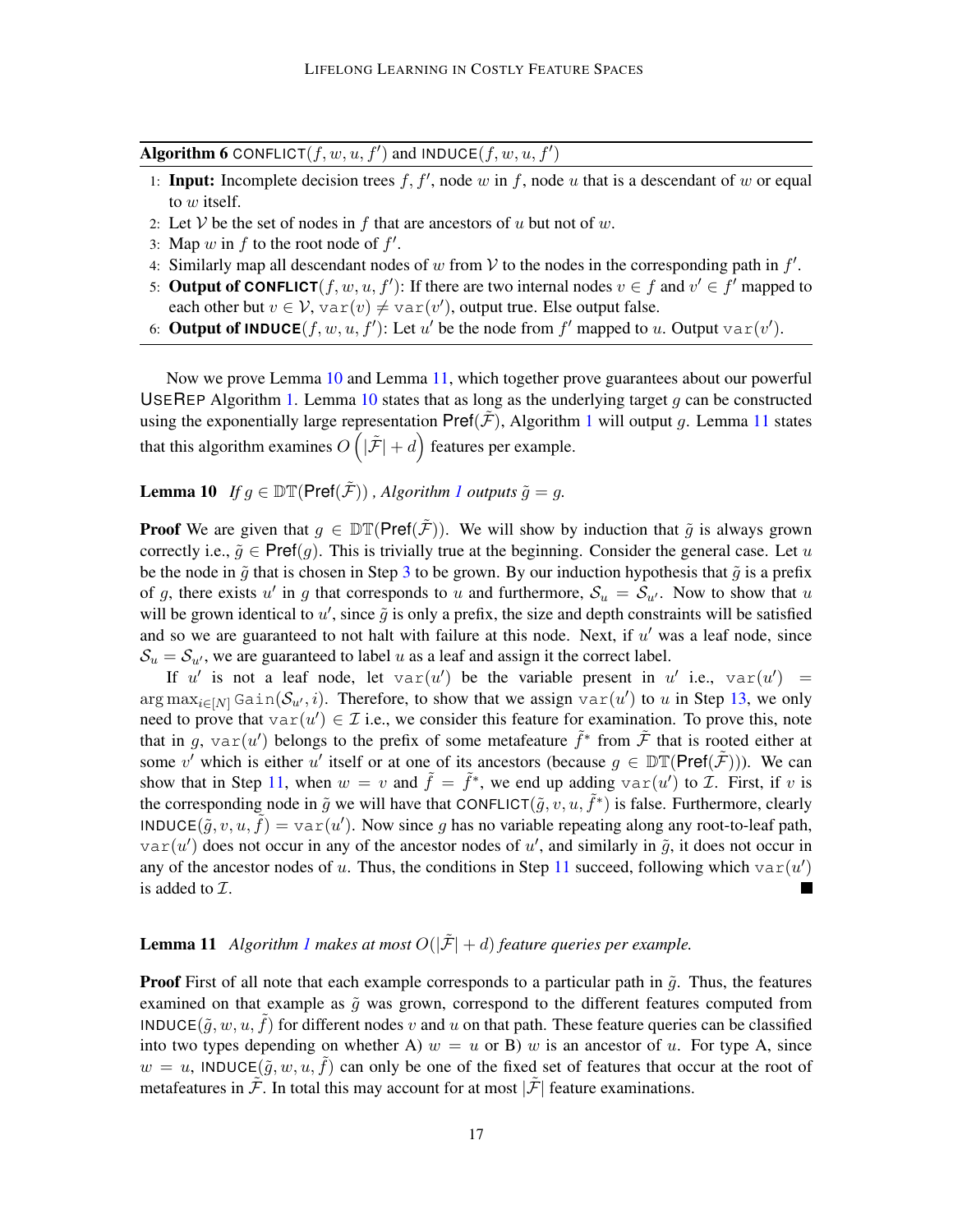Now consider the type B features queries corresponding to  $w \neq u$ . Each feature examined in this case corresponds to a 3-tuple  $(w, u, f)$  where w is an ancestor of u. We claim that for a given  $f, w$  has to be unique in this path. This is because if such a 3-tuple results in a feature query, it should also satisfy the condition in Step [11](#page-6-3) that CONFLICT( $\tilde{q}$ , w, u, f) is false. Then, this means that  $var(w)$  is equal to the root variable in f. However since the algorithm never considers a feature already assigned to an ancestor (as seen in Step [12\)](#page-6-7), there can only be at most one node  $w$  in this path that contains the variable  $var(w)$ .

Thus type B feature query effectively corresponds to a 2-tuple  $(u, \tilde{f})$  instead of a 3-tuple  $(w, u, f)$  because f corresponds to a unique w. Let  $w_f$  denote this unique node for f. Now, let  $k_u$  be the number of type B feature queries made at u. We can divide this case further into type B(a) consisting of nodes u, such that  $k_u = 1$  and type B(b) corresponding to  $k_u > 1$ . In total over the d nodes in  $\tilde{g}$ , we would examine only d type B(a) features. Now, for type B(b), at node u, where we evaluate  $k_u$  features at u, we claim that this effectively "eliminates" at least  $k_u - 1$ different metafeatures from resulting in feature examinations of type B further down this path. This is because each of the  $k_u$  features that we examine at u correspond to INDUCE( $\tilde{g}, w_{\tilde{f}}, u, f$ ) for some  $\tilde{f} \in \tilde{\mathcal{F}}$ . Let this set of metafeatures be  $\tilde{\mathcal{F}}_u$ , where  $|\tilde{\mathcal{F}}_u| = k_u$ . Now, we assign only one feature to u that corresponds to say,  $\tilde{f}^* \in \tilde{\mathcal{F}}_u$ . After this, when we are growing a descendant node v, for the  $k_u - 1$  other metafeatures  $\tilde{f} \in \tilde{\mathcal{F}}_u$  and  $\tilde{f} \neq \tilde{f}^*$ , CONFLICT $(\tilde{g}, w_{\tilde{f}}, v, \tilde{f})$  will be true as there will be a conflict at u. However, since CONFLICT $(\tilde{g}, w_{\tilde{f}}, v, \tilde{f})$  needs to be false in Step [11](#page-6-3) for  $\tilde{f}$  to result in a feature query, we conclude that there are  $k<sub>u</sub> - 1$  different metafeatures that do not result in a feature query beyond this point.

Using the above claim, we can now bound  $\sum_{u:k_u>1} k_u$ , which will account for the total feature queries of type B(b) along the path. Since  $k_u - 1$  denotes the number of eliminated metafeatures beyond u, and since only at most  $|\tilde{\mathcal{F}}|$  can be eliminated, we have  $\sum_{u:k_u>1}(k_u-1) \leq |\tilde{\mathcal{F}}|$ . Now, since  $\sum_{u:k_u>1} 1 \leq d$ , we have that  $\sum_{u:k_u>1} k_u \leq |\tilde{\mathcal{F}}| + d$  i.e., we make at most  $|\tilde{\mathcal{F}}| + d$  type B(b) feature queries of the last kind on this path. Thus, in summary, we examine at most  $O(|\tilde{\mathcal{F}}| + d)$ features on each example.  $\overline{\phantom{a}}$ 

We now prove our result for the semi-adversarial model, where in any given target, each  $f \in \mathcal{F}$ has at least a  $p_{min}$  probability of being the topmost metafeature.

<span id="page-17-0"></span>Theorem 12 (Lifelong learning of decision trees in semi-adversarial model) *There exists a* lifelong learning protocol for decision trees that evaluates  $O\left(\frac{1}{n}\right)$  $\frac{1}{p_{\min}}\log \frac{K}{\delta}\cdot N + m(K+d)\Big)\, fea\cdot$ *tures overall in a semi-adversarial model where each element of* F *has at least a* pmin *probability of being the topmost element of any target. The protocol learns only the first O*  $\left(\frac{1}{n}\right)$  $\frac{1}{p_{\min}}\log \frac{K}{\delta}\right)$  tar*gets from scratch, adds them to* F˜ *and then uses* USEREP *Algorithm [1](#page-6-0) to learn all the subsequent targets from*  $\ddot{\mathcal{F}}$ *.* 

Recall that direct application of Lemma [11](#page-16-1) implies that we will learn the subsequent targets examining  $O\left(\frac{1}{n}\right)$  $\frac{1}{p_{\min}} \log K + d$ ) features per example. However, a more careful analysis making use of the fact that each element in  $\tilde{\mathcal{F}}$  is in fact from  $DT(\mathcal{F})$  shows that we will examine only  $O(K + d)$  features per example. Note that this is an improvement because  $\frac{1}{p_{\min}} \log K \ge K \log K$ . **Proof** (for Theorem [12\)](#page-17-0) Consider the protocol from Theorem [12](#page-17-0) that learns the first  $O\left(\frac{1}{n}\right)$  $\frac{1}{p_{\min}} \log \frac{K}{\delta}$ targets from scratch, and adds them all to  $\tilde{\mathcal{F}}$ . Then with probability at least  $1 - \delta$ , each metafea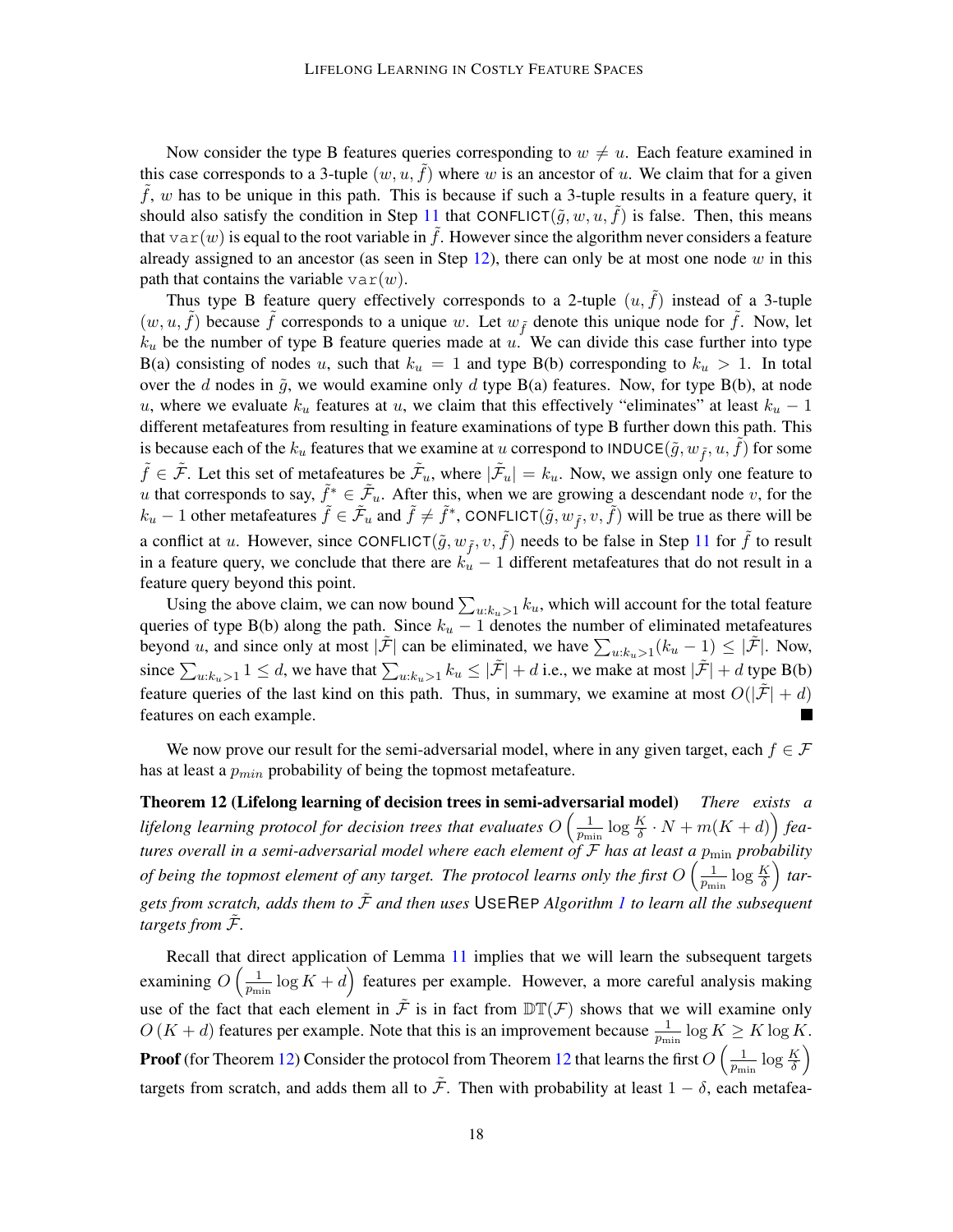ture from F will be at the top of some metafeature from  $\tilde{\mathcal{F}}$ . That is,  $\mathbb{DT}(\mathcal{F}) \subseteq \mathbb{DT}(\mathsf{Pref}(\tilde{\mathcal{F}}))$ . Then, from Theorem [3](#page-6-5) clearly Algorithm [1](#page-6-0) can learn any future target from  $DT(\mathcal{F})$  as the target will also lie in  $DT(Pref(\mathcal{F}))$ . Now, by a direct application of Theorem [3](#page-6-5) this means we evaluate  $O\left(\frac{1}{n}\right)$  $\frac{1}{p_{\min}} \log \frac{K}{\delta} + d$  features per example.

However, we can prove a tighter bound of  $O(K + d)$  by following the proof technique for Lemma [11](#page-16-1) but using to our advantage the fact that the metafeatures in  $\tilde{\mathcal{F}}$  are not arbitrary trees, but in fact members of  $DT(\mathcal{F})$ . First of all, observe that the number of type A costs along any path is in fact K and not  $|\tilde{\mathcal{F}}|$  because the metafeatures in  $\tilde{\mathcal{F}}$  can have only one of at most K variables at its root. Now, for the first case within type B, we will pay a cost of  $d$  as before. However, for the second case, observe that any variable that is induced at u by a metafeature  $\tilde{f} \in \tilde{\mathcal{F}}$ , is in effect induced by a metafeature  $f \in \mathcal{F}$ . That is, when we compute INDUCE $(\tilde{g}, w_{\tilde{f}}, u, \tilde{f})$  for some metafeature  $\tilde{f} \in \tilde{\mathcal{F}}$ , we effectively compute INDUCE( $\tilde{g}, w_f, u, f$ ) for some metafeature  $f \in \mathcal{F}$ . Similarly we ca argue that whenever we make  $k_u$  distinct feature queries at a particular node u during the algorithm, for all nodes beyond u in that path, we effectively eliminate queries arising from  $k<sub>u</sub> - 1$  metafeatures from F (and not  $\tilde{\mathcal{F}}$  as before). This will result in a total cost of  $|\mathcal{F}| = K$  for this case. I.

We now prove our main result, Theorem [2](#page-5-0) for decision trees which presented a protocol for learning decision trees which learns at most  $K$  targets from scratch, and learns the rest examining only  $O(Kd)$  features per example.

Theorem 2 *The (*USEREP *Algorithm [1,](#page-6-0)* IMPROVEREP *Algorithm [2\)](#page-7-0)-protocol for decision trees* makes  $O\left(S(KN + mKd)\right)$  feature evaluations overall and runs in time  $poly(m, N, K, S, s, d).$ <sup>[4](#page-18-0)</sup>

**Proof** (for Theorem [2\)](#page-5-0) We will show by induction that at any point during a run of the protocol, if k targets have been learned from scratch, then there exists a subset of k true metafeatures  $\mathcal{F}' \subseteq \mathcal{F}$ that have been "learned" in the sense that  $f \in \mathcal{F}'$  is the prefix of some metafeature in  $\tilde{\mathcal{F}}$ , implying that  $DT(\mathcal{F}') \subseteq DT(Pref(\tilde{\mathcal{F}}))$ . Then after learning K targets from scratch, it has to be the case that  $\mathcal{F}' = \mathcal{F}$  after which  $\mathbb{DT}(\mathcal{F}) \subseteq \mathbb{DT}(\mathsf{Pref}(\tilde{\mathcal{F}}))$  and hence from Lemma [10](#page-16-0) it follows that the protocol can never fail while learning from  $\tilde{\mathcal{F}}$ .

The base case is when  $\tilde{\mathcal{F}}'$  is empty for which the induction hypothesis is trivially true. Now, assume at some point we have metafeatures  $\tilde{\cal F}_{\rm old}$  and these correspond to true metafeatures  ${\cal F}'_{\rm old}\subseteq {\cal F}$ such that  $\mathbb{DT}(\mathcal{F}_{old}') \subseteq \mathbb{DT}(\mathsf{Pref}(\tilde{\mathcal{F}}))$  and  $|\mathcal{F}_{old}'| = k$ . Now, from Theorem [3,](#page-6-5) we can conclude that any target that lies in  $DT(\mathcal{F}_{old}')$  will be successfully learned by USEREP Algorithm [1.](#page-6-0) Hence, when USEREP does fail on a new target g, it means that the g contains metafeatures from  $\mathcal{F} - \mathcal{F}'_{old}$ . In fact, along any path in g in which learning failed (that is, the tree  $\tilde{g}$  that is output differs from g on this path), there must be a node at which some metafeature from  $\mathcal{F} - \mathcal{F}'_{old}$  is rooted. If this was not true for a particular failed path, we can show using an argument similar to Lemma [10](#page-16-0) that this path would have been learned correctly. Therefore, when we add to  $\ddot{\mathcal{F}}$  all the subtrees rooted at the nodes in some failed path in g, we are sure to add a tree which has some  $f \in \mathcal{F} - \mathcal{F}'_{old}$  as one of its prefixes. This means that for the updated set of metafeatures, there exists  $\mathcal{F}' = \mathcal{F}'_{old} \cup \{f\}$  of cardinality  $k + 1$  that satisfies the induction hypothesis.

<span id="page-18-0"></span><sup>4.</sup> It may seem that this result can be equivalently stated in terms of the average number of features examined per example i.e.,  $O(KN + mKd)$ . However, such a performance metric is different from what we defined. Under certain independence conditions it may be possible to learn a target simply by drawing a large number of examples and examining only a single feature per example while still making many feature evaluations in total.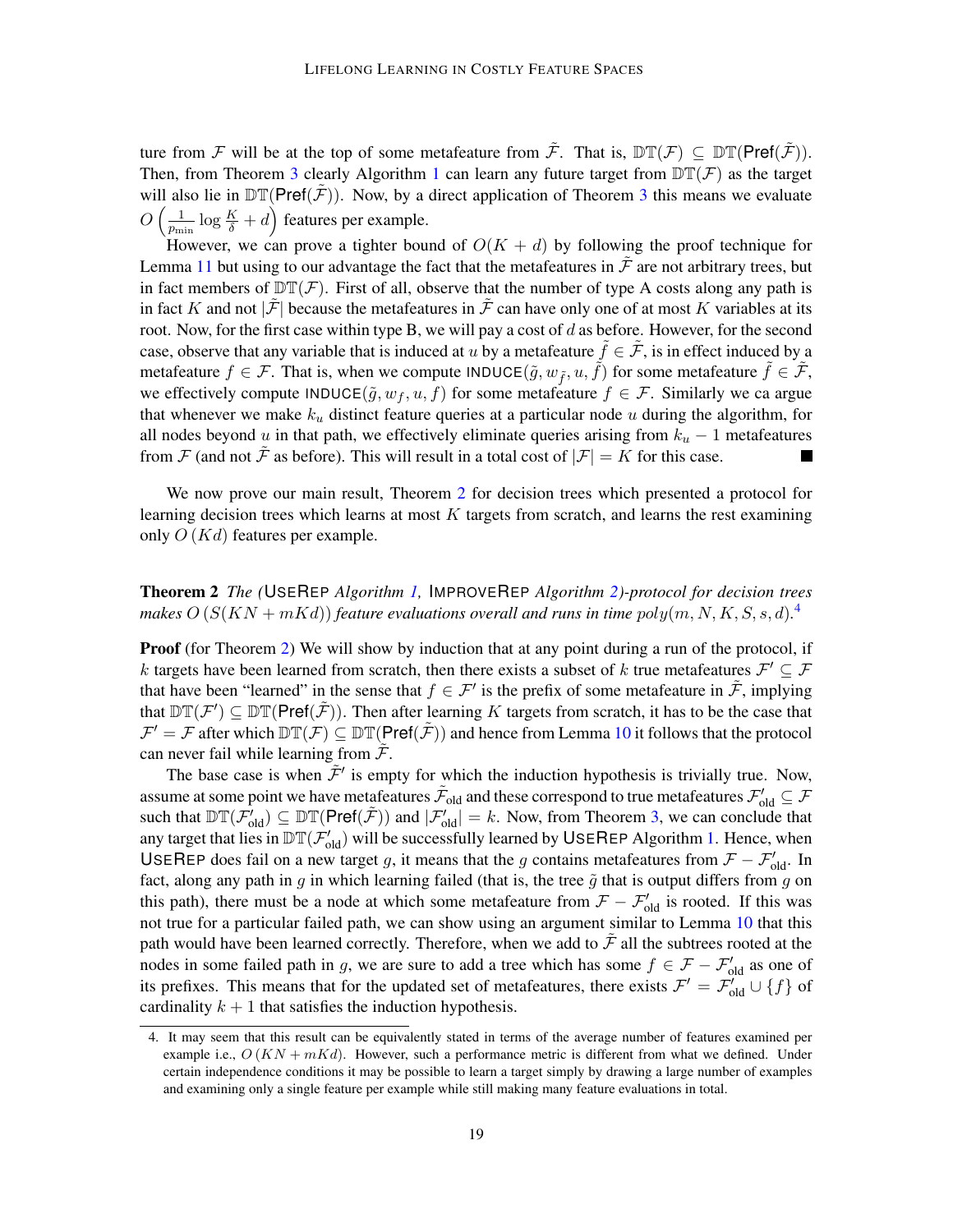Now, each time USEREP fails, we add at most d metafeatures to  $\tilde{\mathcal{F}}$ , so  $|\tilde{\mathcal{F}}| \leq Kd$ . From Theorem [3,](#page-6-5) it follows that we evaluate only  $O(Kd)$  features when learning using  $\mathcal{F}$ .

#### <span id="page-19-1"></span>C.2. Decision Lists

Recall that we have a protocol for decision lists (Theorem [4\)](#page-8-2) that learns only  $O(K^2)$  targets from scratch and on the remaining targets, evaluates  $O(K^2 + d)$  features per example. In this section, we present the corresponding IMPROVEREP algorithm. In the following discussion, we will use the term suffix to denote a subtree (i.e., sublist) of a list. In other words, a suffix of a list would be a path beginning anywhere on the list and ending at the leaf. Similarly, we use the term prefix to denote a path beginning at the root of the list and ending anywhere on the list.

Recall that for USEREP we use the same algorithm we did for decision trees, namely Algorithm [1.](#page-6-0) However, for IMPROVEREP we present Algorithm [7](#page-19-0) which is simpler than Algorithm [2.](#page-7-0) More specifically, given a decision list g learned from scratch (that we could not learn from  $\mathcal{F}$ ), we examine g and the actual list  $\tilde{g}$  we learned from  $\tilde{\mathcal{F}}$ . Then we simply ignore the first few nodes of g that we managed to learn using  $\tilde{\mathcal{F}}$ , and add the remaining suffix to  $\tilde{\mathcal{F}}$ . The intuition is that the representation is improved by introducing a part of g that we could not learn using  $\tilde{\mathcal{F}}$ . Note that here  $\tilde{q}$  might not even be a complete decision list as USEREP may have simply failed in finding a decision list using  $\tilde{\mathcal{F}}$  that fits the data. However, it may have still been successful in learning the first few nodes of g.

<span id="page-19-0"></span>Algorithm 7 IMPROVEREP - Decision Lists

1: Input: Old representation  $\tilde{\mathcal{F}}_{old}$ , target g learned from scratch,  $\tilde{g}$  learned using  $\tilde{\mathcal{F}}_{old}$ .

2: Let  $g = (g_p, g_s)$  where  $g_p$  is the longest common prefix of  $\tilde{g}$  and g.

3:  $\tilde{\mathcal{F}} \leftarrow \tilde{\mathcal{F}}_{\text{old}} \cup \{g_s\}$ 

4: Return  $\tilde{\mathcal{F}}$ 

We now show that the resulting protocol learns only  $O(K^2)$  targets from scratch. We will use the notation  $u \in_{\text{dil}} f$  to denote that node u is present in the list f, and  $f' \subset_{\text{dil}} f$  to denote that  $f'$ is an incomplete list (like an incomplete decision tree) which corresponds to a path within  $f$ , not necessarily a prefix or a suffix. Furthermore, if g is a concatenation of other lists  $g_1, g_2, \ldots$  we will say  $g = (g_1, g_2, \ldots).$ 

Lemma 13 *In the model of Problem Setup [1](#page-4-0) for decision lists, the (*USEREP *Algorithm [1](#page-6-0) ,* IM-PROVE $\mathsf{R}\varepsilon$ P *Algorithm* [7](#page-19-0) )-protocol for decision lists learns  $O(K^2)$  targets from scratch.

#### Proof

We need to understand how adding the suffix  $g_s$  from a target g on which USEREP failed, makes the representation more useful. As a warm up, we can show that when the protocol faces the same target g in the future, the updated representation  $\tilde{\mathcal{F}} = \tilde{\mathcal{F}}_{old} \cup \{g_s\}$  will be able to learn it. A crucial fact from which this follows is that USEREP Algorithm [1](#page-6-0) *learns any list if and only if the list can be represented as a concatenation of prefixes of elements from*  $\mathcal{F}$ . This fact holds because Lemma [10](#page-16-0) and the way the algorithm works. Thus, since we were able to learn  $g_p$  when we first saw g,  $g_p$  is a concatenation of prefixes from  $\tilde{\mathcal{F}}_{old}$  i.e.,  $g_p \in \mathbb{DT}(\mathsf{Pref}(\tilde{\mathcal{F}}_{old}))$ . Then, since  $g = (g_p, g_s) \in \mathbb{DT}(\mathsf{Pref}(\tilde{\mathcal{F}}_{\text{old}} \cup \{g_s\}))$ , we can learn g using  $\tilde{\mathcal{F}}$ .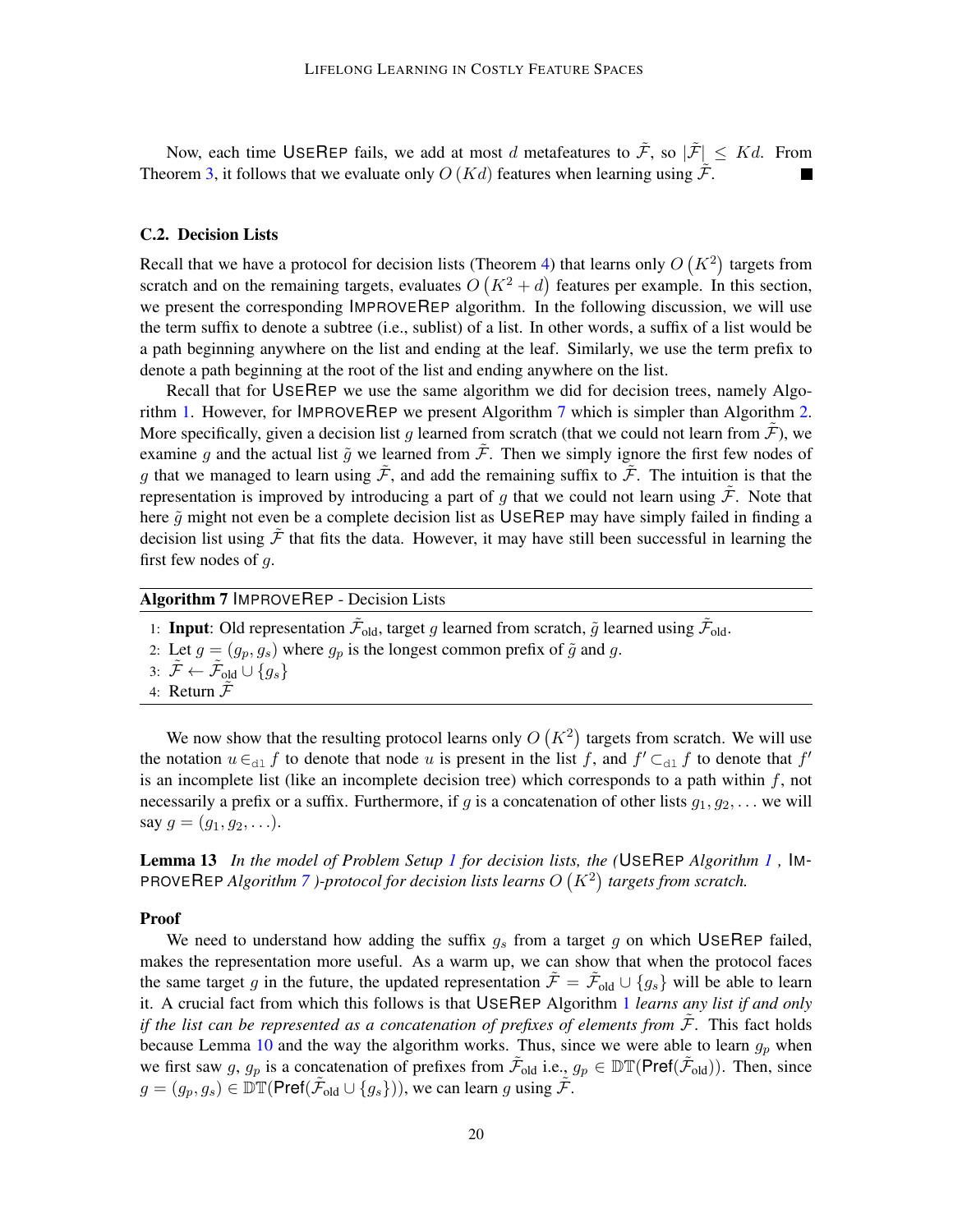Of course, we should show that the updated representation is more powerful than just allowing us to learn repeated tasks in the future. To see how, note that since the target  $g$  is a concatenation of metafeatures from  $\mathcal{F}$ , its suffix  $g_s$  must begin with the suffix of a metafeature from  $\mathcal{F}$ . More formally, since  $g \in \mathbb{DT}(\mathcal{F})$ ,  $g_s$  must begin with a suffix  $f_s$  of an element  $f \in \mathcal{F}$ . Let  $f_p$  be the corresponding prefix of  $f$ . Now, consider a future target that contains  $f$ . If the learner is able to identify all nodes in the target upto the end of prefix  $f_p$ , the learner is also guaranteed to identify  $f$ completely in the target. This tells us a little bit more about the power of the updated representation.

Now, to prove our lemma, we use the fact that each failure of USEREP Algorithm [1](#page-6-0) must correspond to a specific element  $f \in \mathcal{F}$  as seen above. That is, there must exist an  $f = (f_p, f_s) \in \mathcal{F}$ such that  $f \subseteq_{d} g$  and furthermore, USEREP was able to learn upto a prefix  $f_p$  of f after which it failed. We claim that there can only be  $O(K)$  failures of USEREP that corresponds to a particular f in this manner. From here, our lemma immediately follows. To prove this claim, we will categorize the failures of USEREP corresponding to  $f$  into two different cases and bound the number of failures in each case. Throughout the following discussion, we will simply use the term failure to denote failure of USEREP.

We will divide failures corresponding to f based on whether  $f_p$  can be represented as a concatenation of prefixes from  $\tilde{\mathcal{F}}_{old}$  or not. If it can be, we show that it is easy to argue that in any future target there will not be a failure corresponding to  $f$ . If not, we present a more involved argument to show that there can be at most  $K$  failure events corresponding to a particular  $f$ . Then, the bound of  $O(K^2)$  on the total number of failures follows.

**Case 1:** For the first case we assume that  $f_p \in \mathbb{DT}(\mathsf{Pref}(\tilde{\mathcal{F}}_{old}))$ . Then, clearly, this is true for the new representation  $\tilde{\mathcal{F}}$  i.e.,  $f_p \in \mathbb{DT}(\mathsf{Pref}(\tilde{\mathcal{F}}))$ . Furthermore, since there is a new element  $g_s$ with  $f_s$  as its prefix,  $f_s \in \text{Pref}(\mathcal{F})$ . This implies that  $f \in \mathbb{DT}(\text{Pref}(\mathcal{F}))$ . This means that we can henceforth learn an occurrence of  $f$  in a new target if learning has been successful until the beginning of  $f$  in that target. In other words, there can never be another failure that corresponds to f. This case can hence occur only once.

**Case 2:** The second case corresponds to  $f_p \notin \mathbb{DT}(\mathsf{Pref}(\tilde{\mathcal{F}}_{old}))$ . We will now subdivide this case further based on another metafeature  $f' \in \mathcal{F}$ , a part of which lies in some hypothesized metafeature in  $\tilde{\mathcal{F}}_{old}$  and was used to learn/match a part of f in  $g_p$ . We will fix f' and argue that there can be at most two failure events characterized by  $f$  and  $f'$  during the lifelong learning protocol. Since there are only K different  $f'$ , then for a fixed f, there can only be 2K failure events of this type, thus completing our proof.

We begin by informally explaining how we choose  $f'$  to classify a given failure event. We first note that there are two ways in which  $g_p$  can be represented in terms of the true metafeatures  $\mathcal{F}$ . The "direct" representation corresponds to the fact that  $g \in \mathbb{DT}(\mathcal{F})$ . On the other hand, there is also an "indirect" representation: since Algorithm [1](#page-6-0) could learn the prefix  $g_p$  using  $\tilde{\mathcal{F}}_{old}$ ,  $g_p$  can be represented as a sequence of prefixes from  $\tilde{F}_{old}$ . Since each element in  $\tilde{F}_{old}$  are parts of older targets from  $DT(\mathcal{F})$ , we can represent this sequence of prefixes in terms of parts of true metafeatures (that are not necessarily prefix/suffix parts).

Now, let the root variable of f be  $i_f$ . There must be a unique element in the sequence of prefixes that contains  $i_f$ . We let  $f'$  be the metafeature in  $\mathcal F$  that contributes to the last bit of this *unique element in the above-described indirect representation*. Before we proceed to describe this more formally, we note that this is all possible only because  $i_f$  indeed belongs to  $f_p$ . If it did not, it means  $f_p$  is an empty string, which we have dealt with in Case 1.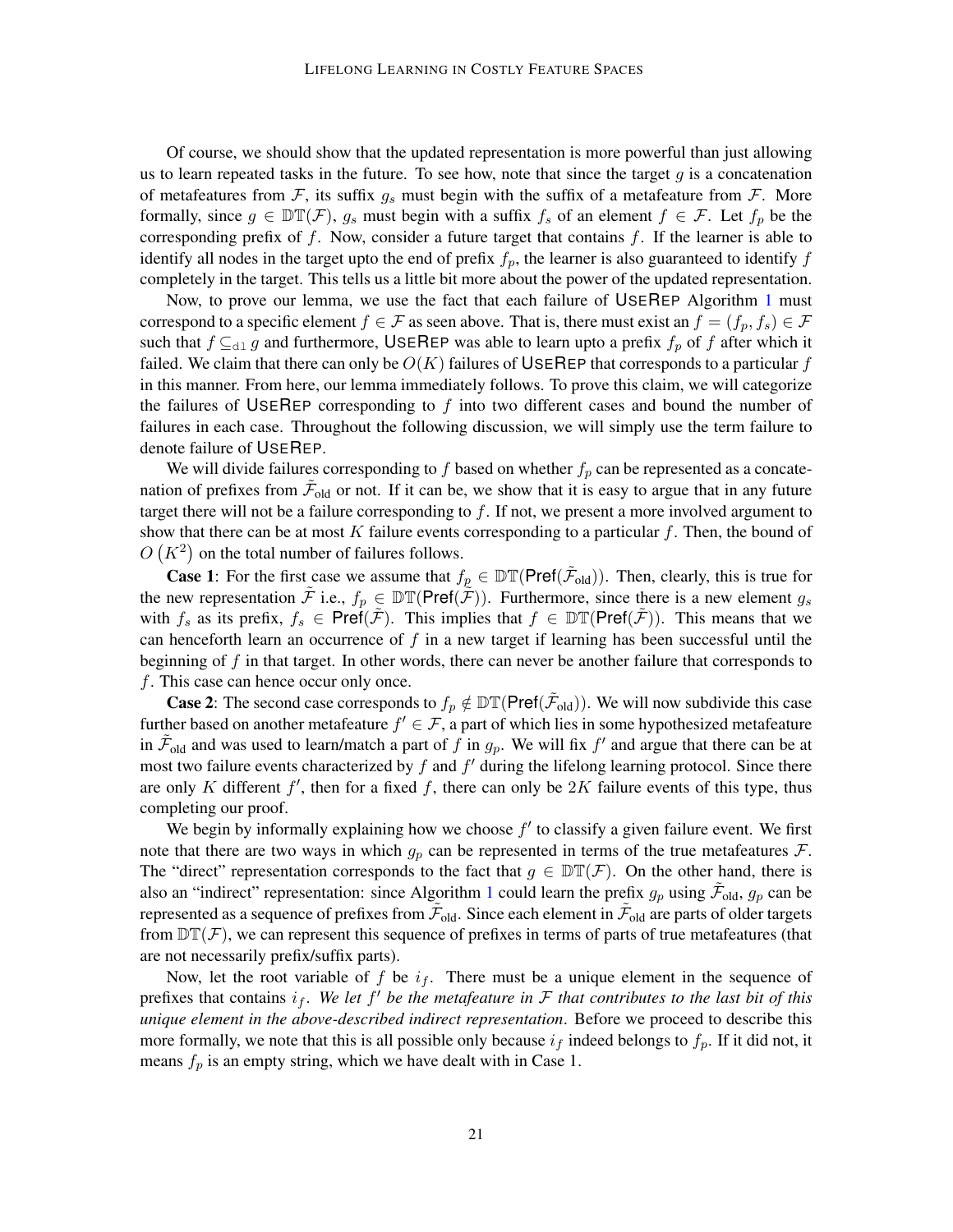We now state our choice of  $f'$  more formally. Since we were able to learn  $g_p$  using  $\tilde{\mathcal{F}}_{old}$  we can write  $g_p = (\text{Pref}_\star(\tilde{f}_{l_1}), \text{Pref}_\star(\tilde{f}_{l_2}), \ldots)$  for  $\tilde{f}_{l_1}, \tilde{f}_{l_2}, \ldots \in \tilde{\mathcal{F}}_{\text{old}}$  where we use the notation  $\text{Pref}_\star(\tilde{f})$ to denote a particular prefix of  $\tilde{f}$ . Let  $\text{Pref}_\star(\tilde{f}_{l_r})$  be the unique element in the above sequence that contains  $i_f$  (we use the index r to denote that it contains the root). Like we stated before, since  $f_{l_r}$ is also the suffix of some old target in  $DT(\mathcal{F})$ ,  $\tilde{f}_{l_r}$  must be made up of parts of true metafeatures F. The same holds for  $\text{Pref}_\star(\tilde{f}_{l_r})$  too. We will focus on the true metafeature that makes up the last bit of Pref<sub>\*</sub>( $\tilde{f}_{l_r}$ ). That is, let  $f' \in \mathcal{F}$  be the metafeature that occurs in an older target, such that a non-empty suffix of  $\text{Pref}_\star(\tilde{f}_{l_r})$  comes from  $f'$  i.e., there exists suffix  $\text{Suff}_\star(\text{Pref}_\star(\tilde{f}_{l_r}))$  such that  $\mathsf{Suff}_\star(\mathsf{Pref}_\star(\tilde{f}_{l_r})) \subseteq_{\text{cl}} f'.$  Here, again  $\mathsf{Suff}_\star(\tilde{f})$  is used to denote a particular suffix of  $\tilde{f}.$  Thus each failure event in this case can be characterized by a particular  $f$  and  $f'$ .

Note that  $\text{Suff}_\star(\tilde{f}_{l_r})$  need not necessarily be a suffix of  $f'$  because  $\tilde{f}_{l_r}$  may have stopped matching with g somewhere in the middle of  $f'$ . It need not necessarily be a prefix of  $f'$  either because  $\tilde{f}_{l_r}$  is only a suffix of some target in  $\mathbb{DT}(\mathcal{F})$  and this suffix may have begun somewhere in the middle of  $f'$  in that target.

To show that there are at most two failure events for a given  $f$  and  $f'$ , we will consider two subcases depending on whether  $i_f \notin_{\text{dl}} \text{Suff}_\star(\widetilde{f}_{l_r})$ . That is, when we use a part of  $f'$  to learn  $g_p$ , we see whether we learn  $i_f$  or not. These two cases are illustrated in Figure [4](#page-22-0) and Figure [5.](#page-24-0) For both these scenarios, we first analyze the structure behind the failure i.e., the locations of the different variables and how the different metafeatures align with each other. Based on this, we show that for each type, there can be at most one failure.

**Case 2a**:  $i_f \notin \text{cl}$  Suff<sub>\*</sub>(Pref<sub>\*</sub>( $\tilde{f}_{l_r}$ )). Let us call this an  $(f, f')^{(1)}$ -type failure event. We first look at how the different elements are positioned when such a failure occurs, by aligning the elements in a way that the variables match. First, recall that by the definition of  $\text{Pref}_\star(\tilde{f}_{l_r})$ ,  $i_f \in_{\text{cl}} \text{Pref}_\star(\tilde{f}_{l_r})$ . Thus,  $i_f \in_{d} \tilde{f}_{l_r}$ . Furthermore, by definition of f', and because  $\tilde{f}_{l_r}$  is the suffix of an older target from  $DT(\mathcal{F})$ , either a suffix or the whole of  $f'$  must occur in  $\tilde{f}_{l_r}$ . We claim that 1) it is the latter, i.e.,  $f' \subseteq_{d} f_{l_r}$  and furthermore, 2) the root of  $f'$  is located below  $i_f$  in  $\tilde{f}_{l_r}$  (as illustrated in Figure [4\)](#page-22-0). If only a suffix of f' occurred in  $\tilde{f}_{l_x}$ , it means that  $\tilde{f}_{l_x}$  begins with that particular suffix and therefore by definition of  $\text{Suff}_{\star}(\overline{\hat{f}}_{l_r})$  being the last bit of  $\text{Pref}_{\star}(\tilde{f}_{l_r})$  that comes from f',  $\mathsf{Pref}_\star(\tilde{f}_{l_r}) = \mathsf{Suff}_\star(\mathsf{Pref}_\star(\tilde{f}_{l_r}))$ . Then, since  $i_f \in_{\text{dl}} \mathsf{Pref}_\star(\tilde{f}_{l_r})$ ,  $i_f \in_{\text{dl}} \mathsf{Suff}_\star(\mathsf{Pref}_\star(\tilde{f}_{l_r}))$ which is a contradiction. Now, if indeed  $f' \subseteq_{\text{cl}} \tilde{f}_{l_r}$  but the root of  $f'$  was not located below  $i_f$ in  $\tilde{f}_{l_r}$  again by definition of Suff<sub>\*</sub>(Pref<sub>\*</sub>( $\tilde{f}_{l_r}$ )) being the last bit of Pref<sub>\*</sub>( $\tilde{f}_{l_r}$ ) that comes from  $f'$ ,  $i_f \in_{d} \text{Suff}_\star(\text{Pref}_\star(\tilde{f}_{l_r}))$  which is a contradiction. Note that conclusions 1) and 2) above mean that  $\mathsf{Suff}_\star(\mathsf{Pref}_\star(\tilde{f}_{l_r}))$  is a prefix of  $f'$ .

Given this, assume on the contrary that we do face a later target g' with an  $(f, f')^{(1)}$ -type failure event. Then, we can define notations similar to the first failure. Let  $g'_{p}$  be the prefix we were able to learn correctly using  $\tilde{\mathcal{F}}$ . Then,  $g'_p$  can be similarly expressed as a sequence of prefixes from  $\tilde{\mathcal{F}}$ , say  $(Pref'_{\star}(\tilde{f}_{l'_{1}}), Pref'_{\star}(\tilde{f}_{l'_{2}}), \ldots)$ . By definition of this failure type,  $f \subseteq_{d} g'$ . So consider the prefix that contains  $i_f$ , call it  $\text{Pref}'_{\star}(\tilde{f}_{l'_{r'}})$ . Furthermore,  $\text{Pref}'_{\star}(\tilde{f}_{l'_{r'}})$  has a suffix  $\text{Suff}'_{\star}(\text{Pref}'_{\star}(\tilde{f}_{l'_{r'}}))$  that is also a part of  $f'$  but is not necessarily the same as  $\text{Suff}'_{\star}(\text{Pref}_{\star}(\tilde{f}_{l_r})).$ 

We will now show that a prefix longer than  $g'_p$  that includes f completely can be represented using prefixes from  $\bar{\mathcal{F}}$  which contradicts the fact that the algorithm failed somewhere in between f. To do this, we will make use of the fact that the algorithm was able to learn until  $i_{f'}$  in the second failure, beyond which it can learn the rest of the target until the end of  $f_p$  like it did the previous time, after which we can append  $f_s$  from the representation. More specifically, observe that there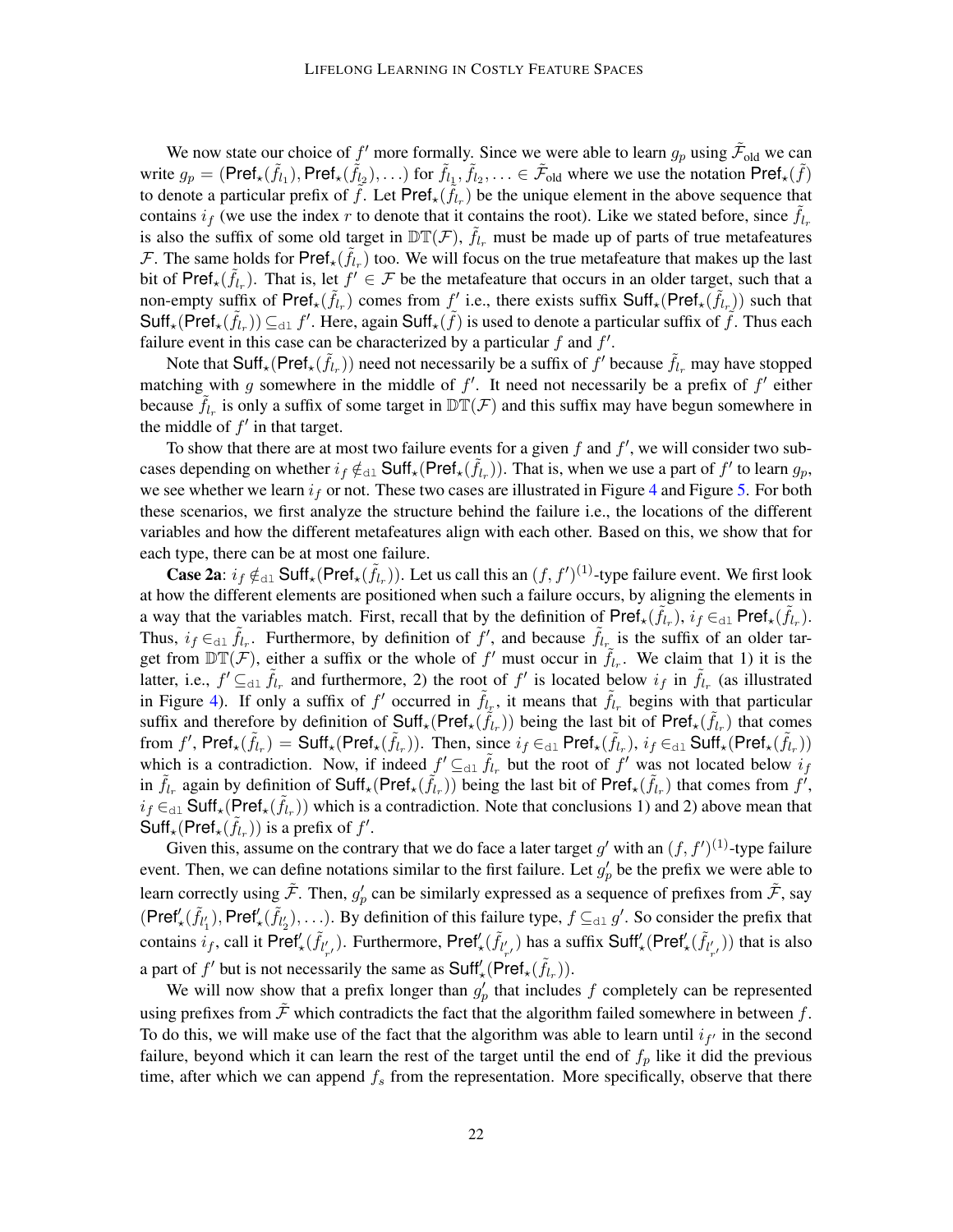<span id="page-22-0"></span>

Figure 4:  $(f, f')^{(1)}$ -type failure where  $i_f \notin$ <sub>dl</sub> Suff<sub>\*</sub>(Pref<sub>\*</sub>( $\tilde{f}_{l_r}$ )): We represent the decision list g on the left. Each subrectangle in this corresponds to some element from  $\mathcal F$  with  $f$  marked in red. In the middle column, we represent the prefix of g,  $g_p$  in terms of the elements of Pref( $\tilde{\mathcal{F}}_{old}$ ) each denoted by a thick subrectangle. We can do this because we were able to learn  $g_p$  from  $\mathcal{F}$ . Now each of these thick subrectangles can in turn be represented using parts of metafeatures from  $\mathcal F$  because these are suffixes of actual targets. In particular, we choose the thick subrectangle that matched with the root of f and show the complete metafeature from  $\tilde{\mathcal{F}}_{old}$  on the right. In this metafeature, the thin rectangles correspond to its representation in  $\mathcal F$ . Observe that we have marked  $f'$  in blue, and a part of it is what makes the last bit in the rectangle marked as  $\text{Pref}_\star(f_{l_r})$  in  $g_p$ . Also  $i_f$  is marked in magenta below which  $i_{f'}$  is marked in green.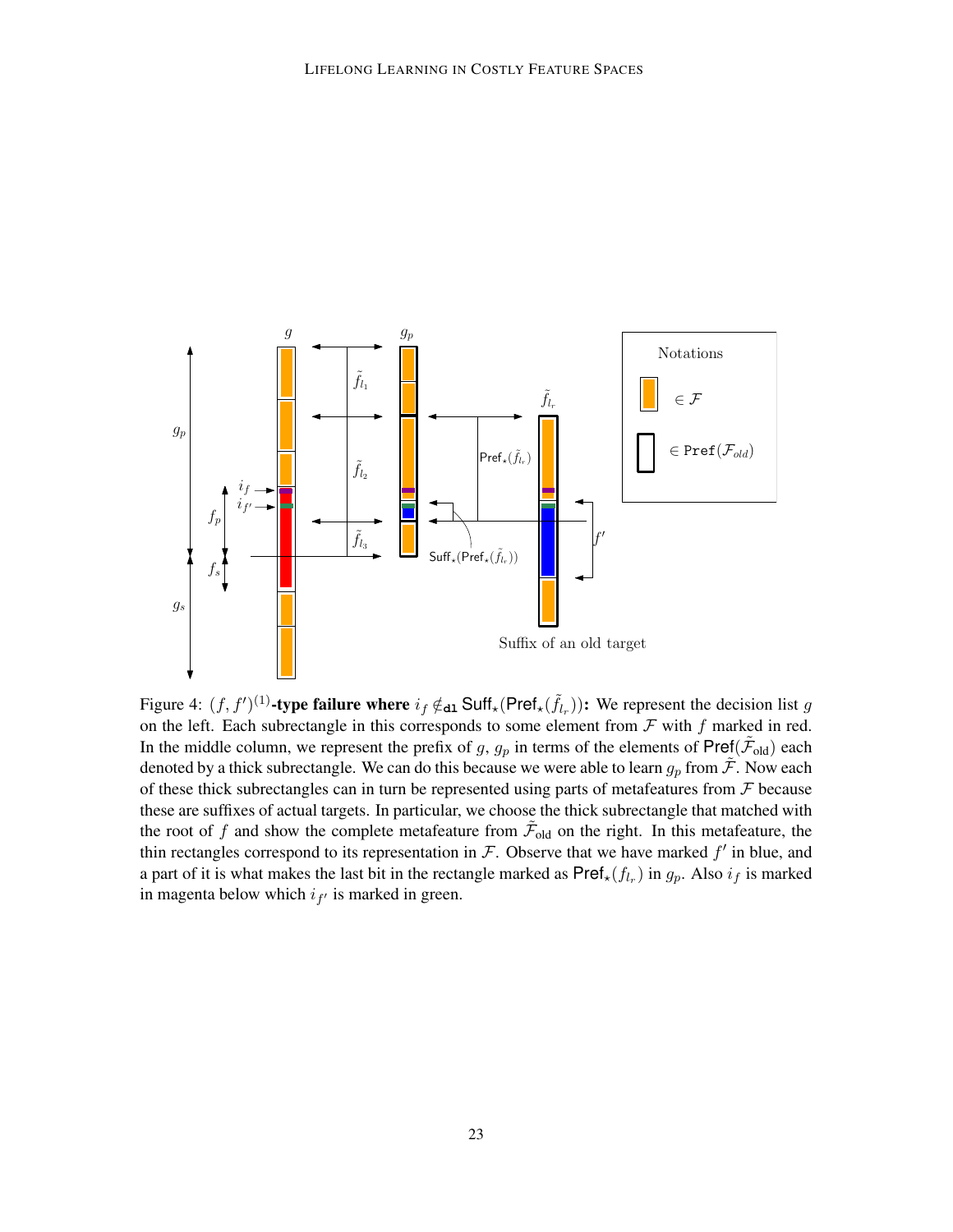is exactly one position at which  $i_{f'}$  in  $f'$  can match with f and hence the failure will look similar to Figure [4](#page-22-0) again; f' will be contained in  $\tilde{f}_{l'_{r'}}$  and  $i_f$  will be located above  $i_{f'}$ . Now, since we also know that  $f' \subseteq_{d} E \tilde{f}_{l'_{r'}}$ , we can extend/shorten the prefix  $\text{Pref}'_{\star}(\tilde{f}_{l'_{r'}})$  that is used to match with  $g'_{p'}$ to another prefix  $\text{Pref}''_{\star}(\tilde{f}_{l'_{r'}})$  that has the same suffix as before,  $\text{Suff}_{\star}(\text{Pref}_{\star}(\tilde{f}_{l_r}))$ . On doing this, the rest of  $f_p$  in  $g'_p$  can be represented using the same prefixes from  $\tilde{\mathcal{F}}$  used to represent that part in  $g_p$ . Furthermore, we can append  $f_s$  to this sequence because  $f_s$  is a prefix of  $g_s$  that was added to the representation. Thus, we take the sequence  $(Pref'_{\star}(\tilde{f}_{l'_1}), Pref'_{\star}(\tilde{f}_{l'_2}),...)$  we retain the first  $r' - 1$  elements, 2) modify the r'th element so that its suffix matches with  $\text{Suff}_\star(\text{Pref}_\star(\tilde{f}_{l_r}))$ , 3) append the rth,  $r + 1$ th, ... elements from the representation for  $g_p$ , 4) and finally append  $f_s$ . This represents a larger prefix of g that includes f completely, using only prefixes from  $\mathcal{F}$ . Namely, this is  $(\mathsf{Pref}'_{\star}(\tilde{f}_{l'_1}), \mathsf{Pref}'_{\star}(\tilde{f}_{l'_2}), \ldots \mathsf{Pref}'_{\star}(\tilde{f}_{l'_{r'}}), \mathsf{Pref}_{\star}(\tilde{f}_{l_{r+1}}), \mathsf{Pref}_{\star}(\tilde{f}_{l_{r+2}}), \ldots, f_s)$ . This contradicts the fact we failed to learn f completely in  $g'$ .

**Case 2b**:  $i_f \in \text{cl}$  Suff<sub>\*</sub>( $\overline{P}$ ref<sub>\*</sub>( $\overline{f}_{l_r}$ )). Let us call this an  $(f, f')^{(2)}$ -type failure event. We now make a similar argument. The only difference is that now  $\text{Suff}_{\star}(\text{Pref}_{\star}(\tilde{f}_{l_r}))$  is not necessarily a prefix of  $f'$  and therefore,  $i_{f'}$  is not necessarily present in Suff<sub>\*</sub>(Pref<sub>\*</sub>( $\tilde{f}_{l_r}$ )) (see Figure [5.](#page-24-0) However it is guaranteed that a suffix of  $f'$  containing  $i_f$  is present in  $\tilde{f}_{l_r}$ . Now let Suff<sub>\*\*</sub>(Pref<sub>\*</sub>( $f_{l_r}$ )) be an alternative shorter suffix of  $\mathsf{Pref}_\star(f_{l_r})$  that begins only at  $i_f$ .

Now, consider a new target with a similar failure with a similar  $\text{Suff}'_{\star\star}(\text{Pref}'_{\star}(f_{l'_{r'}}))$  that begins with  $i_f$ . We will again show how we can use the updated representation to represent a larger prefix of  $g'$ , specifically a prefix that extends until the end of f in  $g'$ . In particular, we make use of the fact that the algorithm was able to learn at least before  $i_f$  in this target, beyond which we can learn  $f_p$  the way we did in the previous target, and then append  $f_s$  from the representation. More specifically, we first extend/shorten the prefix  $\text{Pref}'_{\star}(f_{l'_{r'}})$  that is used to match with  $g'_p$  to another prefix  $\text{Pref}''_{\star}(f_{l'_{r'}})$ that it has the suffix  $\text{Suff}_{\star\star}(\text{Pref}_{\star}(f_{l_r}))$  (which is only possible because  $i_f \in_{\text{cl}} \text{Pref}''_{\star}(f_{l'_{r'}})$ ). On doing this, we can represent the rest of f using  $\mathcal F$  like in the previous case.

Thus, we take the sequence  $(Pref'_{\star}(\tilde{f}_{l'_{1}}), Pref'_{\star}(\tilde{f}_{l'_{2}}),...)$  1) we retain the first  $r'$  – 1 elements, 2) modify the r'th element, 3) append the rth,  $r + 1$ th, ... elements from the representation for  $g_p$ , 4) and finally append  $f_s$ . This represents a larger prefix of g that includes f completely, using only prefixes from  $\mathcal{F}$ . Namely, this is  $(\text{Pref}'_{\star}(\tilde{f}_{l'_1}), \text{Pref}'_{\star}(\tilde{f}_{l'_2}), \dots \text{Pref}'_{\star}(\tilde{f}_{l'_{r'}}), \text{Pref}_{\star}(\tilde{f}_{l_{r+1}}), \text{Pref}_{\star}(\tilde{f}_{l_{r+2}}), \dots, f_s).$  This contradicts the fact that we failed to learn  $f$  completely in  $g'$ .

П

#### <span id="page-23-0"></span>Appendix D. Monomials

In this section, we elaborate on our results for lifelong learning of monomials and polynomials. In Appendix [D.1,](#page-24-1) we present a simple algorithm for learning monomials exactly from scratch under some assumptions. Then in Appendix [D.2,](#page-27-1) we present proofs from Section [4.](#page-8-0) Finally, in Appendix [D.3](#page-29-3) we provide a detail discussion of sparse polynomials.

Recall that for any input  $\mathbf{x} = (x_1, x_2, \dots x_N) \in \mathbb{R}^N$ , we denote the output of a *d*-degree target monomial  $\mathbf{g} = (g_1, g_2, \dots, g_N)$  by the function  $P_{\mathbf{g}}(\mathbf{x}) = x_1^{g_1} x_2^{g_2} \dots x_N^{g_N}$  where  $g_i \in \mathbb{N} \cup \{0\}$  and the degree  $\sum_i g_i \leq d$ . We denote the unknown metafeature set  $\mathcal{F} = \{f_1, f_2, \ldots\}$  also as a matrix where column *i* is  $f_i$ . Therefore, saying that g can be expressed using  $\mathcal F$  is equivalent to saying g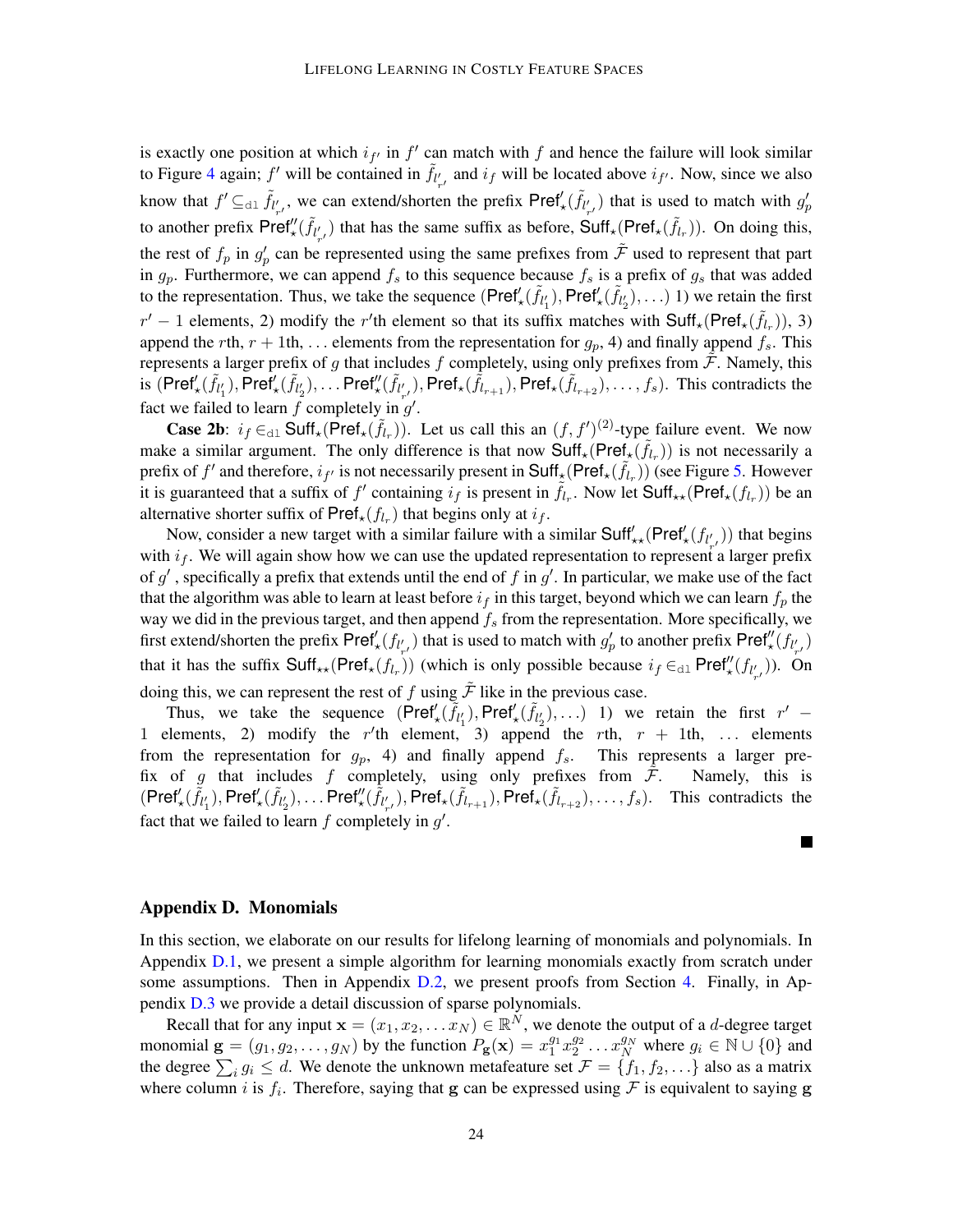<span id="page-24-0"></span>

Figure 5:  $(f, f')^{(2)}$ -type failure where  $i_f \in_{d_l} \text{Suff}_{\star}(\text{Pref}_{\star}(\tilde{f}_{l_r}))$ 

lies in the column space of F denoted by  $\mathbb{C}(\mathcal{F})$ . Then for any k–rank ( $k \leq K$ ),  $N \times k$  matrix  $\tilde{\mathcal{F}}$ and for any  $g \in \mathbb{C}(\tilde{\mathcal{F}})$ , we define  $w_{\tilde{\mathcal{F}}}(g) \in \mathbb{R}^k$  to denote the unique vector of column weights such that  $\tilde{\mathcal{F}}\mathbf{w}_{\tilde{\mathcal{F}}}(\mathbf{g}) = \mathbf{g}$ .

### <span id="page-24-1"></span>D.1. Learning Monomials from scratch

Recall that for each monomial target, we assumed that  $\mathcal{D}^{(j)}$  is a product distribution i.e., the features are independent. We now state some specific assumptions about  $\mathcal{D}^{(j)}$ . In particular, we assume that the variance of each variable  $x_i$  is not too small. The rationale is that if the variance was very small (in the extreme case, imagine  $x_i$  being a constant), the factor  $x_i^{g_i}$  would essentially be a constant factor in the monomial target. While it may be possible to design a more careful learning algorithm that can extract these nearly constant factors, that is beyond the scope of our discussion.

Secondly, we assume that the probability density function is finite at every point i.e., the probability distribution is not too concentrated at any point. We will use this assumption to apply Lemma [20](#page-29-2) when we draw a single sample to verify whether the monomial we have learned matches the true monomial.

Finally, we assume that the support of  $x_i$  is  $[1, 2]$ . While the upper bound of 2 is to simplify our discussion, the lower bound is to avoid dealing with values of  $x_i$  that are close to zero. This is essential because as we will see later, we will deal with logarithmic values of  $x_i$  in the learning process. We now state our assumptions formally.

**Assumption 1** Each  $\mathcal{D}^{(j)}$  is a product distribution. Let  $\mathcal{D}^{(j)} = \mu_1^{(j)} \times \cdots \times \mu_N^{(j)}$  $_N^{(j)}$ . We assume that *for all features* i*:*

- *Minimum variance*  $Var_{\mu_i^{(j)}}(\log x_i) \geq c$ .
- *Bounded probability density*  $\forall x_i \in \mathbb{R}$ ,  $\mu_i^{(j)}$  $i^{(j)}(x_i) \in \mathbb{R}$ .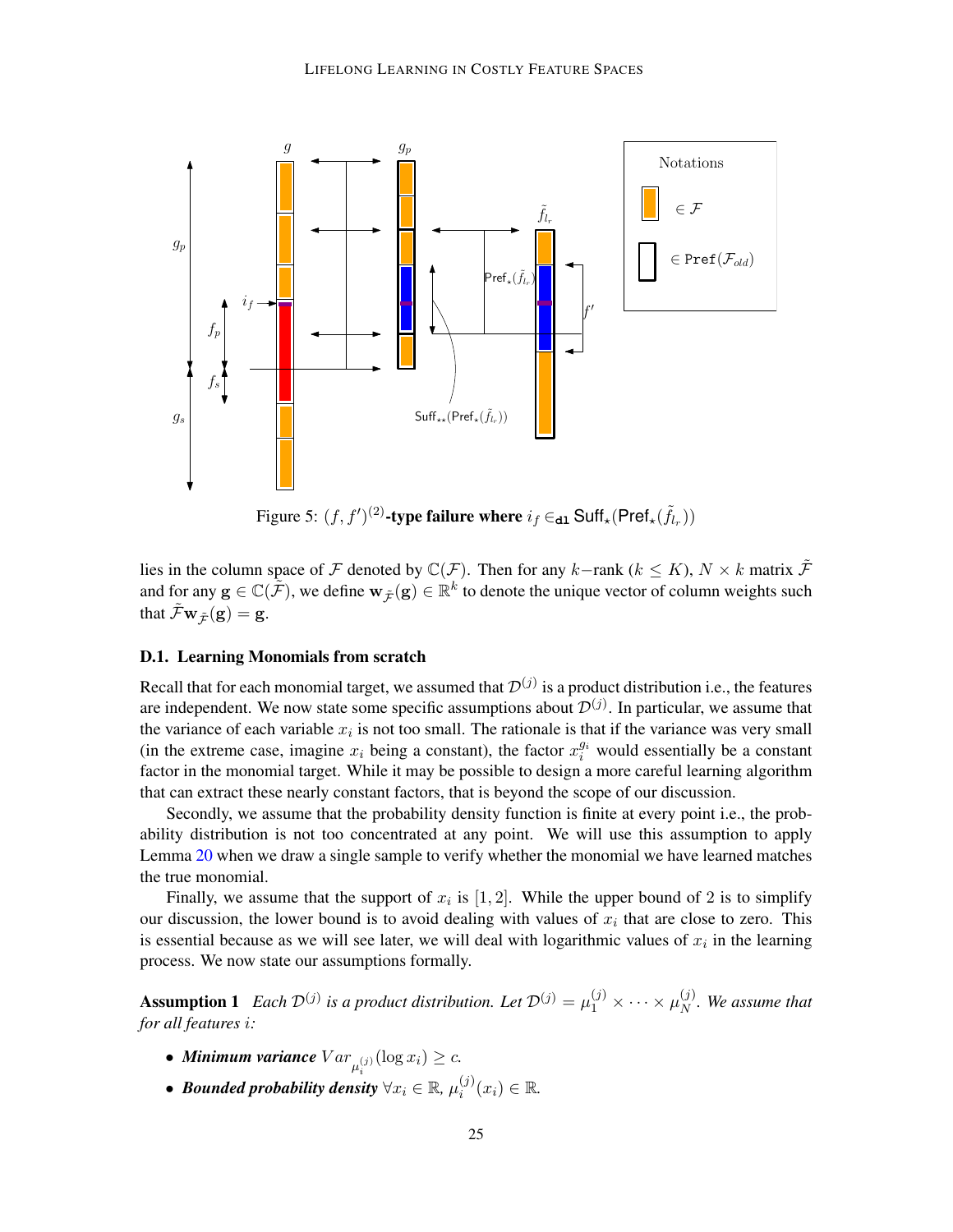• **Bounded support** The support of  $\mu_i^{(j)}$  $i^{(J)}$  is [1, 2].

We now present our simple poly-time technique for learning monomials from scratch with polynomially many samples. Recall that the output of the monomial g on an input x is denoted by  $P_{\bf g}({\bf x})$ . Let us denote the logarithm of this output  $\log |P_{g}|$  by  $Q_{g}$ . Observe that learning g is equivalent to learning the coefficients of the 'linear' function  $Q_{\rm g}$ . To see how this can be done, we will define a notion of correlation/inner product of two functions  $h(\mathbf{x})$  and  $h'(\mathbf{x})$ :

$$
\langle h(\mathbf{x}), h'(\mathbf{x}) \rangle \triangleq \mathbb{E}[h(\mathbf{x})h'(\mathbf{x})].
$$

Then, we claim that  $g_i$  can be expressed as the following inner product.

### Lemma 14

$$
\frac{\langle Q_{\mathbf{g}}(\mathbf{x}), \log(x_i) - \mathbb{E}[\log(x_i)] \rangle}{\mathbb{E}[\log^2 x_i] - \mathbb{E}^2[\log x_i]} = g_i
$$

**Proof** Since  $x_i$  is picked independent of the other variables, so is the random variable ( $\log x_i$  –  $\mathbb{E}[\log(x_i)]$ . Thus, when  $j \neq i$ 

$$
\mathbb{E}[\log x_j(\log x_i - \mathbb{E}[\log(x_i)])] = \mathbb{E}[\log x_j] \times \mathbb{E}[\log x_i - \mathbb{E}[\log(x_i)]] = 0
$$

However,

$$
\mathbb{E}[\log x_i(\log x_i - \mathbb{E}[\log(x_i)])] = \mathbb{E}[\log^2 x_i] - \mathbb{E}^2[\log x_i]
$$

Then, the claim follows from our definition of  $Q_{\rm g}$ .

Observe that using the above fact, we can calculate  $g_i$  for each  $i \in [N]$  exactly if we were provided the exact values of each correlation term in the equality. However, the best we can hope for is to approximate these terms using sufficiently many samples. Fortunately, we can actually approximate each of these correlation terms to a small constant error such that these errors together imply a constant error smaller than  $1/2$  in estimating  $g_i$ . Then we can round off our estimate to the closest natural number to find the exact value of  $g_i$ . We now summarize our simple algorithm for learning a monomial from scratch, and then prove our polynomial sample complexity bound.

## <span id="page-25-0"></span>Algorithm 8 Learning a monomial from scratch

- 1: Input: Distribution  $D$  over  $\mathbb{R}^N$
- 2: Draw S samples  $(x, P_g(x))$  from D and query all the features on all samples.
- 3: for  $i = 1, 2, ... N$  do
- 4: Estimate  $\mathbb{E}[\log^2 x_i]$ ,  $\mathbb{E}[\log^2 x_i] \mathbb{E}^2[\log x_i]$ , and  $\langle Q_{\mathbf{g}}(\mathbf{x}), \log(x_i) \mathbb{E}[\log(x_i)] \rangle$  empirically.
- 5: Round off

$$
\frac{\langle Q_{\mathbf{g}}(\mathbf{x}), \log(x_i) - \mathbb{E}[\log(x_i)] \rangle}{\mathbb{E}[\log^2 x_i] - \mathbb{E}^2[\log x_i]}
$$

to estimate  $g_i$ .

6: Return  $\tilde{g}$ 

Clearly the above algorithm has polynomial running time and sample complexity as long as S is polynomial. The crucial guarantee we need now is that polynomially many samples are sufficient

<span id="page-25-1"></span>**The State**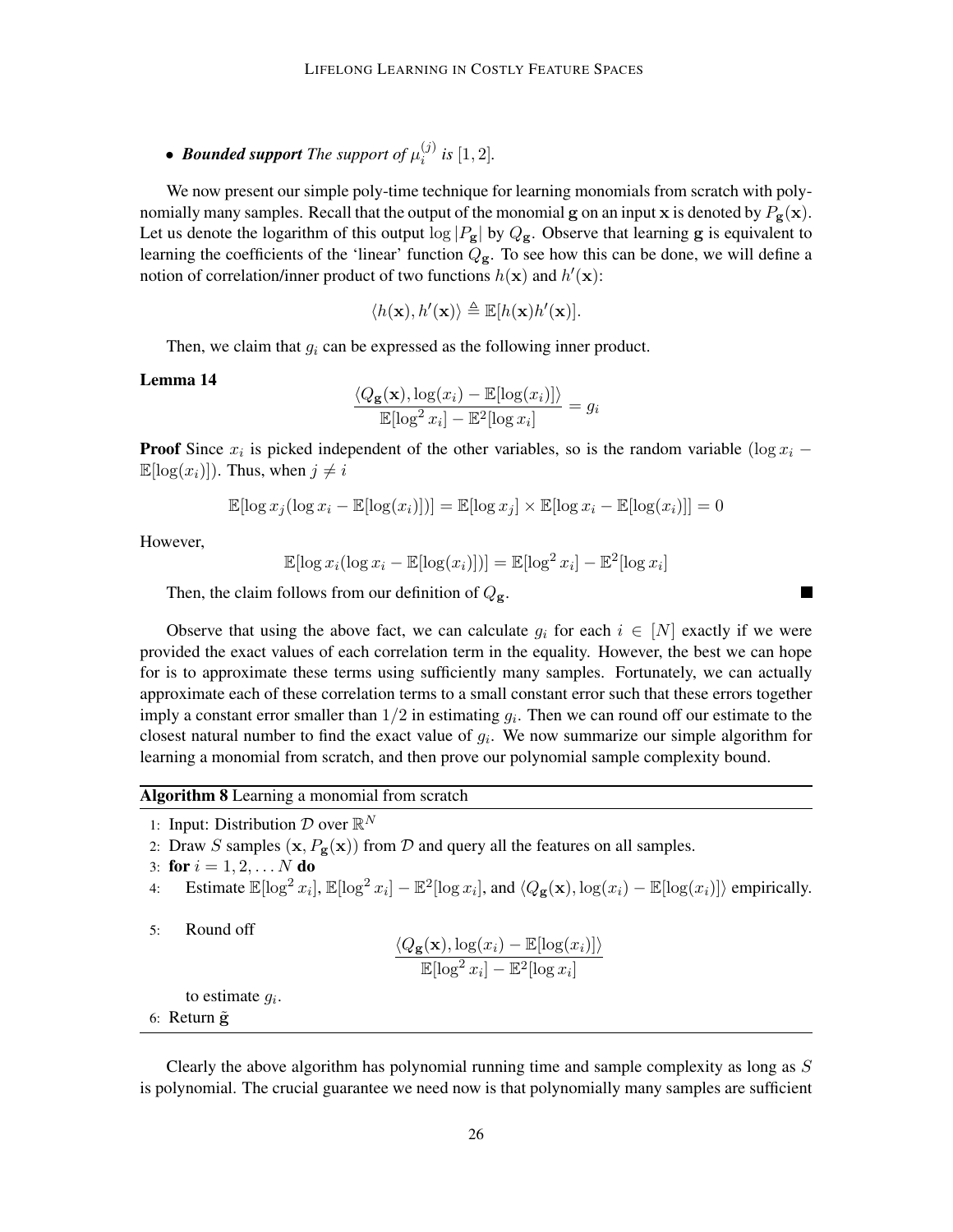to estimate each  $g_i$  exactly, which we show in Theorem [17.](#page-27-2) We first begin by bounding the error in estimating the numerator  $\langle Q_{\mathbf{g}}(\mathbf{x}), \log(x_i) - \mathbb{E}[\log(x_i)] \rangle$  in Lemma [15.](#page-26-1) Then, in Lemma [16](#page-26-0) we show how this error and the error in the denominator terms, add up to result in an error of at most  $1/2$  in estimating  $g_i$ . Using these, we prove in Theorem [17](#page-27-2) that the algorithm estimates each power exactly. In the following notation we will use  $E$  to denote the empirical estimate of an expected value.

<span id="page-26-1"></span>**Lemma 15** *Using a sample set S of size*  $O\left(\frac{d}{d^2}\right)$  $\frac{d}{\epsilon_3^2} \log \frac{1}{\delta'}\Big)$ , for a given  $i \in [N]$ , if  $|\tilde{\mathbb{E}}[\log x_i]$  –  $\mathbb{E}[\log x_i]| \leq \epsilon_1$ , then we can guarantee that

$$
Pr\left[\left|\frac{1}{|S|}\sum_{\mathbf{x}\in S}Q_{\mathbf{g}}(\mathbf{x})(\log(x_i)-\tilde{\mathbb{E}}[\log(x_i)])-\langle Q_{\mathbf{g}}(\mathbf{x}),\log(x_i)-\mathbb{E}[\log(x_i)]\rangle\right|\leq d\epsilon_1+\epsilon_3\right]=O\left(\delta'\right)
$$

**Proof** Consider the random variable  $Q_{\mathbf{g}}(\mathbf{x}) \cdot (\log(x_i) - \tilde{\mathbb{E}}[\log(x_i)])$ . It is easy to show that  $Q_{\mathbf{g}}(\mathbf{x}) \log(x_i) \in [0, d]$  with the extreme values attained at  $\mathbf{x} = (2, 2, ...)$  and  $\mathbf{x} = (1, 1, ...)$ . Then,  $Q_{\mathbf{g}}(\mathbf{x})\mathbb{E}[\log(x_i)] \in [0, d]$ . Thus, the random variable  $Q_{\mathbf{g}}(\mathbf{x}) \cdot (\log(x_i) - \mathbb{E}[\log(x_i)])$  lies in a range of size 2d. Then, by Chernoff bounds, we can show that

$$
Pr\left[\left|\frac{1}{|\mathcal{S}|}\sum_{\mathbf{x}\in\mathcal{S}}Q_{\mathbf{g}}(\mathbf{x})(\log(x_i)-\tilde{\mathbb{E}}[\log(x_i)])-\langle Q_{\mathbf{g}}(\mathbf{x}),\log(x_i)-\tilde{\mathbb{E}}[\log(x_i)]\rangle\right|\leq\epsilon_3\right]=O\left(\delta'\right)
$$

from which the above claim follows because the absolute difference between  $\langle Q_{\mathbf{g}}(\mathbf{x}), \log(x_i) - \mathbb{E}[\log(x_i)]$  and  $\langle Q_{\mathbf{g}}(\mathbf{x}), \log(x_i) - \mathbb{E}[\log(x_i)]$  is at most  $\left|\max_{\mathbf{x}} Q_{\mathbf{g}}(\mathbf{x}) \cdot (\mathbb{E}[\log(x_i)]) - \mathbb{E}[\log(x_i)]\right| \leq d\epsilon_1$  (because the first term is at most d and the next is at most  $\epsilon_1$ ).

<span id="page-26-0"></span>Lemma 16 *Using a sample set* S *of size* O  $\begin{pmatrix} a & b \\ c & d \end{pmatrix}$  $\frac{d}{\left(\min(\frac{c^2}{d}, \frac{c}{d}, 1)\right)^2} \log \frac{1}{\delta'}$  $\setminus$ *with a high probability of*  $1 - \delta'$  for a given  $i \in [N]$  we can learn  $\tilde{g}_i$  such that  $|\tilde{g}_i - g_i| \leq \frac{1}{2}$ .

**Proof** Let  $\epsilon_1$  and  $\epsilon_3$  be as defined in Lemma [15.](#page-26-1) Additionally let  $|\tilde{E}[\log^2 x_i] - \mathbb{E}[\log^2 x_i]| \le \epsilon_2$ . From the previous results and from Chernoff bounds, we have that  $\epsilon_1, \epsilon_2, \epsilon_3$  are all  $O\left(\min(\frac{c^2}{d})\right)$  $\frac{c^2}{d}, \frac{c}{d}$  $\left(\frac{c}{d},1)\right)$ given the size of  $S$ . We now have a fractional expression on the right hand side of the equation in Lemma [14](#page-25-1) for which we can derive the error in estimating the numerator and the denominator individually. We need to show that the overall error in estimating the fraction is  $1/2$  i.e.,  $O(1)$ . Now, the error in estimating some fraction  $\frac{G}{H}$  using  $\frac{\tilde{G}}{H}$  given that  $|G - \tilde{G}| \leq \epsilon_G$  and  $|H - \tilde{H}| \leq \epsilon_H$  can be upper bounded by:

$$
\begin{array}{rcl}\n\left| \frac{G \pm \epsilon_G}{H \pm \epsilon_H} - \frac{G}{H} \right| & = & \left| \frac{\epsilon_G}{H} \pm \frac{G \epsilon_H}{(H - \epsilon_H)H} \right| \\
& \leq & \frac{\epsilon_G}{\min H} + \frac{(\max G + \epsilon_G)\epsilon_H}{(\min H - \epsilon_H) \min H}\n\end{array}
$$

In our case, we have  $H = \mathbb{E}[\log^2 x_i] - \mathbb{E}^2[\log x_i]$  and  $G = \langle Q_{\mathbf{g}}(\mathbf{x}), \log(x_i) - \mathbb{E}[\log(x_i)] \rangle$ , min  $H =$ c and max  $G = d$ . Also,  $\epsilon_G = \epsilon_1 d + \epsilon_3$  and  $\epsilon_H \leq \epsilon_2 + 2\epsilon_1 + \epsilon_1^2$ . The latter inequality follows from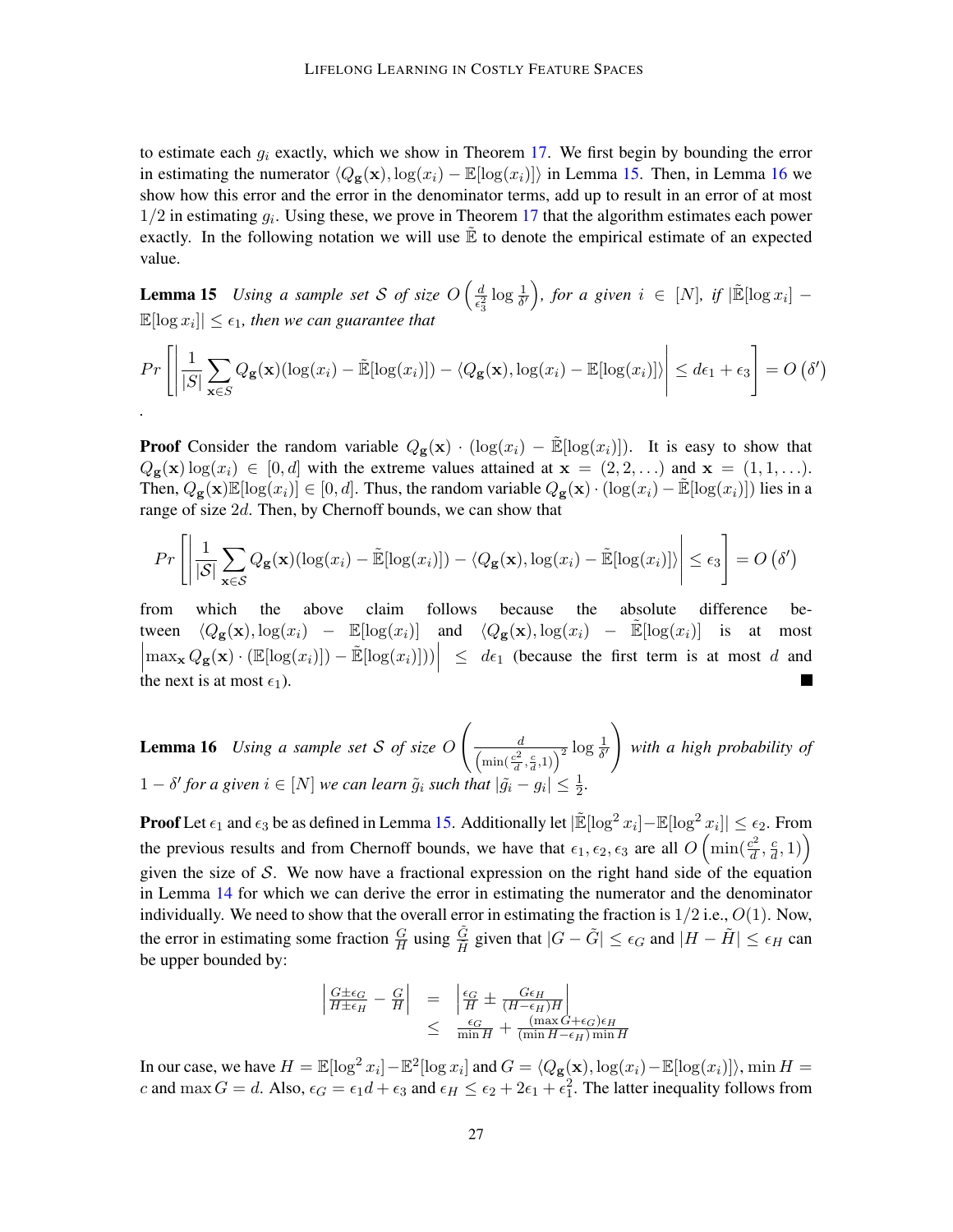the fact that the error in estimating  $\mathbb{E}[\log^2 x_i]$  is  $\epsilon_2$  and the error in estimating  $\mathbb{E}^2[\log x_i]$  is at most  $(\mathbb{E}[\log x_i] + \epsilon_1)^2 - \mathbb{E}^2[\log x_i] \leq \epsilon_1(2\mathbb{E}[\log x_i] + \epsilon_1) \leq \epsilon_1(2 + \epsilon_1)$ . By a simple calculation, it can be verified that this results in a total error of  $O(1)$  in estimating  $g_i$ .

**The State** 

<span id="page-27-2"></span>**Theorem 17** Algorithm [8](#page-25-0) exactly learns a target **g** from scratch with high probability  $1 - O\left(\frac{\delta}{K}\right)$  $\frac{\delta}{K}$ *with*  $S = O$  $\begin{pmatrix} a & b \\ c & d \end{pmatrix}$  $\frac{d}{\left(\min(\frac{c^2}{d}, \frac{c}{d}, 1)\right)^2} \log \frac{Nm}{\delta}$  $\setminus$ *samples.*

**Proof** From Lemma [16](#page-26-0) we have that each  $g_i$  is accurately estimated with probability at least 1 –  $O\left(\frac{\delta}{Nm}\right)$ . By a union bound, g is accurately estimated with probability at least  $1 - O\left(\frac{\delta}{m}\right)$  $\frac{\delta}{m}$ ).

### <span id="page-27-1"></span>D.2. Proofs from Section [4](#page-8-0)

We first present our straightforward approach for lifelong learning which merely keeps a record of features that have been seen in earlier targets.

<span id="page-27-0"></span>Theorem 18 (Naive lifelong learning of monomials) *In the model of Problem Setup [2,](#page-9-0) there ex*ists a naive algorithm for lifelong learning of monomials that evaluates  $O(S(KN + mKd))$  fea*tures overall.*

**Proof Sketch** (Theorem [18\)](#page-27-0) We use IMPROVEREP Algorithm [9](#page-29-1) that essentially stores the list of targets that have been learned from scratch as the columns of the matrix  $\tilde{\mathcal{F}}$ . Now, consider the set of features that have been "seen" so far i.e., these correspond to rows in  $\tilde{\mathcal{F}}$  that have at least one nonzero entry. Then, for a new target g, we define a USEREP algorithm that determines the powers of only these features. This can be done by evaluating only those features on the data set using the technique in Algorithm [8.](#page-25-0) The unseen features are assumed to have zero power.

Now, consider a new target g that is "linearly dependent" on the targets that have been learned so far i.e.,  $g \in \mathbb{C}(\mathcal{F})$ . In this case, the unseen features should have a zero exponent in g as it is zero in all earlier targets. Thus, our USEREP technique would not fail on such targets. Now, if g was linearly independent, it is possible that an unseen feature has a non-zero exponent in g. To verify whether this is the case, we can draw a single sample and check whether our prediction matches the true output. If this fails, we learn the target correctly from scratch and add it to  $\tilde{\mathcal{F}}$ .

Thus, since we add only linearly independent targets to  $\tilde{\mathcal{F}}$ , in a manner similar to the proof of Theorem [5,](#page-9-1) we can show that USEREP will not fail more than  $K$  times. Our result follows from here because each of the targets that we learn from scratch have at most  $d$  non-zero exponents. Then, in total we only have at most  $Kd$  "seen" features i.e., features with non-zero powers that we always examine.  $\blacksquare$ 

<span id="page-27-3"></span>We now prove our main result for monomials, Theorem [5](#page-9-1) where we presented a lifelong learning protocol that makes  $O(S(KN + mK) + md)$  feature evaluations overall. We first prove guarantees about USEREP Algorithm [10](#page-29-0) below in Lemma [19.](#page-27-3) Note that this is similar in spirit to Theorem [3](#page-6-5) for decision trees. The reader can recall the proof sketch of Theorem [5](#page-9-1) for an informal description of USEREP Algorithm [10.](#page-29-0)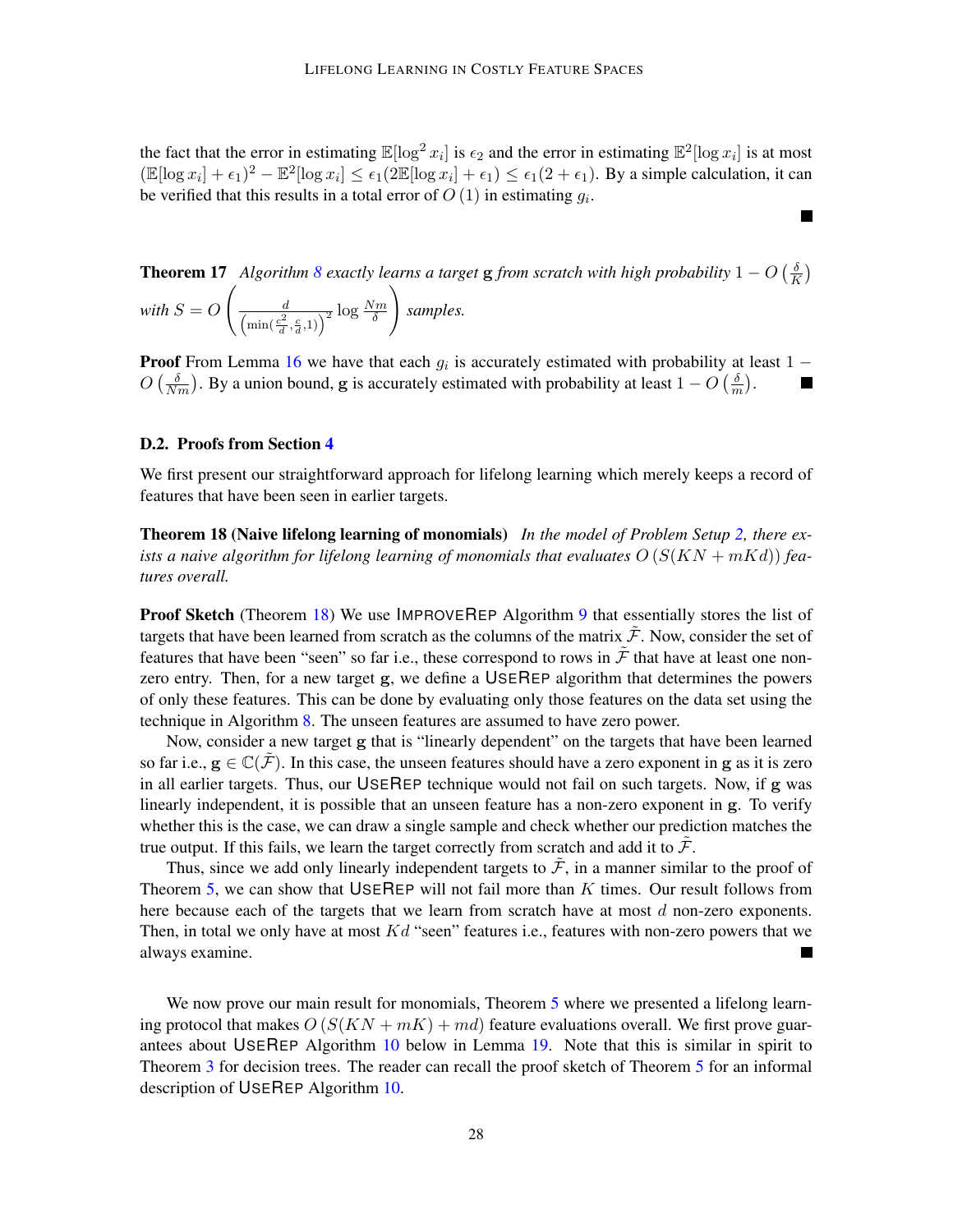**Lemma 19** Let  $\tilde{\mathcal{F}}$  be an  $N \times k$  matrix. Then, with high probability  $1 - O\left(\frac{\delta}{n}\right)$  $\frac{\delta}{m}$ , a) if  $\mathbf{g} \in \mathbb{C}(\tilde{\mathcal{F}})$ , *then Algorithm [10](#page-29-0) correctly learns and outputs*  $\tilde{g} = g b$  *if Algorithm 10 does output some*  $\tilde{g}$ *, then* g˜ = g*, c) Algorithm [10](#page-29-0) examines only at most* k *features per sample point and at most* d *features on a single sample.*

**Proof** a. Given that  $\tilde{\mathcal{F}}$  is of rank k, then if  $g \in \mathbb{C}(\tilde{\mathcal{F}})$ , there exists a unique solution for  $w_{\tilde{\mathcal{F}}}(g)$ in  $\tilde{\mathcal{F}}w_{\tilde{\mathcal{F}}}(\mathbf{g}) = \mathbf{g}$ . Note that this is a system of N linear equations in k. Therefore, if the Algorithm picked any set of k linearly independent rows  $\mathcal{I} = \{i_1, i_2, \dots i_k\}$  from  $\tilde{\mathcal{F}}$ , there must exist a unique solution to  $\tilde{\mathcal{F}}[\mathcal{I}]\mathbf{w}_{\tilde{\mathcal{F}}[\mathcal{I}]}(\mathbf{g}[\mathcal{I}]) = \mathbf{g}[\mathcal{I}]$  where the solution is  $\mathbf{w}_{\tilde{\mathcal{F}}[\mathcal{I}]}(\mathbf{g}[\mathcal{I}]) = \mathbf{w}_{\tilde{\mathcal{F}}}(\mathbf{g})$ . Thus, solving this system will give us the value of  $w_{\tilde{\mathcal{F}}}(\mathbf{g})$  from which we can compute g correctly using  $\tilde{\mathcal{F}}w_{\tilde{\mathcal{F}}}(\mathbf{g}) = \mathbf{g}$ . This however requires that we determine the values of  $g_{i_1}, g_{i_2}, \ldots, g_{i_k}$  from scratch, which we can do accurately with high probability of  $1-O\left(\frac{\delta}{n}\right)$  $\frac{\delta}{m}$ ) from Lemma [16](#page-26-0) using polynomially many samples.

b. To prove our second claim, observe that the only event in which the learner may potentially have an incorrect output is when  $g \notin \mathbb{C}(\tilde{\mathcal{F}})$  but we still do learn a  $w_{\tilde{\mathcal{F}}[\mathcal{I}]}$  because it so happens that  $g[I] \in \mathbb{C}(\tilde{\mathcal{F}}[\mathcal{I}])$ . However,  $\tilde{g} = \tilde{\mathcal{F}} \mathbf{w}_{\tilde{\mathcal{F}}[\mathcal{I}]}(g[\mathcal{I}]) \neq g$ . If  $\tilde{g}$  has a degree greater than d, the algorithm halts with failure. Otherwise, we can show using Lemma [20](#page-29-2) that by drawing a single sample and checking whether  $P_{\tilde{\mathbf{g}}}(\mathbf{x}) = P_{\mathbf{g}}(\mathbf{x})$  we can conclude whether  $\mathbf{g} = \tilde{\mathbf{g}}$ .

c. This follows directly from the design of the algorithm: we examine only  $K$  features on all samples, and then on a single new sample we examine features relevant to  $\tilde{g}$  provided  $\tilde{g}$  has degree at most d.

Recall that for monomials we stated that using USEREP Algorithm [10](#page-29-0) and IMPROVEREP Algorithm [9](#page-29-1) we learn at most  $K$  targets from scratch. On each of the remaining targets, we examine only  $K$  features per example, and  $d$  features on exactly one sample.

Theorem 5 *The (*USEREP *Algorithm [10,](#page-29-0)* IMPROVEREP *Algorithm [9\)](#page-29-1)-protocol for monomials makes*  $O(S(KN + mK) + md)$  *feature evaluations overall and runs in time poly* $(m, N, K, S, d)$ *.* 

**Proof** Applying Lemma [19](#page-27-3) over at most m problems, we have that with probability  $1-O(\delta)$ , every target added to F increases the rank of F by one as it does not lie in the column space of the rest. Assume we fail to learn from our representation on more than  $K$  targets. This means that there will be at least  $K + 1$  targets (that is the columns of  $\mathcal{F}$ ) that are linearly independent. However, since all targets belong to  $\mathbb{C}(\mathcal{F})$ , there cannot be more than K targets that are linearly independent. Thus, we achieve a contradiction. Now, since we learn only at most  $K$  targets from scratch, applying Theorem [17](#page-27-2) over these we get that we learn them correctly with probability  $1 - O(\delta)$ . Also, since  $\mathcal F$  has at most K columns, from Lemma [19](#page-27-3) we have that each time we learn using the representation, we examine K features per example. Besides, we examine d features that are relevant to  $g$  in Step [8.](#page-29-4)  $\blacksquare$ 

We note that it is easy to refine our application of union bounds to use slightly fewer samples than in the bound of Theorem [17.](#page-27-2) In particular, it is possible bring the  $\log Nm$  factor down to  $\log NK$  while learning from scratch, and to  $\log Km$  on all other targets.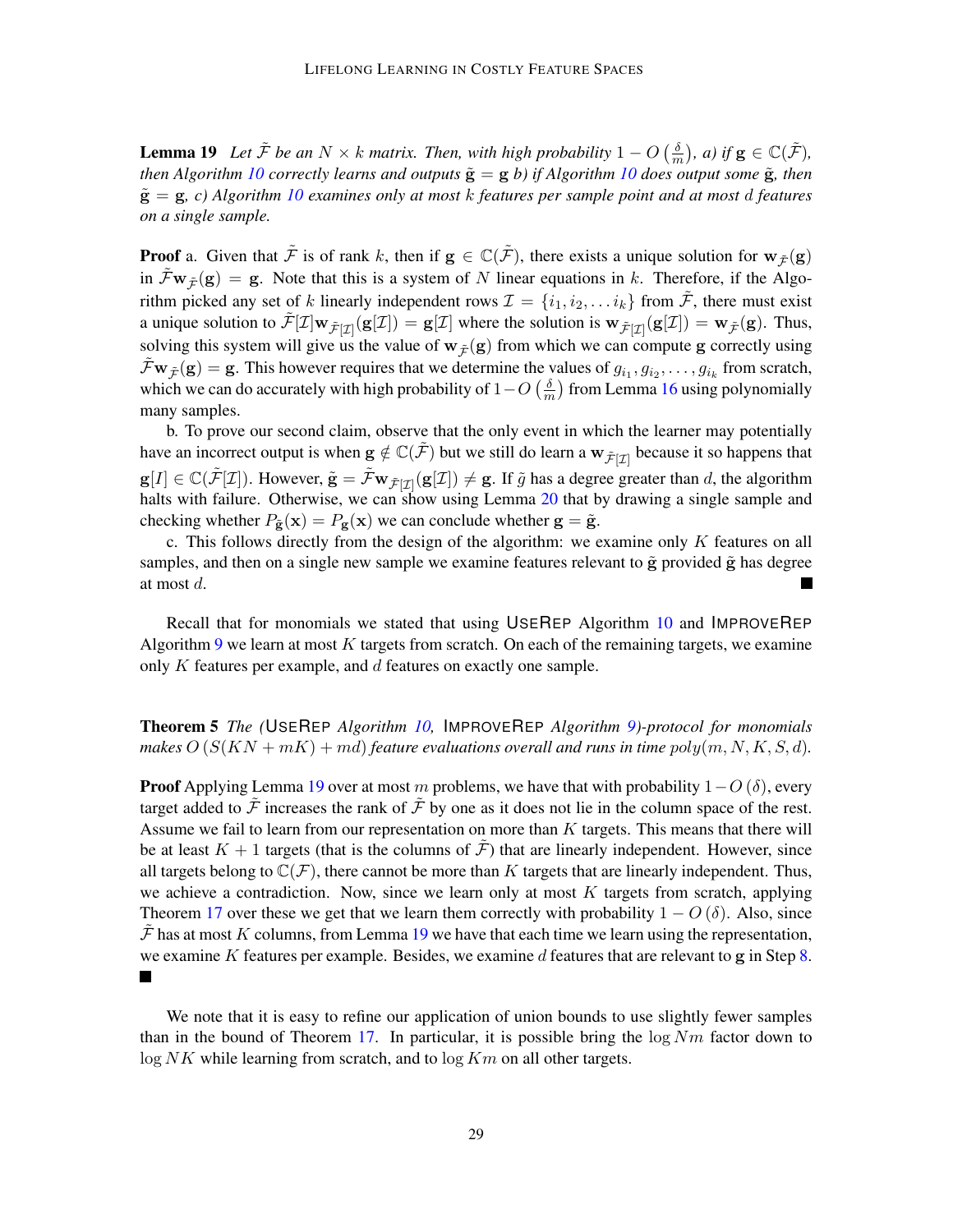### <span id="page-29-1"></span>Algorithm 9 IMPROVEREP - Monomials

- 1: Input: Old representation  $\tilde{\mathcal{F}}_{old}$  and g learned from scratch
- 2: Return  $\tilde{\mathcal{F}} = [\tilde{\mathcal{F}}_{old}, \mathbf{g}]$

#### <span id="page-29-0"></span>Algorithm 10 USEREP - Learning a Monomial from Metafeatures

- 1: Input: Metafeatures  $\tilde{\mathcal{F}} = [\tilde{\mathbf{f}}_1, \dots, \tilde{\mathbf{f}}_k]$  ( $k \leq K$ ), sample set S of size S.
- 2: Halt with failure if  $\tilde{\mathcal{F}}$  is empty.
- 3: Let *I* be the indices of those rows in  $\tilde{\mathcal{F}}$  that are linearly independent and let  $\tilde{\mathcal{F}}[I]$  be the corresponding  $k \times k$  sub-matrix of  $\mathcal{F}$ .
- 4: Examine features  $\mathcal I$  on all samples and use Lemma [16](#page-26-0) to learn and round off estimates  $\tilde g_i$  for each  $i \in \mathcal{I}$ .
- 5: Solve for  $\mathbf{w}_{\tilde{\mathcal{F}}[\mathcal{I}]}(\mathbf{g}[\mathcal{I}])$  in  $\tilde{\mathcal{F}}[\mathcal{I}]\mathbf{w}_{\tilde{\mathcal{F}}[\mathcal{I}]}(\mathbf{g}[\mathcal{I}]) = \mathbf{g}[\mathcal{I}].$  If no solution exists, halt with failure.
- <span id="page-29-4"></span>6: Estimate  $\tilde{\mathbf{g}} \leftarrow \tilde{\mathcal{F}} \mathbf{w}_{\tilde{\mathcal{F}}[\mathcal{I}]}(\mathbf{g}[\mathcal{I}]).$
- 7: Halt with failure if the degree of  $\tilde{g}$  is greater than d.
- 8: Draw a single sample  $(x, P_g(x))$ , examine the features relevant to  $\tilde{g}$ . If  $P_g(x) \neq P_{\tilde{g}}(x)$ , halt with failure.
- 9: Return  $\tilde{g}$ .

## D.2.1. MONOMIAL IDENTITY TESTING

<span id="page-29-2"></span>**Lemma 20** If for every feature *i*, the marginal probability density function at  $x_i$  is finite for all *values of*  $x_i$  then we have that for any  $\mathbf{g}' \neq \mathbf{g}$ ,  $Pr[P_{\mathbf{g}'}(\mathbf{x}) \neq P_{\mathbf{g}}(\mathbf{x})] = 1$ .

**Proof** We will prove by induction on  $N' \leq N$  and  $d' \leq d$  that for any polynomial P' of degree  $d'$ over N' variables  $Pr[P'(\mathbf{x}) = 0] = 0$ . Then, we only need to plug in  $P' = P_{\mathbf{g}} - P_{\mathbf{g}'}$  to complete the proof.

For the base case assume the polynomial is only over one variable and any degree i.e.,  $N' = 1$ and any  $d' \leq d$ . Then the event  $[P'(\mathbf{x}) = 0]$  corresponds to picking one of at most d' zeroes of P' from  $\mathbb R$  (since  $N' = 1$ ), which amounts to a probability of 0 according to the assumption on the probability density function.

Now assume for all  $N' < N$  and  $d' \leq d$ , our induction hypothesis is true. The polynomial P' can be expressed as a summation of terms in  $x_1: \sum_{i=0}^k P''_i(x_2, \ldots, x_n) x_1^i$  where k is the highest degree of  $x_1$  and  $P''_i$  is the coefficient of  $x_1^i$ . Then, for a fixed value of  $x_2, \ldots x_N$ ,  $P'$  reduces to a polynomial of degree  $k \leq d$  over one variable. Then, our induction assumption implies that conditioned on some arbitrary values of  $x_2, \ldots, x_N$ , the polynomial in  $x_1$  attains zero with probability 0 i.e.,  $Pr[P'(\mathbf{x}) = 0 | x_2, ... x_N] = 0$ . Then it follows that  $Pr[P'(\mathbf{x}) = 0] = 0$ .

#### <span id="page-29-3"></span>D.3. Polynomials

In this section we present a more elaborate discussion of our results for lifelong learning of polynomials. We first set up our notations. For any input  $x \in \mathbb{R}^N$ , we denote the output of a t-sparse d-degree target polynomial  $G = \{(\mathbf{g}_1, a_{\mathbf{g}_1}), (\mathbf{g}_2, a_{\mathbf{g}_2}), \ldots\}$  ( $|G| \leq t$ ) by the function  $P_G(\mathbf{x}) = \sum_{(\mathbf{g},a_{\mathbf{g}})\in\mathcal{G}} a_{\mathbf{g}} P_{\mathbf{g}}(\mathbf{x})$  where for each  $(\mathbf{g},a_{\mathbf{g}})\in\mathcal{G}$ ,  $\mathbf{g}$  is a monomial of degree d and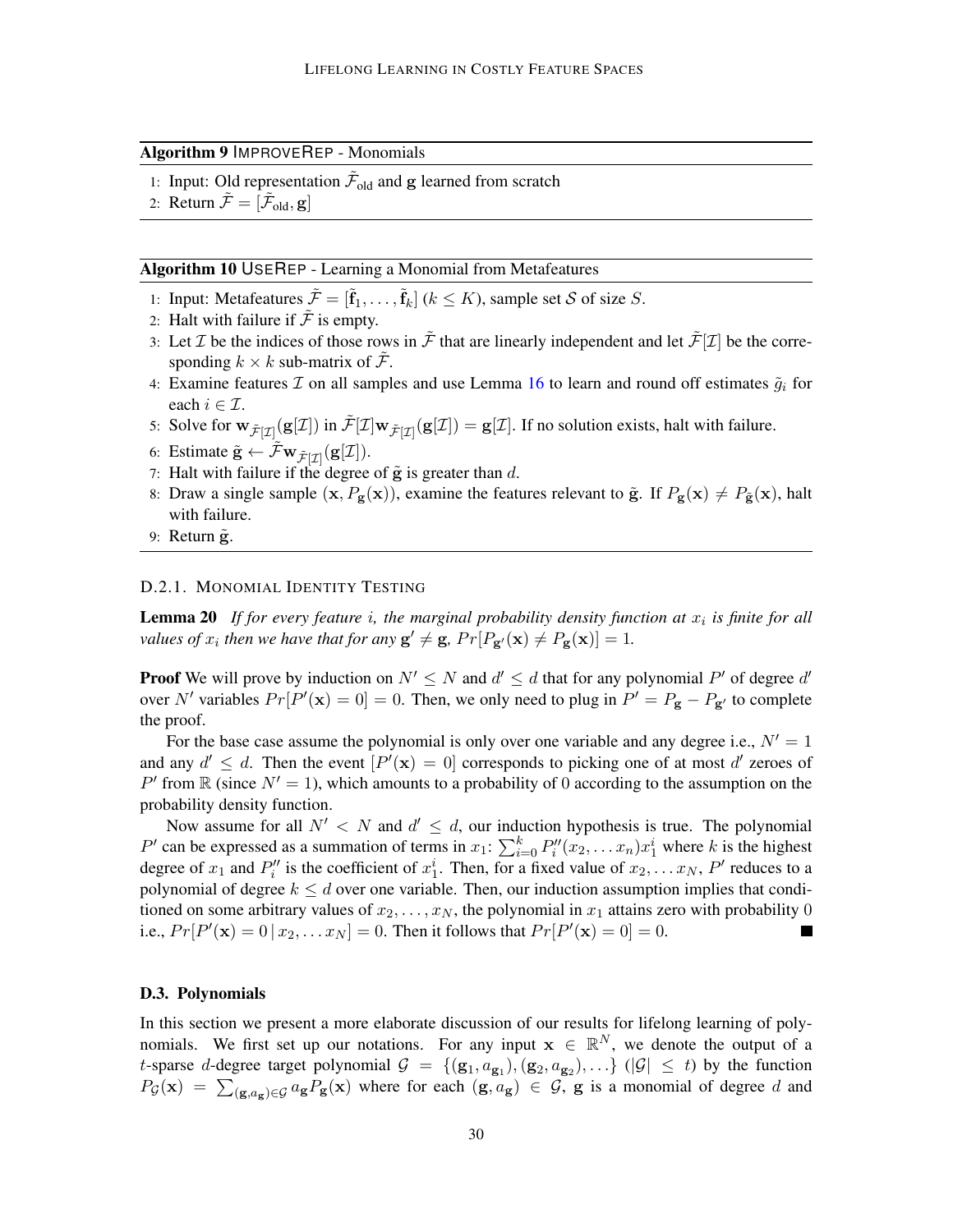co-efficient  $a_{\mathbf{g}} \in \mathbb{R}$ . Our belief is that there exists a set of monomial metafeatures F, and each polynomial can be represented as a sum of monomials, each of which can be represented using  $\mathcal F$ as described in Section [4.](#page-8-0) More formally, a polynomial  $\mathcal G$  can be represented using  $\mathcal F$  if for each  $(\mathbf{g}, a_{\mathbf{g}}) \in \mathcal{G}, \mathbf{g} \in \mathbb{C}(\mathcal{F})$ . More compactly,  $\mathcal{G}^{(j)} \subset \mathbb{C}(\mathcal{F}) \times \mathbb{R}$ . Then, our problem setup is as follows.

<span id="page-30-1"></span>Problem Setup 3 (Lifelong polynomial learning) *The* m d*-degree* t*-sparse targets* G (j) *and data* S (j) *(each of at most* S *examples) satisfy the following conditions:*

- *1. There exists an unknown*  $N \times K$  *matrix*  $\mathcal{F}$  ( $K \ll N$ ) such that each  $\mathcal{G}^{(j)} \in \mathbb{C}(\mathcal{F}) \times \mathbb{R}$ .
- 2. The samples in  $S^{(j)}$  are drawn i.i.d from a **known** product distribution  $\mathcal{D}^{(j)}$  <sup>[5](#page-30-0)</sup>.

We will now describe the method for learning polynomials from scratch, after which we describe our baseline lifelong learning result in Theorem [21](#page-31-0) and the proof for our main result.

We adopt a modification of the approach in [Andoni et al.](#page-12-1) [\(2014\)](#page-12-1) to learn polynomials from scratch. The basic idea is to use correlations between the target and some cleverly chosen functions to detect the presence of different monomials in  $G$ . For the sake of convenience, assume there exist correlation oracles that when provided as input some function  $P'$ , return the exact value of the correlations  $\langle P'(\mathbf{x}), P_{\mathcal{G}}(x)\rangle$ ,  $\langle P'(\mathbf{x}), P_{\mathcal{G}}^2(x)\rangle$  etc., In practice these oracles can be replaced by approximate estimates based on the sample  $S$ . We will limit our analysis to the exact scenario noting that it can be extended to the sample-based approach in a manner similar to [Andoni et al.](#page-12-1) [\(2014\)](#page-12-1). Our guarantees will then hold good with high probability, given sufficiently many samples.

To simplify the discussion we will assume like in [Andoni et al.](#page-12-1)  $(2014)$  that the distribution over each variable is identical i.e.,  $\mathcal{D} = \mu^N$ . Then, as a first step, given  $\mathcal{D}$ , the learner creates an inventory of polynomials in each variable  $x_i$  such that these polynomials represent an "orthornormal bases" with respect to D. More formally, the inventory will consist of polynomials  $H_{d'}(x_i)$  of degree  $d'$ (identical for each  $i \in [N]$ ) for each  $0 \le d' \le d$ , such that  $\mathbb{E}[H_{d'}(x_i)H_{d''}(x_i)]$  is zero when  $d' \ne d''$ and is one when  $d' = d''$ .

Equipped with this inventory, we then set out to perform  $t$  iterations extracting one monomial from  $G$  at a time. Assume that from the iterations performed so far, we have extracted a set of monomials and their coefficients  $\tilde{G} \subseteq G$ . Now, for the next iteration, we first find the largest power of  $x_1$  that is present in  $\mathcal{G} - \tilde{\mathcal{G}}$  by testing whether  $\langle H_{2d'}(x_1), (P_{\mathcal{G}} - P_{\tilde{\mathcal{G}}})^2 \rangle > 0$  for  $d' = d, d - 1, \dots$ to detect the presence of  $x_1^d, x_1^{d-1}, \ldots$  in that order, respectively. We stop when the test is positive for some  $x_1^{d_1}$ . The curious reader can refer [Andoni et al.](#page-12-1) [\(2014\)](#page-12-1) to understand why this particular test works, but all we need to know for our discussion is that if these tests are done in this particular order, we are guaranteed to find the highest power of  $x_1^{d_1}$  in  $\mathcal{G} - \tilde{\mathcal{G}}$ . Then, we find the largest power of  $x_2$  that "co-occurs" with  $x_1^{d_1}$  in some monomial, by testing whether  $\langle H_{2d_1}(x_1)H_{2d'}(x_2), (P_g |P_{\tilde{G}}|^2$  > 0 for  $d' = d, d - 1, \ldots$  to detect the presence of  $x_1^{d_1} x_2^{d_2} x_1^{d_1} x_2^{d-1}$ , ... and so on in that particular order. In this manner, the algorithm builds a monomial over  $N$  sub-iterations which turns out to be the *lexicographically largest* g present in  $G - \tilde{G}$ . Now, to compute the co-efficient  $a_{\bf g}$ we find  $\langle \prod_{i=1}^N (b_{g_i} H_{g_i}(x_i)), P_{\mathcal{G}} \rangle$  where  $b_{g_i}$  is the co-efficient of  $x_i^{g_i}$  in  $H_{g_i}(x_i)$ . The algorithm then adds  $(a_g, g)$  to  $\tilde{G}$  before proceeding to the next of t iterations.

The above summary differs from that original algorithm presented in [Andoni et al.](#page-12-1) [\(2014\)](#page-12-1) in the precise quantity that it extracts in each iteration. [Andoni et al.](#page-12-1) [\(2014\)](#page-12-1) consider a representation of the polynomial in the orthornormal bases such that it is a weighted sum of terms of the form  $H_{d_1}(x_1)H_{d_2}(x_2)\ldots H_{d_N}(x_N)$ , and in each iteration they extract one such term. We however use

<span id="page-30-0"></span><sup>5.</sup> This is the model considered in [Andoni et al.](#page-12-1) [\(2014\)](#page-12-1). An upper bound on S can be found in [Andoni et al.](#page-12-1) [\(2014\)](#page-12-1).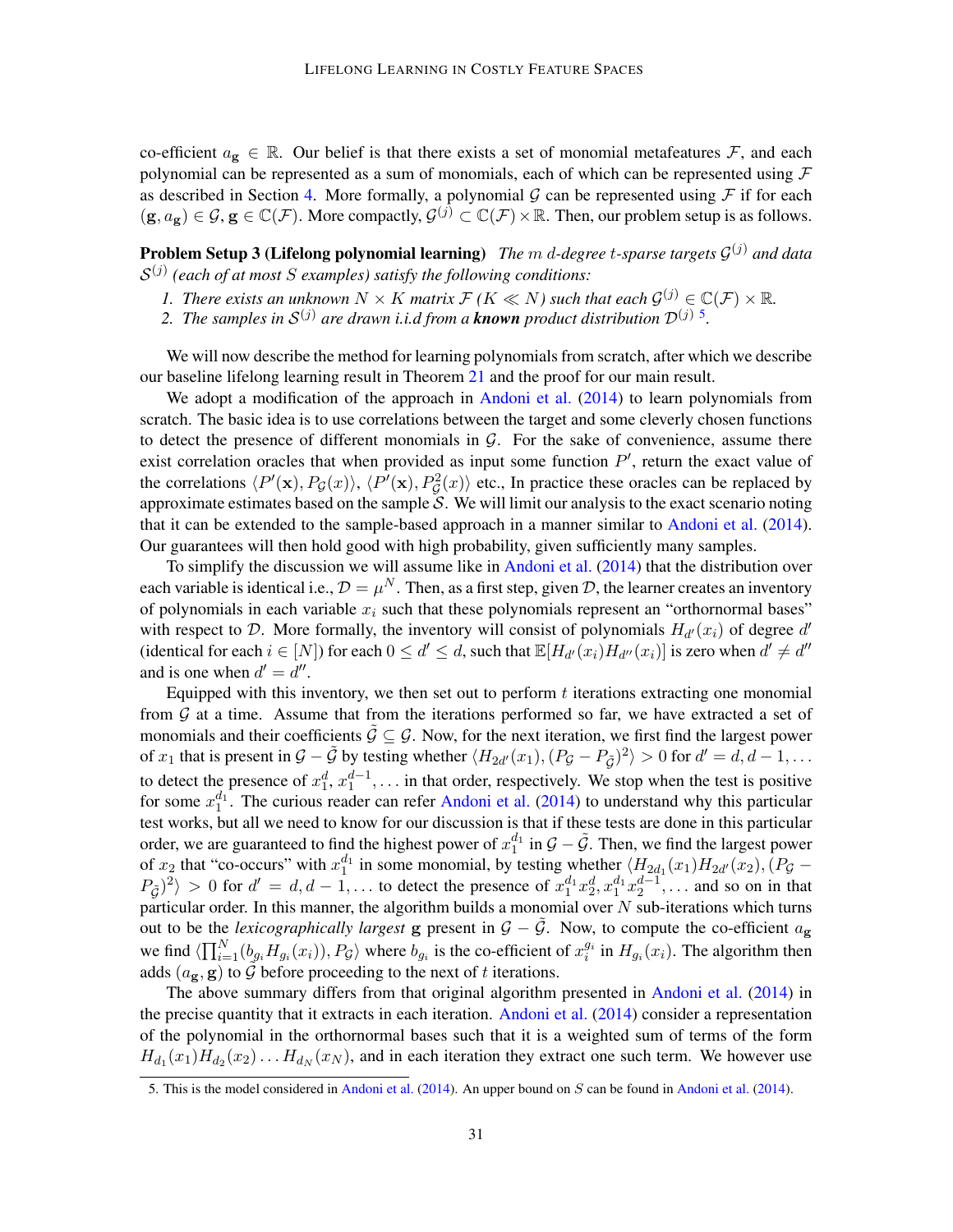the representation in the orthonormal bases only to detect the lexicographically largest monomial and its corresponding co-efficient and then remove the monomial itself.

We now describe our straightforward lifelong learning approach for polynomials which remembers only the features that have been seen so far.

<span id="page-31-0"></span>Theorem 21 (Naive lifelong learning of polynomials) *In the model of Problem Setup [3,](#page-30-1) there exists a naive algorithm for lifelong learning of* t*-sparse polynomials that makes* O (S(KN + mKd)) *feature evaluations in total.*

**Proof Sketch** This approach is very similar to the naive approach for lifelong learning of monomials. IMPROVEREP Algorithm [11](#page-32-0) maintains a list of linearly independent monomial targets that have been seen in the polynomials learned from scratch so far. Now, for a new target  $G$ , we will perform the "lexicographic search" method from [Andoni et al.](#page-12-1) [\(2014\)](#page-12-1) over only the features that have been seen i.e., during the search we skip features that correspond to an all zero row in  $\tilde{\mathcal{F}}$ . Essentially, we assume that the unseen features do not occur in the target polynomial. We again check whether the polynomial computed this way is correct by verifying it on a single sample.

Using this approach we are guaranteed that if  $\mathcal{G} \subset \mathbb{C}(\mathcal{F}) \times \mathbb{R}$ , USEREP does not fail because such a target will not contain unseen features in any of its monomials. Then, we can use an argument similar to Theorem [18](#page-27-0) and show by contradiction that USEREP can fail at most  $K$  times, and hence evaluate only Kd features per example.

We now prove our main result, Theorem [6.](#page-10-1) Recall using IMPROVEREP Algorithm [11](#page-32-0) and USEREP Algorithm [12,](#page-33-0) we claimed we learn at most  $K$  polynomials from scratch, and on the rest we examine at most  $O(K + td)$  features per example. We first prove guarantees about USEREP Algorithm [12.](#page-33-0)

Recall that our representation consists of linearly independent monomials from previously seen polynomials. Then our main idea was to run the lexicographic search restricted to  $K$  features that are chosen based on  $K$  linearly independent rows in the learned representation. More specifically, if  $I$  is the set of chosen features, in each iteration we find the lexicographically largest powers restricted to  $\mathcal{I}$ , say  $g[\mathcal{I}]$ . Then, we use our technique for monomials, to estimate the remaining powers in the monomial g that contains  $g[\mathcal{I}]$ . Then, as before, we extract g from the polynomial and proceed to the next iteration. After  $t$  iterations, our estimate of the polynomial is complete, so we draw a single example to verify it. If our verification fails, we learn the polynomial from scratch and update the representation with more linearly independent monomials from the learned polynomial.

<span id="page-31-1"></span>**Lemma 22** Let  $\tilde{\mathcal{F}}$  be an  $N \times k$  matrix. Then, with high probability a) if  $\mathcal{G}^{(j)} \in \mathbb{C}(\tilde{\mathcal{F}})$ , then *Algorithm [12](#page-33-0) correctly learns and outputs*  $\tilde{\mathcal{G}}^{(j)} = \mathcal{G}^{(j)}$  *b) if Algorithm 12 does output some*  $\tilde{\mathcal{G}}^{(j)}$ *, then*  $\tilde{\mathcal{G}}^{(j)} = \mathcal{G}^{(j)}$ . Also, Algorithm [12](#page-33-0) examines only at most  $k + td$  features per sample point.

**Proof** a. Assume  $\mathcal{G}^{(j)} \in \mathbb{C}(\tilde{\mathcal{F}})$ . The fact that in each iteration, we find the lexicographically largest value for the features  $\mathcal I$  follows directly from the discussion in [Andoni et al.](#page-12-1) [\(2014\)](#page-12-1). However, we do have to prove that there is a unique g in  $\mathcal G$  such that  $g[\mathcal I]$  corresponds to the above value. This follows from the proof of Lemma [19](#page-27-3) where we showed that for  $\mathcal I$  corresponding to linearly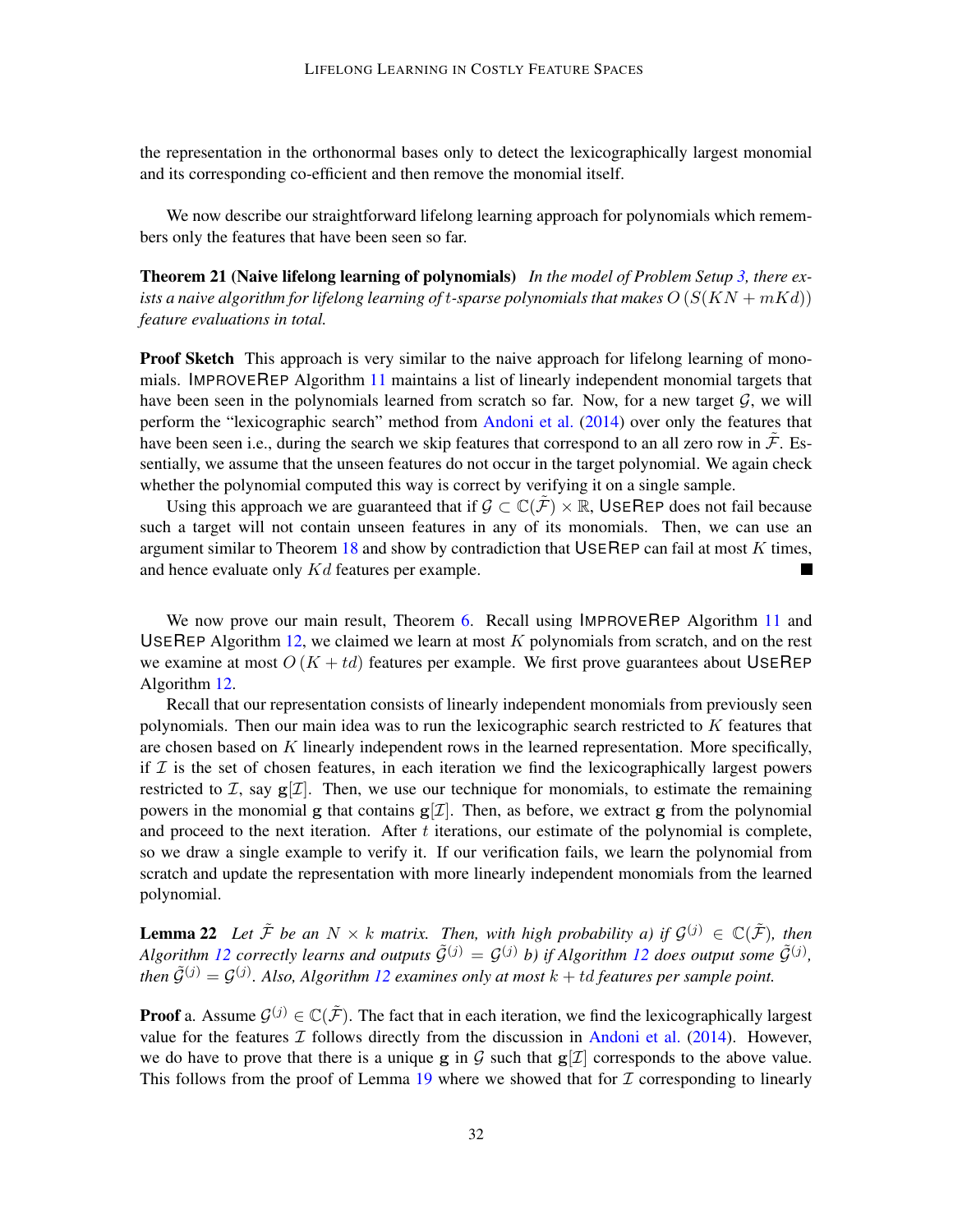independent rows,  $\mathbf{w}_{\tilde{\mathcal{F}}[\mathcal{I}]}(\mathbf{g}[\mathcal{I}]) = \mathbf{w}_{\tilde{\mathcal{F}}}(\mathbf{g})$  and hence given  $\mathbf{w}_{\tilde{\mathcal{F}}[\mathcal{I}]}(\mathbf{g}[\mathcal{I}])$  there is a unique  $\mathbf{g} \in \mathbb{C}(\mathcal{F})$ defined by  $\mathbf{g} = \tilde{\mathcal{F}} \mathbf{w}_{\tilde{\mathcal{F}}[\mathcal{I}]}(\mathbf{g}[\mathcal{I}]).$ 

Now, we need to prove that we find a co-efficient  $a_{\tilde{g}}$  for the to-be-extracted monomial, that satisfies  $a_{\tilde{\mathbf{g}}} = a_{\mathbf{g}}.$  We first note that  $\langle \prod_{i=1}^N H_{g_i}(x_i), (P_{\mathcal{G}} - P_{\tilde{\mathcal{G}}}) \rangle$  returns the co-efficient of  $\prod_{i=1}^N H_{g_i}(x_i)$ in  $(P_{\mathcal{G}} - P_{\tilde{\mathcal{G}}})$ , say  $a'_{\mathbf{g}}$ , in the basis representation of the polynomial. Next, we claim that the coefficient  $a'_g$  in the bases representation is contributed to purely by the co-efficient  $a_g$  in the monomial representation. If there was any other monomial that contributed to  $a'_{\bf g}$ , then it had to have a lexicographically larger value than g with respect to  $\mathcal I$  or equal to g with respect to  $\mathcal I$ . However, this contradicts the fact that g was chosen to be the unique lexicographically largest value with respect to *T*. Thus, we only need to account for the contribution of the co-efficient of  $\prod_{i=1}^{N} H_{g_i}(x_i)$  with an extra factor of  $b_{g_i}$  which corresponds to the co-efficient of  $x_i^{g_i}$  within  $H_{g_i}(x_i)$ .

b. This follows from the proof of Lemma [19](#page-27-3) and Lemma [20](#page-29-2) applied to polynomials.

c. First of all, we examine k features when we query  $\mathcal I$  on all samples. Now, note that when we execute the algorithm using samples for the correlation oracles, we will have to compute  $P_{\tilde{G}}(\mathbf{x})$  on each sample x. This however will only require evaluation of features relevant to  $\tilde{G}$ . Since  $\cal{G}$  consists of at most t monomials each of degree at most  $d$ , this can be only as large as  $td$ .

Now, we prove Theorem [6](#page-10-1) in which we stated that the (USEREP Algorithm [12,](#page-33-0) IMPROVEREP Algorithm [11\)](#page-32-0)-protocol for polynomials makes  $O(S(KN + m(K + dt)))$  feature evaluations overall.

**Proof** (for Theorem [6\)](#page-10-1) From Lemma [22,](#page-31-1) we have that we increase the rank of  $\tilde{\mathcal{F}}$  by at least one every time we fail to learn using  $\tilde{\mathcal{F}}$  on some target. If USEREP has failed on more than K targets it means that there are at least  $K + 1$  monomials from  $\mathbb{C}(\mathcal{F})$  that were added as columns to  $\tilde{\mathcal{F}}$  and are linearly independent. However, since  $\mathbb{C}(\mathcal{F})$  is a K-dimensional subspace in  $\mathbb{R}^N$ , this results in a contradiction, thus proving that at most K failures of USEREP can occur. The result then follows from Lemma [22](#page-31-1) and the fact that  $|\mathcal{F}|$  contains only at most K targets.

We note that when we replace the oracles by estimation using random samples, we should be careful about approximation errors that may affect the lifelong learning protocol. For example, if we were to infer that a monomial term exists in  $G$ , when in reality it does not, we may incorrectly add it to our representation  $\mathcal{F}$  when it should not be. However, if the co-efficients of each term in the polynomial were not too small, we can overcome this problem by learning the co-efficient of the monomial, and checking whether it is above a small threshold, before deducing that it indeed is a term in the polynomial.

<span id="page-32-0"></span>Algorithm 11 IMPROVEREP - Polynomials

1: Input: Representation  $\tilde{\mathcal{F}}_{old}$  and a target  $\mathcal G$  learned from scratch. 2:  $\tilde{\mathcal{F}} \leftarrow \tilde{\mathcal{F}}_{old}$ 3: for  $g \in \mathcal{G}$  do 4: If  $g \notin \mathbb{C}(\tilde{\mathcal{F}})$ , add g as a column to  $\tilde{\mathcal{F}}$ . 5: Return  $\overline{\mathcal{F}}$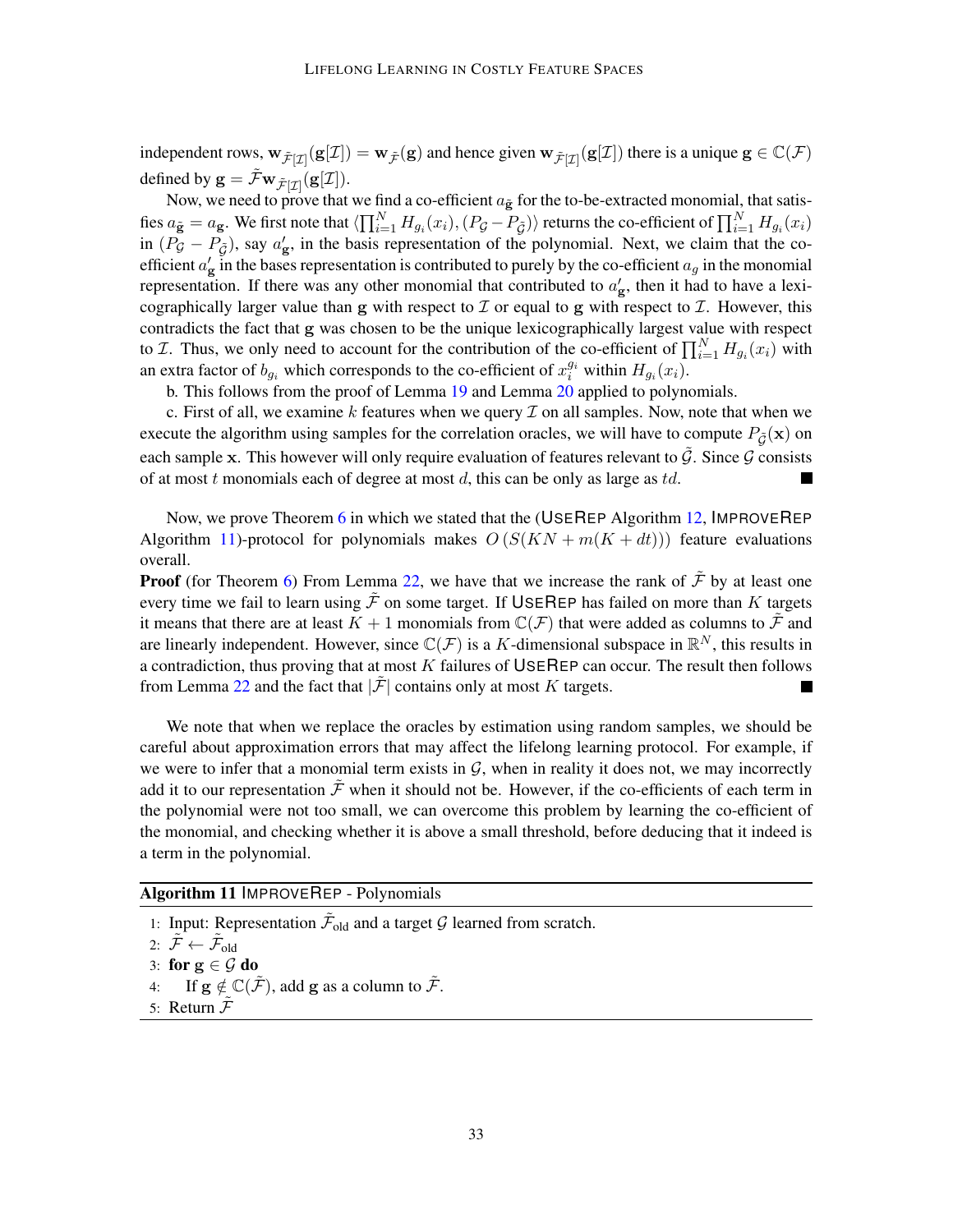<span id="page-33-0"></span>Algorithm 12 USEREP - Learning Polynomial from Metafeatures

- 1: Input: Metafeatures  $\tilde{\mathcal{F}} = [\tilde{\mathbf{f}}_1, \dots, \tilde{\mathbf{f}}_k]$  ( $k \leq K$ ), distribution  $\mathcal{D}$
- 2: Halt with failure if  $\mathcal{\tilde{F}}$  is empty.
- 3: Let  $\mathcal I$  be the indices of those rows in  $\tilde{\mathcal F}$  that are linearly independent and let  $\tilde{\mathcal F}[\mathcal I]$  be the corresponding  $k \times k$  sub-matrix of  $\overline{\mathcal{F}}$ .
- 4: Query for only the features  $\mathcal I$  on all samples.
- 5: Initialize  $\tilde{\mathcal{G}}$  to be empty.
- 6: for  $t$  iterations do
- 7: Let g be the lexicographically largest monomial in  $G \tilde{G}$  with respect to *I*. Find g[*I*] using the lexicographic search technique from [Andoni et al.](#page-12-1) [\(2014\)](#page-12-1) using the correlation oracle (in practice, estimate this using the  $S$ ).
- 8: Solve for  $\mathbf{w}_{\tilde{\mathcal{F}}[\mathcal{I}]}(\mathbf{g}[\mathcal{I}])$  in  $\tilde{\mathcal{F}}[\mathcal{I}]\mathbf{w}_{\tilde{\mathcal{F}}[\mathcal{I}]}(\mathbf{g}[\mathcal{I}]) = \mathbf{g}[\mathcal{I}].$  If no solution exists, halt with failure.
- 9: Estimate  $\tilde{\mathbf{g}} \leftarrow \tilde{\mathcal{F}} \mathbf{w}_{\tilde{\mathcal{F}}[\mathcal{I}]}(\mathbf{g}[\mathcal{I}]).$
- 10: Halt with failure if the degree of  $\tilde{g}$  is greater than d.
- 11:  $a_{\tilde{\mathbf{g}}} \leftarrow \langle \prod_{i=1}^N (b_{g_i} H_{g_i}(x_i)), (P_{\mathcal{G}} P_{\tilde{\mathcal{G}}}) \rangle$
- 12:  $\tilde{G} \leftarrow \tilde{G} \cup {\{\tilde{\mathbf{g}}\}}$
- 13: Draw a single sample  $(x, P_{\mathcal{G}}(x))$  from D, query the td features that are relevant to  $\tilde{\mathcal{G}}$ . If  $P_G(\mathbf{x}) \neq P_{\tilde{G}}(\mathbf{x})$ , halt with failure.
- 14: Return  $\ddot{G}$ .

## <span id="page-33-1"></span>Appendix E. The agnostic case

Let us recall the scenario in the agnostic case:

**Problem Setup 4** In the agnostic model, the learner is faced with a series of  $m + r$  targets such *that:*

- *1.* m *(good) targets are guaranteed to be related to each other through a set of at most* K *metafeatures, while the remaining* r *(bad) targets can be adversarially chosen and placed.*
- *2. the learner has to reduce the feature evaluations done on the samples for the* m *related targets.*

Recall that we presented two simple techniques to address this. For the sake of simplicity, we consider decision trees of constant depth.

*r*-expansion technique Since m targets belong to  $DT(\mathcal{F})$ , observe there exists a representation of at most  $O(K + r)$  metafeatures that is sufficient to describe all the  $m + r$  targets: a representation that is the union of  $\tilde{\mathcal{F}}$  and the r bad targets as they are. Thus, we allow the lifelong learner to update  $\mathcal F$  whenever its USEREP fails. Essentially, we allow  $\mathcal F$  to expand to  $O(K+r)$  metafeatures; USEREP will fail on at most  $K$  good targets (and possibly on all the  $r$  bad targets which we do not care about) and learn the rest successfully evaluating  $O(K + r)$  features per example.

*r*-restart technique Alternatively, we enforce  $|\tilde{\mathcal{F}}| \leq K$  as before but USEREP fails on a  $K + 1^{th}$ target, we learn that target from scratch after which we simply erase  $\tilde{\mathcal{F}}$  and effectively restart our lifelong learning from the next task. Every time USEREP fails on a  $K + 1$ th target after the most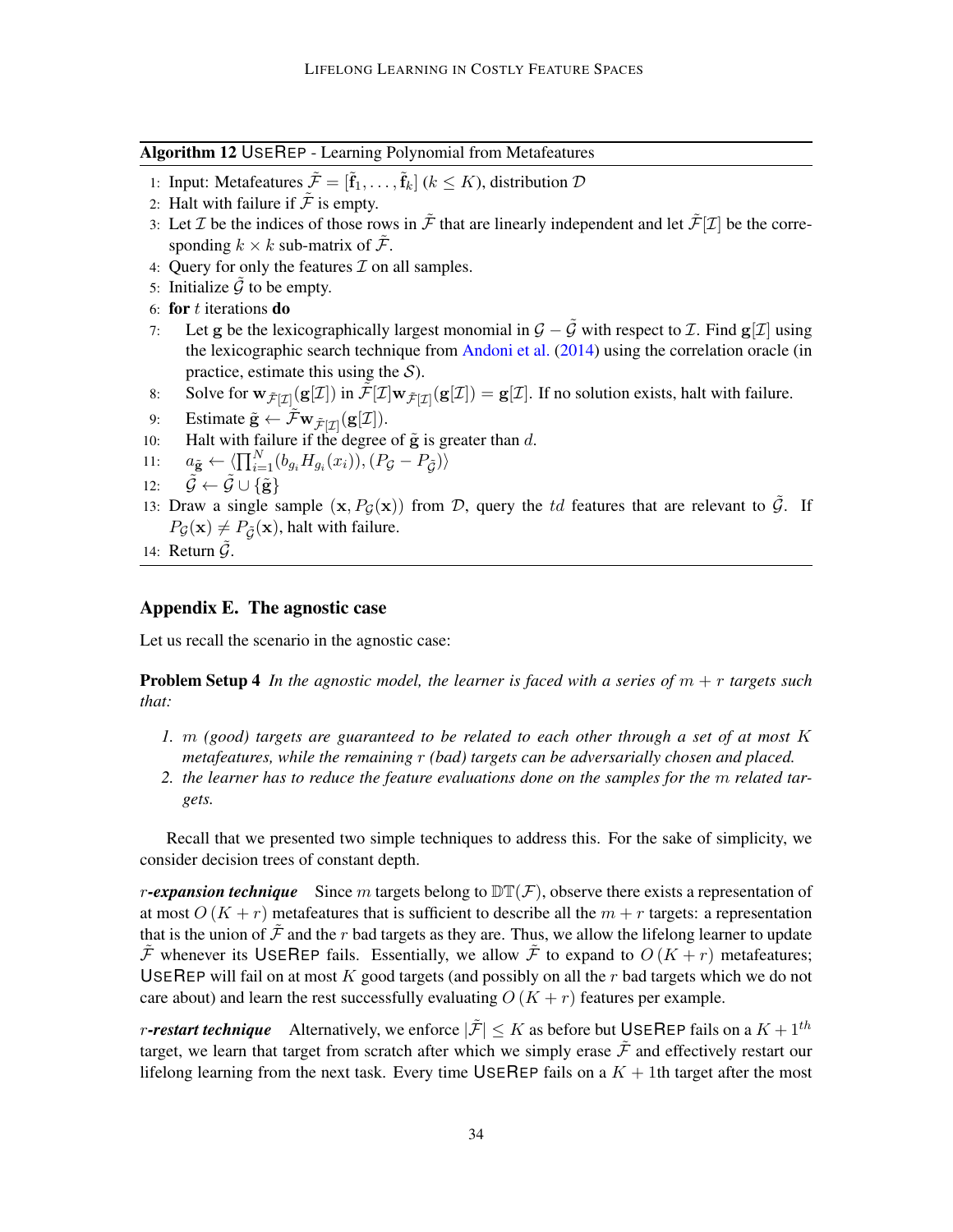recent restart, we restart similarly.

Below we prove Theorem [7](#page-11-1) which formally describes how well the above techniques work and in what ranges of r.

**Theorem 7** In the agnostic model where we face  $m + r$  decision tree targets such that m trees *belong to*  $\mathbb{D} \mathbb{T}(\mathcal{F})$ *, the number of feature evaluations on the training data for the m trees:* 

- *the r-expansion technique is*  $O(S(KN + m(K + r)))$ .
- *the r-restart technique is*  $O(S(rKN + mK))$ .
- *a combination of* c*-expansion and* r/c*-restart is* O(S( √  $\sqrt{rKNm}+Km$ )), for  $c=\sqrt{rKN/m}$ *provided*  $r = \Omega$  (max  $(m/n, KN/m, K)$ ).

**Proof** (for Theorem [7\)](#page-11-1) In r-expansion, we allow  $\tilde{\mathcal{F}}$  to have as many as  $O(K+r)$  metafeatures. Now, every bad target may result in adding  $O(1)$  metafeatures to  $\tilde{\mathcal{F}}$  while the m bad targets will result in adding  $O(K)$  metafeatures to  $\tilde{\mathcal{F}}$ . Thus, we will be able to learn all but m good targets using  $\mathcal F$  by examining only  $O(K + r)$  features per example i.e.,  $O(S(rKN + mK))$  features overall.

In r-restart, every time USEREP fails on a  $K + 1$ th target, we learn that target from scratch and then erase F effectively restarting our lifelong learning. Now, at least one of the  $K+1$  trees learned from scratch must be a bad target. This is because if none of the  $K$  trees that were used to update  $\tilde{\mathcal{F}}$  were bad,  $\tilde{\mathcal{F}}$  would have been rich enough to represent all the good targets. This means that the  $K + 1$ th target has to be a bad target. Thus, every restart corresponds to a failure of USEREP on at least one bad target and at most  $K$  good targets. Then, we will face at most  $r$  such restarts, learning at most rK targets from scratch during the process and the rest from only  $O(K)$  features per example i.e.,  $O(S(KN + m(K + r)))$  features overall.

Now when  $r = O(max\left(\frac{KN}{m}, K)\right)$  observe that r-expansion makes only  $O(S(KN + mK))$ feature evaluations. Similarly, when  $r = O(\frac{m}{N})$ , r-restart makes  $O(S(KN + mK))$  feature evaluations. This is as good as our performance when  $r = 0$ .

To deal with  $r = \Omega \left( \max \left( \frac{m}{N}, \frac{KN}{m} \right) \right)$  $\binom{KN}{m}, K$ ), we can combine the above techniques, in particular, we combine  $\frac{r}{c}$ -restart with c-expansion. That is, between every restart we allow  $\tilde{\mathcal{F}}$  to accommodate  $O(K + c)$  metafeatures and when USEREP fails on the  $K + c + 1$ th target we restart the representation. Recall that each bad target may contribute  $O(1)$  metafeatures while all the good targets contribute to  $O(K)$  metafeatures. Thus, between every restart USEREP would have failed on at most K good targets and at least  $c + 1$  bad targets. Since there are only r bad targets, we then face only  $O\left(\frac{r}{c}\right)$  $(\frac{r}{c})$  restarts. Since we learn only  $O\left(\frac{r}{c}\right)$  $\frac{r}{c}$ )  $\cdot$  K targets from scratch and learn the rest by examining only  $O(K + c)$  features per example, we evaluate  $O(S(\frac{r}{c}KN + m(K + c)))$  features overall.

The value of c that optimizes the above bound is  $c^* = \sqrt{\frac{rKN}{m}}$  $\frac{KN}{m}$  and the minimum is  $O(S($ √  $\sqrt{rKNm} + mK$ ). But note that  $c^*$  must take a meaningful value for this bound to hold good. That is, for c-expansion to make sense, we need  $c^* \geq 1$  and for  $\frac{r}{c^*}$ -restart to make sense,  $\frac{r}{c^*} \geq 1$ . That is, we need  $c^* \in [1, r]$ , which can be verified to hold good when  $r = \Omega\left(\max\left(\frac{m}{N}, \frac{KN}{m}\right)\right)$  $\frac{\zeta N}{m}, K$ ).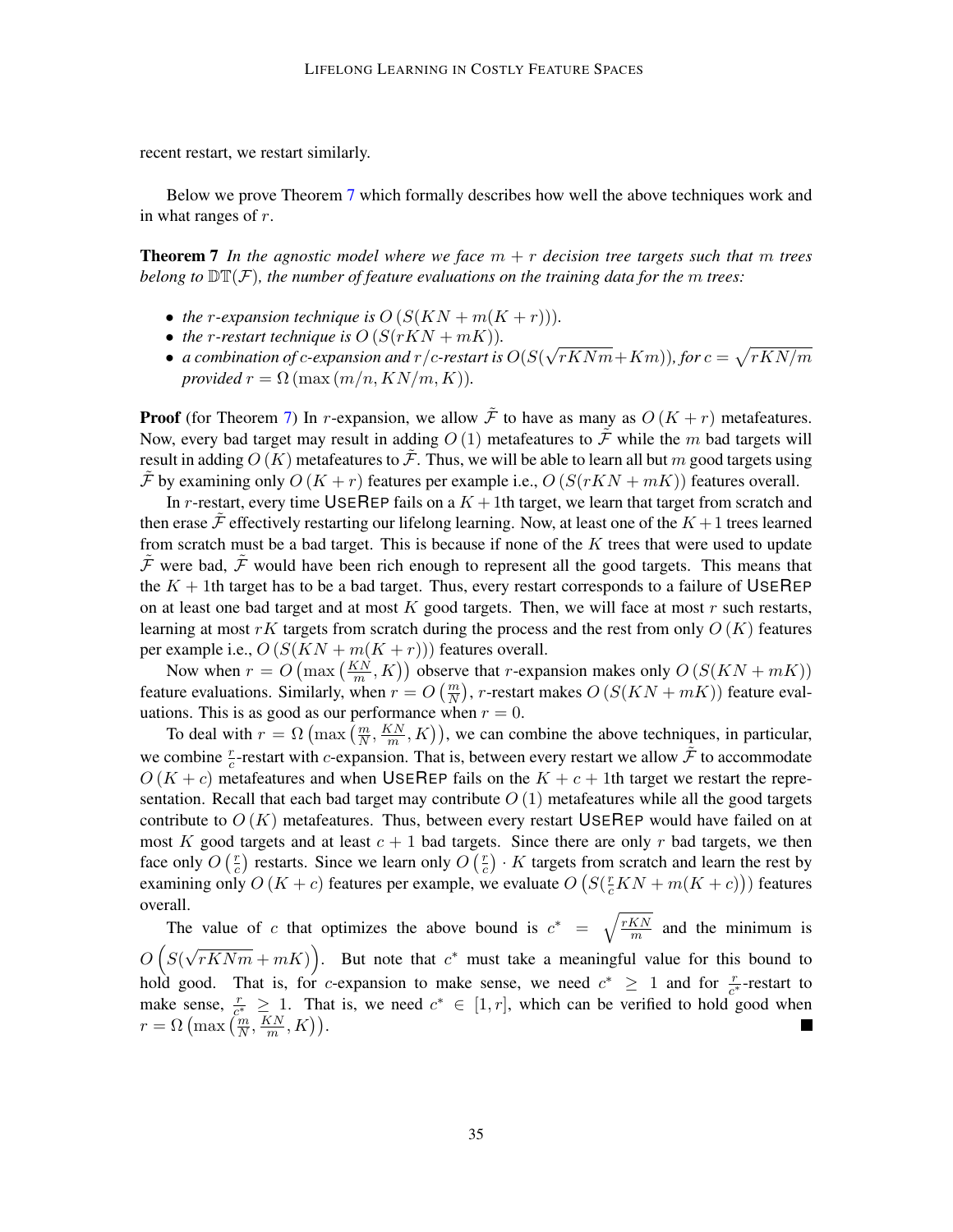# <span id="page-35-0"></span>Appendix F. Lower Bounds

We now present detailed proof for our lower bound results:

**Theorem 8** Let  $r_{\min} = \max\left(\frac{m}{N}, \frac{KN}{m}\right)$  $\frac{KN}{m}, K$ ),  $r_{\text{max}} = \min \left( \frac{mN}{K} \right)$  $\frac{nN}{K}, \frac{(N-K)^2m}{KN}$ ). In the agnostic model *of Section [5,](#page-10-0) there exists an adversary such that, on the* m *good trees, any lifelong learner makes:*

- $\Omega(NK+Km)$  *feature evaluations when*  $0 \le r \le r_{\min}$ *.*
- $\Omega\left(\max\left(\frac{r}{N-K},1\right)KN+Km\right)$  feature evaluations when  $r_{\min} \leq r \leq r_{\max}$ .
- $\Omega(mN)$  *feature evaluations when*  $r_{\text{max}} \leq r$ .

Our main idea is a randomized adversary that poses decision stumps (trees with only the root node) or degree-1 monomials to the learner. In particular, we use Lemma [23](#page-35-1) where we show that when the adversary picks one feature at random from a pool of  $N'$  features to be the decision stump/monomial, if the learner examines only  $o(N')$  features, the learner will fail to identify the correct feature for the target with probability  $\Omega(1)$ . Thus, for the learner to successfully complete the task, it must examine  $\Omega(N')$  features. Then to force a learner to examine  $O(KN + mK)$ features, the adversary picks K distinct features at random from the pool of  $N$  features for the first K targets. Then it assigns these  $K$  features as the metafeatures and picks the remaining targets at random from this chosen set of K features.

<span id="page-35-1"></span>Lemma 23 *(Randomized adversary) For a particular task, if the adversary picks a feature from a* pool of  $N'$  features ( $N' \leq N$ )  $\frac{6}{3}$  $\frac{6}{3}$  $\frac{6}{3}$  to pose a single-feature target, if the learner examines only  $o(N')$ *features, the learner will fail (i.e., pick the wrong feature) with probability*  $\Omega$  (1).

**Proof** Let  $i^*$  be the feature chosen by the adversary at random from a pool of  $N'$  features  $\mathcal{I}^*$ , and  $\mathcal I$  be the set of features examined by the learner. The random choice of  $i^*$  corresponds to different possible outcome events. But observe that from the perspective of the learner the events corresponding to  $i^* \notin \mathcal{I}$  (the adversary picking a feature not examined by the learner) are all indistinguishable. This crucial observation tells us that in all such events, the learner will adopt the same strategy. Let  $Pr_l(i)$  denote the probability that the learner outputs feature i in this strategy. Let  $Pr_a(i)$  denote the probability that the adversary chose feature i at random from its pool of N' features.

Then, the probability that the learner fails is at least the sum of probability of the event that the adversary picks an i from  $\mathcal{I}^* - \mathcal{I}$  and the learner does not pick i. We lower bound this probability  $\sum_{i \in \mathcal{I}^* - \mathcal{I}} Pr_a(i) (1 - Pr_l(i))$  as follows:

$$
\sum_{i \in \mathcal{I}^* - \mathcal{I}} \underbrace{Pr_a(i)}_{\frac{1}{N'}} (1 - Pr_l(i)) = \frac{1}{N'} \sum_{i \in \mathcal{I}^* - \mathcal{I}} (1 - Pr_l(i)) \ge \frac{1}{N'} \left( |\mathcal{I}^* - \mathcal{I}| - \sum_{i \in \mathcal{I}^* - \mathcal{I}} Pr_l(i) \right)
$$
\n
$$
\ge \frac{1}{N'} \left( N' - o(N) - 1 \right) = \Omega \left( 1 \right)
$$

The second inequality follows from the fact that  $\sum_{i\in\mathcal{I}^*-\mathcal{I}}Pr_l(i)\leq 1$  and the number of examined features  $|\mathcal{I}| = O(N')$ .

<span id="page-35-2"></span><sup>6.</sup> It does not matter if the learner knows these  $N'$  features or not.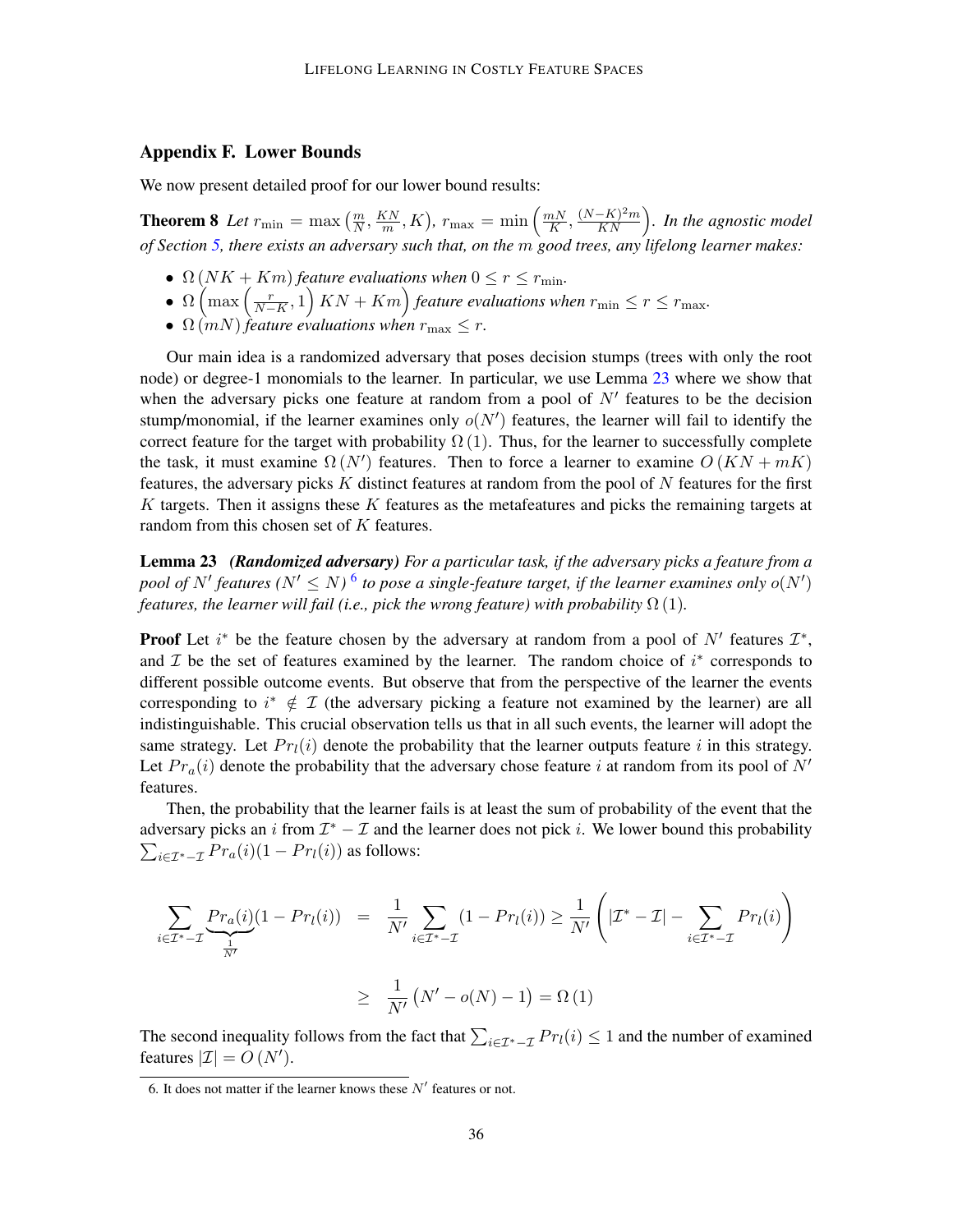L.

 $\blacksquare$ 

Now we prove Theorem [8](#page-11-2) in the following three lemmas one for each range of  $r$ . First in Lemma [24](#page-36-0) we prove a lower bound of  $\Omega(KN + mK)$  that holds for any value of r. Then in Lemma [25](#page-36-1) we prove a lower bound for intermediate values of  $r$  and finally in Lemma [26,](#page-37-1) we prove a lower bound for large values of r.

<span id="page-36-0"></span>Lemma 24 *There exists an adversary such that any lifelong learning algorithm makes*  $\Omega(KN + mK)$  *feature evaluations.* 

**Proof** For the first K single-feature targets, our adversary randomly picks K distinct features which will be the metafeatures. Each of the remaining  $m - K$  tasks are targets that correspond to one of these K chosen features at random. Now note that for a task j where  $j \leq K$ , the adversary effectively picks a feature at random from a pool of  $N - j + 1$  features (which excludes the  $j - 1$ features already chosen). Thus, the learner has to examine  $\Omega (N - j + 1)$  features in order to not fail in this task with probability  $\Omega(1)$ . Thus, over the first K tasks, the learner has to examine  $O\left(\sum_{j=1}^K N - j + 1\right) = \Omega(KN)$  features over all. Then, in each of the following  $m - K$  tasks, the learner has to examine  $\Omega(K)$  features per task i.e.,  $\Omega((m - K)K)$  features overall, which is  $\Omega(mK)$  since m is large.

Now we prove a better bound for values of r greater than  $r_{\min} = \max\left(\frac{m}{N}, \frac{KN}{m}\right)$  $\frac{\zeta N}{m}, K$  ) but less than  $r_{\max} = \min\left(\frac{mN}{K}\right)$  $\frac{nN}{K}, \frac{(N-K)^2m}{KN}$ . Here, instead of precisely choosing m good targets and r targets, the adversary will pose a set of targets and then choose  $K$  features to be the metafeatures. We then show that  $\Theta(m)$  of the targets are good targets and  $\Theta(r)$  targets are bad targets that correspond to the remaining  $N - K$  features.

<span id="page-36-1"></span>**Lemma 25** *(Lower bound for intermediate values of r) When*  $r \leq r_{\text{max}}$ *, there exists an adversary* such that any lifelong learning algorithm makes  $\Omega\left(\max\left(\frac{r}{N-K},1\right) KN+Km\right)$  feature evalua*tions.*

**Proof** When  $\frac{r}{N-K} \leq 1$ , the lower bound of  $\Omega(KN + Km)$  follows from Lemma [24.](#page-36-0) Hence, consider  $\frac{r}{N-K} > 1$ . Let  $m' = \frac{rN}{(N-r)}$  $\frac{rN}{(N-K)}$ . The adversary first presents m' single-feature targets picked at random from the pool of all  $N$  features. Then the adversary chooses  $K$  random features to be the metafeatures, hence marking targets corresponding to these  $K$  features as good targets, and the rest as bad.

Now, we can show that there are in fact  $\Theta(m)$  good targets and  $\Theta(r)$  bad targets, thus ensuring that this is a legal sequence of adversarial targets. Since  $m' = \frac{r}{N-K} N \ge N$ , using Chernoff bounds, with high probability  $1-O(1)$ , we have  $\Theta(m'\frac{N-K}{N}) = \Theta(r)$  bad targets and  $\Theta(m'\frac{K}{N}) =$  $\Theta\left(\frac{rK}{(N-1)}\right)$  $\left(\frac{rK}{(N-K)}\right)$  good targets. Since,  $r \leq \frac{(N-K)^2m}{KN}$ , this translates to  $\Theta\left(\frac{(N-K)m}{N}\right)$  $\left(\frac{1}{N} \right)^{m}$  =  $O(m)$  good targets. Thus, this is a valid sequence of targets.

Now, from Lemma [23,](#page-35-1) we get that the learner has to evaluate  $\Omega\left(\frac{rK}{(N-r)^2}\right)$  $\frac{rK}{(N-K)} \cdot N$  features overall. In addition to this, the adversary presents a sequence of  $m$  good targets chosen at random from the